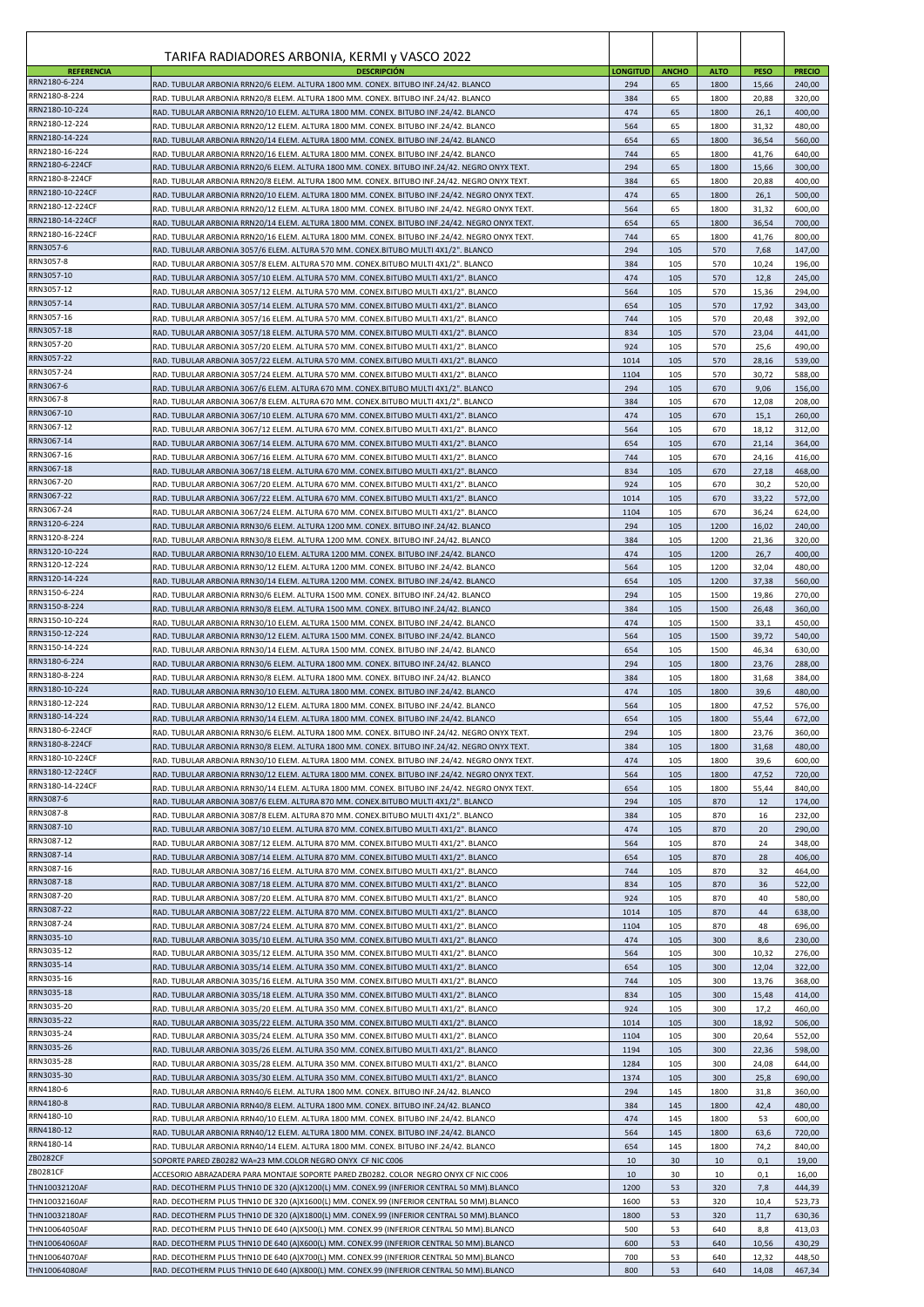|                                |                                                                                                                                                                                               | 900          | 53       | 640          | 15,84          | 497,41           |
|--------------------------------|-----------------------------------------------------------------------------------------------------------------------------------------------------------------------------------------------|--------------|----------|--------------|----------------|------------------|
| THN10064090AF                  | RAD. DECOTHERM PLUS THN10 DE 640 (A)X900(L) MM. CONEX.99 (INFERIOR CENTRAL 50 MM).BLANCO                                                                                                      |              |          |              |                |                  |
| THN10064100AF                  | RAD. DECOTHERM PLUS THN10 DE 640(A)X1000(L) MM. CONEX.99 (INFERIOR CENTRAL 50 MM).BLANCO                                                                                                      | 1000         | 53       | 640          | 17,6           | 547,92           |
| THN10064120AF                  | RAD. DECOTHERM PLUS THN10 DE 640(A)X1200(L) MM. CONEX.99 (INFERIOR CENTRAL 50 MM).BLANCO                                                                                                      | 1200         | 53       | 640          | 21,12          | 585,62           |
| THN10064130AF                  | RAD. DECOTHERM PLUS THN10 DE 640(A)X1300(L) MM. CONEX.99 (INFERIOR CENTRAL 50 MM).BLANCO                                                                                                      | 1300         | 53       | 640          | 22,88          | 615,67           |
| THN10064140AF                  | RAD. DECOTHERM PLUS THN10 DE 640(A)X1400(L) MM. CONEX.99 (INFERIOR CENTRAL 50 MM).BLANCO                                                                                                      | 1400         | 53       | 640          | 24,64          | 634,54           |
|                                |                                                                                                                                                                                               |              |          |              |                |                  |
| THN10160050AF                  | RAD. DECOTHERM PLUS THN10 DE 1600(A)X500(L) MM. CONEX.99 (INFERIOR CENTRAL 50 MM).BLANCO                                                                                                      | 500          | 53       | 1600         | 22             | 774,10           |
| THN10160060AF                  | RAD. DECOTHERM PLUS THN10 DE 1600(A)X500(L) MM. CONEX.99 (INFERIOR CENTRAL 50 MM).BLANCO                                                                                                      | 600          | 53       | 1600         | 26,4           | 809,22           |
| THN90032120AF                  | RAD. DECOTHERM PLUS THN90 DE 320 (A)X1200 (L) MM. CONEX.99 (INFERIOR CENTRAL 50 MM).BLANCO                                                                                                    | 1200         | 61       | 320          | 19,56          | 560,25           |
| THN90032160AF                  | RAD. DECOTHERM PLUS THN90 DE 320 (A)X1600 (L) MM. CONEX.99 (INFERIOR CENTRAL 50 MM).BLANCO                                                                                                    | 1600         | 61       | 320          | 26,08          | 662,48           |
|                                |                                                                                                                                                                                               |              |          |              |                |                  |
| THN90032180AF                  | RAD. DECOTHERM PLUS THN90 DE 320 (A)X1800 (L) MM. CONEX.99 (INFERIOR CENTRAL 50 MM).BLANCO                                                                                                    | 1800         | 61       | 320          | 29,34          | 780,63           |
| THN90064050AF                  | RAD. DECOTHERM PLUS THN90 DE 640 (A)X500 (L) MM. CONEX.99 (INFERIOR CENTRAL 50 MM).BLANCO                                                                                                     | 500          | 61       | 640          | 16,25          | 566,65           |
| THN90064060AF                  | RAD. DECOTHERM PLUS THN90 DE 640 (A)X600 (L) MM. CONEX.99 (INFERIOR CENTRAL 50 MM).BLANCO                                                                                                     | 600          | 61       | 640          | 19,5           | 595,46           |
| THN90064070AF                  | RAD. DECOTHERM PLUS THN90 DE 640 (A)X700 (L) MM. CONEX.99 (INFERIOR CENTRAL 50 MM).BLANCO                                                                                                     | 700          | 61       | 640          | 22,75          | 625,22           |
|                                |                                                                                                                                                                                               |              |          |              |                |                  |
| THN90064080AF                  | RAD. DECOTHERM PLUS THN90 DE 640 (A)X800 (L) MM. CONEX.99 (INFERIOR CENTRAL 50 MM).BLANCO                                                                                                     | 800          | 61       | 640          | 26             | 655,65           |
| THN90064090AF                  | RAD. DECOTHERM PLUS THN90 DE 640 (A)X900 (L) MM. CONEX.99 (INFERIOR CENTRAL 50 MM).BLANCO                                                                                                     | 900          | 61       | 640          | 29,25          | 697,10           |
| THN90064100AF                  | RAD. DECOTHERM PLUS THN90 DE 640(A)X1000(L) MM. CONEX.99 (INFERIOR CENTRAL 50 MM).BLANCO                                                                                                      | 1000         | 61       | 640          | 32,5           | 759,95           |
| THN90064120AF                  | RAD. DECOTHERM PLUS THN90 DE 640(A)X1200(L) MM. CONEX.99 (INFERIOR CENTRAL 50 MM).BLANCO                                                                                                      | 1200         | 61       | 640          | 39             | 820,75           |
|                                |                                                                                                                                                                                               |              | 61       | 640          | 42,25          |                  |
| THN90064130AF                  | RAD. DECOTHERM PLUS THN90 DE 640(A)X1300(L) MM. CONEX.99 (INFERIOR CENTRAL 50 MM).BLANCO                                                                                                      | 1300         |          |              |                | 862,20           |
| THN90064014AF                  | RAD. DECOTHERM PLUS THN90 DE 640(A)X1400(L) MM. CONEX.99 (INFERIOR CENTRAL 50 MM).BLANCO                                                                                                      | 1400         | 61       | 640          | 45,5           | 892,60           |
| THN11032120AF                  | RAD. DECOTHERM THN11 DE 320 A)X1200(L) MM. CONEX.99 (INFERIOR CENTRAL 50 MM).BLANCO C/REJILLA                                                                                                 | 1200         | 61       | 320          | 7,8            | 506,00           |
| THN11032160AF                  | RAD. DECOTHERM THN11 DE 320(A)X1600(L) MM. CONEX.99 (INFERIOR CENTRAL 50 MM).BLANCO C/REJILLA                                                                                                 | 1600         | 61       | 320          | 10,4           | 608,00           |
| THN11032180AF                  | RAD. DECOTHERM THN11 DE 320 (A)X1800(L) MM. CONEX.99 (INFERIOR CENTRAL 50 MM).BLANCO C/REJILLA                                                                                                | 1800         | 61       | 320          | 11,7           | 739,00           |
|                                |                                                                                                                                                                                               |              |          |              |                |                  |
| THN11064050AF                  | RAD. DECOTHERM THN11 DE 640 (A)X500(L) MM. CONEX.99 (INFERIOR CENTRAL 50 MM).BLANCO C/REJILLA                                                                                                 | 500          | 61       | 640          | 14,6           | 460,00           |
| THN11064060AF                  | RAD. DECOTHERM THN11 DE 640 (A)X600(L) MM. CONEX.99 (INFERIOR CENTRAL 50 MM). BLANCO C/REJILLA                                                                                                | 600          | 61       | 640          | 17,52          | 497,00           |
| THN11064070AF                  | RAD. DECOTHERM THN11 DE 640(A)X700(L) MM. CONEX.99 (INFERIOR CENTRAL 50 MM).BLANCO C/REJILLA                                                                                                  | 700          | 61       | 640          | 20,44          | 529,00           |
| THN11064080AF                  | RAD. DECOTHERM THN11 DE 640(A)X800(L) MM. CONEX.99 (INFERIOR CENTRAL 50 MM).BLANCO C/REJILLA                                                                                                  | 800          | 61       | 640          | 23,36          | 567,00           |
|                                |                                                                                                                                                                                               |              |          |              |                |                  |
| THN11064090AF                  | RAD. DECOTHERM THN11 DE 640(A)X900(L) MM. CONEX.99 (INFERIOR CENTRAL 50 MM).BLANCO C/REJILLA                                                                                                  | 900          | 61       | 640          | 26,28          | 601,00           |
| THN11064100AF                  | RAD. DECOTHERM THN11 DE 640(A)X1000(L) MM. CONEX.99 (INFERIOR CENTRAL 50 MM).BLANCO C/REJILLA                                                                                                 | 1000         | 61       | 640          | 29,2           | 672,00           |
| THN11064120AF                  | RAD. DECOTHERM THN11 DE 640(A)X1200(L) MM. CONEX.99 (INFERIOR CENTRAL 50 MM).BLANCO C/REJILLA                                                                                                 | 1200         | 61       | 640          | 35,04          | 743,00           |
| THN11064130AF                  | RAD. DECOTHERM THN11 DE 640(A)X1300(L) MM. CONEX.99 (INFERIOR CENTRAL 50 MM).BLANCO C/REJILLA                                                                                                 | 1300         | 61       | 640          | 37,96          | 777,00           |
|                                |                                                                                                                                                                                               |              |          |              |                |                  |
| THN11064140AF                  | RAD. DECOTHERM THN11 DE 640(A)X1400(L) MM. CONEX.99 (INFERIOR CENTRAL 50 MM).BLANCO C/REJILLA                                                                                                 | 1400         | 61       | 640          | 40,88          | 815,00           |
| TVN10160032AF                  | RAD. DECOTHERM PLUS TVN10 DE 1600(A)X320(L) MM. CONEX.96 (INFERIOR CENTRAL 50 MM).BLANCO                                                                                                      | 320          | 53       | 1600         | 13,2           | 433,89           |
| TVN10160040AF                  | RAD. DECOTHERM PLUS TVN10 DE 1600(A)X400(L) MM. CONEX.96 (INFERIOR CENTRAL 50 MM).BLANCO                                                                                                      | 400          | 53       | 1600         | 16,5           | 480,68           |
| TVN10160048AF                  | RAD. DECOTHERM PLUS TVN10 DE 1600(A)X480(L) MM. CONEX.96 (INFERIOR CENTRAL 50 MM).BLANCO                                                                                                      | 480          | 53       | 1600         | 19,8           | 535,21           |
|                                |                                                                                                                                                                                               |              |          |              |                |                  |
| TVN10160056AF                  | RAD. DECOTHERM PLUS TVN10 DE 1600(A)X560(L) MM. CONEX.96 (INFERIOR CENTRAL 50 MM).BLANCO                                                                                                      | 560          | 53       | 1800         | 23,1           | 590,52           |
| TVN10180032AF                  | RAD. DECOTHERM PLUS TVN10 DE 1800(A)X320(L) MM. CONEX.96 (INFERIOR CENTRAL 50 MM).BLANCO                                                                                                      | 320          | 53       | 1800         | 14,8           | 443,32           |
| TVN10180040AF                  | RAD. DECOTHERM PLUS TVN10 DE 1800(A)X400(L) MM. CONEX.96 (INFERIOR CENTRAL 50 MM).BLANCO                                                                                                      | 400          | 53       | 1800         | 18,5           | 486,52           |
| TVN10180048AF                  | RAD. DECOTHERM PLUS TVN10 DE 1800(A)X480(L) MM. CONEX.96 (INFERIOR CENTRAL 50 MM).BLANCO                                                                                                      | 480          | 53       | 1800         | 22,2           | 543,48           |
|                                |                                                                                                                                                                                               |              |          |              |                |                  |
| TVN10180056AF                  | RAD. DECOTHERM PLUS TVN10 DE 1800(A)X560(L) MM. CONEX.96 (INFERIOR CENTRAL 50 MM).BLANCO                                                                                                      | 560          | 53       | 1800         | 25,9           | 600,47           |
| TVN90160032AF                  | RAD. DECOTHERM PLUS TVN90 DE 1600(A)X320(L) MM. CONEX.96 (INFERIOR CENTRAL 50 MM).BLANCO                                                                                                      | 320          | 61       | 1600         | 25,2           | 585,48           |
| TVN90160040AF                  | RAD. DECOTHERM PLUS TVN90 DE 1600(A)X400(L) MM. CONEX.96 (INFERIOR CENTRAL 50 MM).BLANCO                                                                                                      | 400          | 61       | 1600         | 31,5           | 670,78           |
| TVN90160048AF                  | RAD. DECOTHERM PLUS TVN90 DE 1600(A)X480(L) MM. CONEX.96 (INFERIOR CENTRAL 50 MM).BLANCO                                                                                                      | 480          | 61       | 1600         | 37,8           | 764,33           |
| TVN90160056AF                  | RAD. DECOTHERM PLUS TVN90 DE 1600(A)X560(L) MM. CONEX.96 (INFERIOR CENTRAL 50 MM).BLANCO                                                                                                      | 560          | 61       | 1800         | 44,1           | 858,15           |
|                                |                                                                                                                                                                                               |              |          |              |                |                  |
| TVN90180032AF                  | RAD. DECOTHERM PLUS TVN90 DE 1800(A)X320(L) MM. CONEX.96 (INFERIOR CENTRAL 50 MM).BLANCO                                                                                                      | 320          | 61       | 1800         | 28,4           | 607,69           |
| TVN90180040AF                  | RAD. DECOTHERM PLUS TVN90 DE 1800(A)X400(L) MM. CONEX.96 (INFERIOR CENTRAL 50 MM).BLANCO                                                                                                      | 400          | 61       | 1800         | 35,5           | 692,45           |
| TVN90180048AF                  | RAD. DECOTHERM PLUS TVN90 DE 1800(A)X480(L) MM. CONEX.96 (INFERIOR CENTRAL 50 MM).BLANCO                                                                                                      | 480          | 61       | 1800         | 42,6           | 790,99           |
| TVN90180056AF                  | RAD. DECOTHERM PLUS TVN90 DE 1800(A)X560(L) MM. CONEX.96 (INFERIOR CENTRAL 50 MM).BLANCO                                                                                                      | 560          | 61       | 1800         | 49,7           | 889,50           |
| TVN11160032AF                  | RAD. DECOTHERM PLUS TVN11 DE 1600(A)X320(L) MM. CONEX.96 (INFERIOR CENTRAL 50 MM).BLANCO                                                                                                      | 320          | 60       | 1600         | 19,2           | 524,10           |
|                                |                                                                                                                                                                                               |              |          |              |                |                  |
| TVN11160040AF                  | RAD. DECOTHERM PLUS TVN11 DE 1600(A)X400(L) MM. CONEX.96 (INFERIOR CENTRAL 50 MM).BLANCO                                                                                                      | 400          | 60       | 1600         | 24             | 591,78           |
| TVN11160048AF                  | RAD. DECOTHERM PLUS TVN11 DE 1600(A)X480(L) MM. CONEX.96 (INFERIOR CENTRAL 50 MM).BLANCO                                                                                                      | 480          | 60       | 1600         | 28,8           | 667,50           |
| TVN11160056AF                  | RAD. DECOTHERM PLUS TVN11 DE 1600(A)X560(L) MM. CONEX.96 (INFERIOR CENTRAL 50 MM).BLANCO                                                                                                      | 560          | 60       | 1600         | 33,6           | 744,83           |
| TVN11180032AF                  | RAD. DECOTHERM PLUS TVN11 DE 1800(A)X320(L) MM. CONEX.96 (INFERIOR CENTRAL 50 MM).BLANCO                                                                                                      | 320          | 60       | 1800         | 21,2           | 545,97           |
|                                |                                                                                                                                                                                               |              |          |              |                |                  |
| TVN11180040AF                  | RAD. DECOTHERM PLUS TVN11 DE 1800(A)X400(L) MM. CONEX.96 (INFERIOR CENTRAL 50 MM).BLANCO                                                                                                      | 400          | 60       | 1800         | 26,5           | 612,01           |
| TVN11180048AF                  | RAD. DECOTHERM PLUS TVN11 DE 1800(A)X480(L) MM. CONEX.96 (INFERIOR CENTRAL 50 MM).BLANCO                                                                                                      | 480          | 60       | 1800         | 31,8           | 693,19           |
| TVN11180056AF                  | RAD. DECOTHERM PLUS TVN11 DE 1800(A)X560(L) MM. CONEX.96 (INFERIOR CENTRAL 50 MM).BLANCO                                                                                                      | 560          | 60       | 1800         | 37,1           | 774,39           |
| ZB0005CFL4-RAL7016             | SOPORTE PARED WA= 20 MM. GRIS ANTRACITA (RAL 7016)                                                                                                                                            | 10           | 20       | 10           | 0,25           | 34,00            |
|                                |                                                                                                                                                                                               |              |          |              |                |                  |
| ZB0005CFL2-RAL7016             | SOPORTE PARED WA= 34-49 MM. GRIS ANTRACITA (RAL 7016)                                                                                                                                         | 10           | 20       | 10           | 0,25           | 34,00            |
| THN10032120CF                  | RAD. DECOTHERM PLUS THN10 DE 320 (A)X1200(L) MM. CONEX.99 (INFERIOR CENTRAL 50 MM).ANTRACITA                                                                                                  | 1200         | 53       | 320          | 7,8            | 555,00           |
| THN10032160CF<br>THN10032180CF | RAD. DECOTHERM PLUS THN10 DE 320 (A)X1600(L) MM. CONEX.99 (INFERIOR CENTRAL 50 MM).ANTRACITA<br>RAD. DECOTHERM PLUS THN10 DE 320 (A)X1800(L) MM. CONEX.99 (INFERIOR CENTRAL 50 MM).ANTRACITA  | 1600<br>1800 | 53<br>53 | 320<br>320   | 10,4<br>11,7   | 655,00<br>788,00 |
| THN10064050CF                  | RAD. DECOTHERM PLUS THN10 DE 640 (A)X500(L) MM. CONEX.99 (INFERIOR CENTRAL 50 MM).ANTRACITA                                                                                                   | 500          | 53       | 640          | 8,8            | 516,00           |
|                                |                                                                                                                                                                                               |              |          |              |                |                  |
| THN10064060CF<br>THN10064070CF | RAD. DECOTHERM PLUS THN10 DE 640 (A)X600(L) MM. CONEX.99 (INFERIOR CENTRAL 50 MM).ANTRACITA<br>RAD. DECOTHERM PLUS THN10 DE 640 (A)X700(L) MM. CONEX.99 (INFERIOR CENTRAL 50 MM).ANTRACITA    | 600<br>700   | 53<br>53 | 640<br>640   | 10,56<br>12,32 | 538,00<br>561,00 |
| THN10064080CF                  | RAD. DECOTHERM PLUS THN10 DE 640 (A)X800(L) MM. CONEX.99 (INFERIOR CENTRAL 50 MM).ANTRACITA                                                                                                   | 800          | 53       | 640          | 14,08          | 584,00           |
| THN10064090CF                  | RAD. DECOTHERM PLUS THN10 DE 640 (A)X900(L) MM. CONEX.99 (INFERIOR CENTRAL 50 MM).ANTRACITA                                                                                                   | 900          | 53       | 640          | 15,84          | 622,00           |
| THN10064100CF                  | RAD. DECOTHERM PLUS THN10 DE 640(A)X1000(L) MM. CONEX.99 (INFERIOR CENTRAL 50 MM). ANTRACITA                                                                                                  | 1000         | 53       | 640          | 17,6           | 685,00           |
| THN10064120CF                  | RAD. DECOTHERM PLUS THN10 DE 640(A)X1200(L) MM. CONEX.99 (INFERIOR CENTRAL 50 MM). ANTRACITA                                                                                                  | 1200         | 53       | 640          | 21,12          | 732,00           |
| THN10064130CF                  | RAD. DECOTHERM PLUS THN10 DE 640(A)X1300(L) MM. CONEX.99 (INFERIOR CENTRAL 50 MM). ANTRACITA                                                                                                  | 1300         | 53       | 640          | 22,88          | 770,00           |
| THN10064140CF                  | RAD. DECOTHERM PLUS THN10 DE 640(A)X1400(L) MM. CONEX.99 (INFERIOR CENTRAL 50 MM). ANTRACITA                                                                                                  | 1400         | 53       | 640          | 24,64          | 793,00           |
| THN10160050CF                  | RAD. DECOTHERM PLUS THN10 DE 1600(A)X500(L) MM. CONEX.99 (INFERIOR CENTRAL 50 MM).ANTRACITA                                                                                                   | 500          | 53       | 1600         | 22             | 968,00           |
| THN10160060CF                  | RAD. DECOTHERM PLUS THN10 DE 1600(A)X500(L) MM. CONEX.99 (INFERIOR CENTRAL 50 MM).ANTRACITA                                                                                                   | 600          | 53       | 1600         | 26,4           | 1012,00          |
| THN90032120CF                  | RAD. DECOTHERM PLUS THN90 DE 320 (A)X1200 (L) MM. CONEX.99 (INFERIOR CENTRAL 50 MM).ANTRACITA                                                                                                 | 1200         | 61       | 320          | 19,56          | 700,00           |
| THN90032160CF                  | RAD. DECOTHERM PLUS THN90 DE 320 (A)X1600 (L) MM. CONEX.99 (INFERIOR CENTRAL 50 MM). ANTRACITA                                                                                                | 1600         | 61       | 320          | 26,08          | 828,00           |
| THN90032180CF                  | RAD. DECOTHERM PLUS THN90 DE 320 (A)X1800 (L) MM. CONEX.99 (INFERIOR CENTRAL 50 MM).ANTRACITA                                                                                                 | 1800         | 61       | 320          | 29,34          | 976,00           |
| THN90064050CF                  | RAD. DECOTHERM PLUS THN90 DE 640 (A)X500 (L) MM. CONEX.99 (INFERIOR CENTRAL 50 MM).ANTRACITA                                                                                                  | 500          | 61       | 640          | 16,25          | 708,00           |
| THN90064060CF                  | RAD. DECOTHERM PLUS THN90 DE 640 (A)X600 (L) MM. CONEX.99 (INFERIOR CENTRAL 50 MM).ANTRACITA                                                                                                  | 600          | 61       | 640          | 19,5           | 744,00           |
| THN90064070CF                  | RAD. DECOTHERM PLUS THN90 DE 640 (A)X700 (L) MM. CONEX.99 (INFERIOR CENTRAL 50 MM). ANTRACITA                                                                                                 | 700          | 61       | 640          | 22,75          | 782,00           |
| THN90064080CF<br>THN90064090CF | RAD. DECOTHERM PLUS THN90 DE 640 (A)X800 (L) MM. CONEX.99 (INFERIOR CENTRAL 50 MM).ANTRACITA<br>RAD. DECOTHERM PLUS THN90 DE 640 (A)X900 (L) MM. CONEX.99 (INFERIOR CENTRAL 50 MM). ANTRACITA | 800<br>900   | 61<br>61 | 640<br>640   | 26<br>29,25    | 820,00<br>871,00 |
| THN90064100CF                  | RAD. DECOTHERM PLUS THN90 DE 640(A)X1000(L) MM. CONEX.99 (INFERIOR CENTRAL 50 MM).ANTRACITA                                                                                                   | 1000         | 61       | 640          | 32,5           | 950,00           |
| THN90064120CF                  | RAD. DECOTHERM PLUS THN90 DE 640(A)X1200(L) MM. CONEX.99 (INFERIOR CENTRAL 50 MM).ANTRACITA                                                                                                   | 1200         | 61       | 640          | 39             | 1026,00          |
| THN90064130CF                  | RAD. DECOTHERM PLUS THN90 DE 640(A)X1300(L) MM. CONEX.99 (INFERIOR CENTRAL 50 MM).ANTRACITA                                                                                                   | 1300         | 61       | 640          | 42,25          | 1078,00          |
| THN90064014CF                  | RAD. DECOTHERM PLUS THN90 DE 640(A)X1400(L) MM. CONEX.99 (INFERIOR CENTRAL 50 MM).ANTRACITA                                                                                                   | 1400         | 61       | 640          | 45,5           | 1116,00          |
| THN11032120CF                  | RAD. DECOTHERM THN11 DE 320 A)X1200(L) MM. CONEX.99 (INFERIOR CENTRAL 50 MM). ANTRACITA C/REJILLA                                                                                             | 1200         | 61       | 320          | 7,8            | 633,00           |
| THN11032160CF                  | RAD. DECOTHERM THN11 DE 320(A)X1600(L) MM. CONEX.99 (INFERIOR CENTRAL 50 MM).ANTRACITA C/REJILLA                                                                                              | 1600         | 61       | 320          | 10,4           | 760,00           |
| THN11032180CF                  | RAD. DECOTHERM THN11 DE 320 (A)X1800(L) MM. CONEX.99 (INFERIOR CENTRAL 50 MM).ANTRACITA C/REJILLA                                                                                             | 1800         | 61       | 320          | 11,7           | 923,00           |
| THN11064050CF                  | RAD. DECOTHERM THN11 DE 640 (A)X500(L) MM. CONEX.99 (INFERIOR CENTRAL 50 MM). ANTRACITA C/REJILLA                                                                                             | 500          | 61       | 640          | 14,6           | 575,00           |
| THN11064060CF                  | RAD. DECOTHERM THN11 DE 640 (A)X600(L) MM. CONEX.99 (INFERIOR CENTRAL 50 MM). ANTRACITA C/REJILLA                                                                                             | 600          | 61       | 640          | 17,52          | 621,00           |
| THN11064070CF                  | RAD. DECOTHERM THN11 DE 640(A)X700(L) MM. CONEX.99 (INFERIOR CENTRAL 50 MM). ANTRACITA C/REJILLA                                                                                              | 700          | 61       | 640          | 20,44          | 661,00           |
| THN11064080CF                  | RAD. DECOTHERM THN11 DE 640(A)X800(L) MM. CONEX.99 (INFERIOR CENTRAL 50 MM).ANTRACITA C/REJILLA                                                                                               | 800          | 61       | 640          | 23,36          | 709,00           |
| THN11064090CF                  | RAD. DECOTHERM THN11 DE 640(A)X900(L) MM. CONEX.99 (INFERIOR CENTRAL 50 MM).ANTRACITA C/REJILLA                                                                                               | 900          | 61       | 640          | 26,28          | 752,00           |
| THN11064100CF                  | RAD. DECOTHERM THN11 DE 640(A)X1000(L) MM. CONEX.99 (INFERIOR CENTRAL 50 MM). ANTRACITA C/REJILLA                                                                                             | 1000         | 61       | 640          | 29,2           | 840,00           |
| THN11064120CF                  | RAD. DECOTHERM THN11 DE 640(A)X1200(L) MM. CONEX.99 (INFERIOR CENTRAL 50 MM).ANTRACITA C/REJILLA                                                                                              | 1200         | 61       | 640          | 35,04          | 929,00           |
| THN11064130CF                  | RAD. DECOTHERM THN11 DE 640(A)X1300(L) MM. CONEX.99 (INFERIOR CENTRAL 50 MM).ANTRACITA C/REJILLA                                                                                              | 1300         | 61       | 640          | 37,96          | 972,00           |
| THN11064140CF                  | RAD. DECOTHERM THN11 DE 640(A)X1400(L) MM. CONEX.99 (INFERIOR CENTRAL 50 MM).ANTRACITA C/REJILLA                                                                                              | 1400         | 61       | 640          | 40,88          | 1019,00          |
| TVN10160032CF                  | RAD. DECOTHERM PLUS TVN10 DE 1600(A)X320(L) MM. CONEX.96 (INFERIOR CENTRAL 50 MM). ANTRACITA                                                                                                  | 320          | 53       | 1600         | 13,2           | 542,00           |
| TVN10160040CF                  |                                                                                                                                                                                               |              |          |              |                | 601,00           |
|                                | RAD. DECOTHERM PLUS TVN10 DE 1600(A)X400(L) MM. CONEX.96 (INFERIOR CENTRAL 50 MM). ANTRACITA                                                                                                  | 400          | 53       | 1600         | 16,5           |                  |
| TVN10160048CF<br>TVN10160056CF | RAD. DECOTHERM PLUS TVN10 DE 1600(A)X480(L) MM. CONEX.96 (INFERIOR CENTRAL 50 MM).ANTRACITA<br>RAD. DECOTHERM PLUS TVN10 DE 1600(A)X560(L) MM. CONEX.96 (INFERIOR CENTRAL 50 MM). ANTRACITA   | 480<br>560   | 53<br>53 | 1600<br>1800 | 19,8<br>23,1   | 669,00<br>738,00 |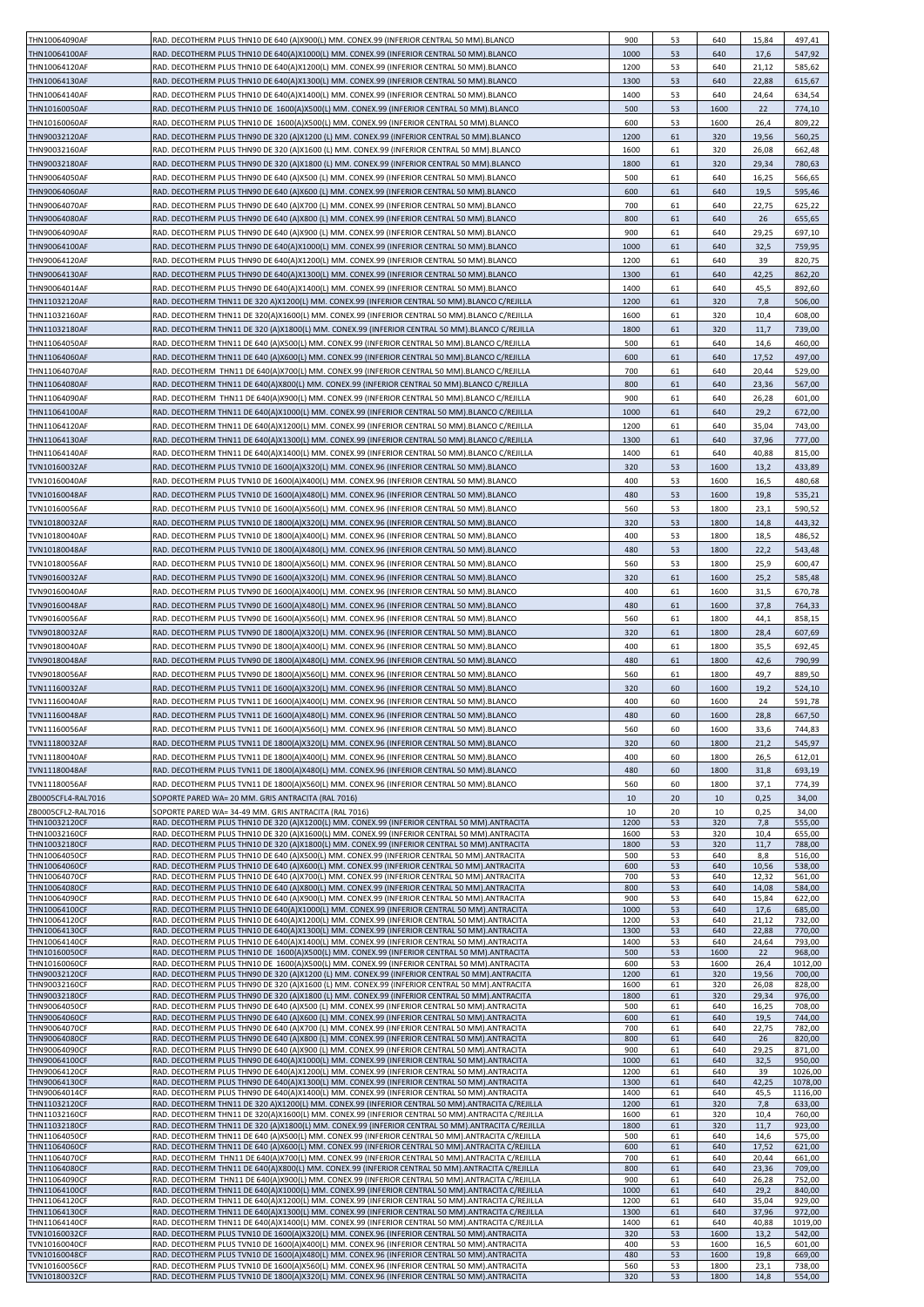| TVN10180040CF<br>TVN10180048CF                 | RAD. DECOTHERM PLUS TVN10 DE 1800(A)X400(L) MM. CONEX.96 (INFERIOR CENTRAL 50 MM). ANTRACITA<br>RAD. DECOTHERM PLUS TVN10 DE 1800(A)X480(L) MM. CONEX.96 (INFERIOR CENTRAL 50 MM). ANTRACITA                                   | 400<br>480     | 53<br>53     | 1800<br>1800 | 18,5<br>22,2   | 608,00<br>679,00   |
|------------------------------------------------|--------------------------------------------------------------------------------------------------------------------------------------------------------------------------------------------------------------------------------|----------------|--------------|--------------|----------------|--------------------|
| TVN10180056CF                                  | RAD. DECOTHERM PLUS TVN10 DE 1800(A)X560(L) MM. CONEX.96 (INFERIOR CENTRAL 50 MM). ANTRACITA                                                                                                                                   | 560            | 53           | 1800         | 25,9           | 751,00             |
| TVN90160032CF                                  | RAD. DECOTHERM PLUS TVN90 DE 1600(A)X320(L) MM. CONEX.96 (INFERIOR CENTRAL 50 MM). ANTRACITA                                                                                                                                   | 320            | 61           | 1600         | 25,2           | 732,00             |
| TVN90160040CF                                  | RAD. DECOTHERM PLUS TVN90 DE 1600(A)X400(L) MM. CONEX.96 (INFERIOR CENTRAL 50 MM). ANTRACITA                                                                                                                                   | 400            | 61           | 1600         | 31,5           | 838,00             |
| TVN90160048CF                                  | RAD. DECOTHERM PLUS TVN90 DE 1600(A)X480(L) MM. CONEX.96 (INFERIOR CENTRAL 50 MM). ANTRACITA                                                                                                                                   | 480            | 61           | 1600         | 37,8           | 955,00             |
| TVN90160056CF                                  | RAD. DECOTHERM PLUS TVN90 DE 1600(A)X560(L) MM. CONEX.96 (INFERIOR CENTRAL 50 MM).ANTRACITA                                                                                                                                    | 560            | 61           | 1800         | 44,1           | 1073,00            |
| TVN90180032CF                                  | RAD. DECOTHERM PLUS TVN90 DE 1800(A)X320(L) MM. CONEX.96 (INFERIOR CENTRAL 50 MM). ANTRACITA                                                                                                                                   | 320            | 61           | 1800         | 28,4           | 760,00             |
| TVN90180040CF                                  | RAD. DECOTHERM PLUS TVN90 DE 1800(A)X400(L) MM. CONEX.96 (INFERIOR CENTRAL 50 MM).ANTRACITA                                                                                                                                    | 400            | 61           | 1800         | 35,5           | 866,00             |
| TVN90180048CF                                  | RAD. DECOTHERM PLUS TVN90 DE 1800(A)X480(L) MM. CONEX.96 (INFERIOR CENTRAL 50 MM).ANTRACITA                                                                                                                                    | 480            | 61           | 1800         | 42,6           | 989,00             |
| TVN90180056CF                                  | RAD. DECOTHERM PLUS TVN90 DE 1800(A)X560(L) MM. CONEX.96 (INFERIOR CENTRAL 50 MM).ANTRACITA                                                                                                                                    | 560            | 61           | 1800         | 49,7           | 1112,00            |
| TVN11160032CF<br>TVN11160040CF                 | RAD. DECOTHERM PLUS TVN11 DE 1600(A)X320(L) MM. CONEX.96 (INFERIOR CENTRAL 50 MM). ANTRACITA<br>RAD. DECOTHERM PLUS TVN11 DE 1600(A)X400(L) MM. CONEX.96 (INFERIOR CENTRAL 50 MM). ANTRACITA                                   | 320<br>400     | 60<br>60     | 1600<br>1600 | 19,2<br>24     | 655,00<br>740,00   |
| TVN11160048CF                                  | RAD. DECOTHERM PLUS TVN11 DE 1600(A)X480(L) MM. CONEX.96 (INFERIOR CENTRAL 50 MM). ANTRACITA                                                                                                                                   | 480            | 60           | 1600         | 28,8           | 834,00             |
| TVN11160056CF                                  | RAD. DECOTHERM PLUS TVN11 DE 1600(A)X560(L) MM. CONEX.96 (INFERIOR CENTRAL 50 MM). ANTRACITA                                                                                                                                   | 560            | 60           | 1600         | 33,6           | 931,00             |
| TVN11180032CF                                  | RAD. DECOTHERM PLUS TVN11 DE 1800(A)X320(L) MM. CONEX.96 (INFERIOR CENTRAL 50 MM). ANTRACITA                                                                                                                                   | 320            | 60           | 1800         | 21,2           | 682,00             |
| TVN11180040CF                                  | RAD. DECOTHERM PLUS TVN11 DE 1800(A)X400(L) MM. CONEX.96 (INFERIOR CENTRAL 50 MM).ANTRACITA                                                                                                                                    | 400            | 60           | 1800         | 26,5           | 765,00             |
| TVN11180048CF                                  | RAD. DECOTHERM PLUS TVN11 DE 1800(A)X480(L) MM. CONEX.96 (INFERIOR CENTRAL 50 MM).ANTRACITA                                                                                                                                    | 480            | 60           | 1800         | 31,8           | 866,00             |
| TVN11180056CF                                  | RAD. DECOTHERM PLUS TVN11 DE 1800(A)X560(L) MM. CONEX.96 (INFERIOR CENTRAL 50 MM). ANTRACITA                                                                                                                                   | 560            | 60           | 1800         | 37,1           | 968,00             |
| 118370000000600                                | BEAMS MONO - BARRA PORTATOALLAS - ACABADO BLANCO TEXTURA FINA 0600 - DIMENSIONES 240 MM                                                                                                                                        |                |              |              |                | 94,00              |
| 118370000009005                                | BEAMS MONO - BARRA PORTATOALLAS - ACABADO NEGRO RAL 9005 - DIMENSIONES 240 MM                                                                                                                                                  |                |              |              |                | 94,00              |
| 112580150180000669016                          | BEAMS MONO ALTO 1800 MM, ANCHO 150 MM. ACABADO BLANCO RAL 9016<br>BEAMS MONO ALTO 1800 MM, ANCHO 150 MM. ACABADO SAND 0503                                                                                                     | 107<br>107     | 150<br>150   | 1800         | 8,60           | 967,00<br>1112,00  |
| 112580150180000660503<br>112580150180000660504 | BEAMS MONO ALTO 1800 MM, ANCHO 150 MM. ACABADO PLATINA GREY 0504                                                                                                                                                               | 107            | 150          | 1800<br>1800 | 8,60<br>8,60   | 1112,00            |
| 112580150180000660505                          | BEAMS MONO ALTO 1800 MM, ANCHO 150 MM. ACABADO DUST GREY 0505                                                                                                                                                                  | 107            | 150          | 1800         | 8,60           | 1112,00            |
| 112580150180000660506                          | BEAMS MONO ALTO 1800 MM, ANCHO 150 MM. ACABADO WARM GREY 0506                                                                                                                                                                  | 107            | 150          | 1800         | 8,60           | 1112,00            |
| 118371100000600                                | ACCESORIOS NIVA N1L1 - BARRA PORTATOALLAS - ACABADO BLANCO TEXTURA FINA 0600 - DIMENSIONES 440 MM                                                                                                                              |                |              |              |                | 99,00              |
| 118371100009005                                | ACCESORIOS NIVA N1L1 - BARRA PORTATOALLAS - ACABADO NEGRO RAL 9005 - DIMENSIONES 440 MM                                                                                                                                        |                |              |              |                | 99,00              |
| 111910420122011880600                          | NIVA SIMPLE (N1L1) ALTO 1220 MM, ANCHO 420 MM. ACABADO BLANCO TEXTURA FINA 0600                                                                                                                                                | 80             | 420          | 1220         | 18,10          | 384,00             |
| 111910420122011889005                          | NIVA SIMPLE (N1L1) ALTO 1220 MM, ANCHO 420 MM. ACABADO NEGRO RAL 9005                                                                                                                                                          | 80             | 420          | 1220         | 18,10          | 442,00             |
| 111910420182011880600                          | NIVA SIMPLE (N1L1) ALTO 1820 MM, ANCHO 420 MM. ACABADO BLANCO TEXTURA FINA 0600<br>NIVA SIMPLE (N1L1) ALTO 1820 MM, ANCHO 420 MM. ACABADO NEGRO RAL 9005                                                                       | 80<br>80       | 420<br>420   | 1820<br>1820 | 27,35<br>27,35 | 409,00<br>470,00   |
| 111910420182011889005<br>111910520122011880600 | NIVA SIMPLE (N1L1) ALTO 1220 MM, ANCHO 520 MM, ACABADO BLANCO TEXTURA FINA 0600                                                                                                                                                | 80             | 520          | 1220         | 21,97          | 411,00             |
| 111910520122011889005                          | NIVA SIMPLE (N1L1) ALTO 1220 MM, ANCHO 520 MM. ACABADO NEGRO RAL 9005                                                                                                                                                          | 80             | 520          | 1220         | 21,97          | 473,00             |
| 111910520182011880600                          | NIVA SIMPLE (N1L1) ALTO 1820 MM, ANCHO 520 MM. ACABADO BLANCO TEXTURA FINA 0600                                                                                                                                                | 80             | 520          | 1820         | 33,67          | 445,00             |
| 111910520182011889005                          | NIVA SIMPLE (N1L1) ALTO 1820 MM, ANCHO 520 MM. ACABADO NEGRO RAL 9005                                                                                                                                                          | 80             | 520          | 1820         | 33,67          | 512,00             |
| 111910620122011880600                          | NIVA SIMPLE (N1L1) ALTO 1220 MM, ANCHO 620 MM. ACABADO BLANCO TEXTURA FINA 0600                                                                                                                                                | 80             | 620          | 1220         | 25,83          | 440,00             |
| 111910620122011889005                          | NIVA SIMPLE (N1L1) ALTO 1220 MM, ANCHO 620 MM. ACABADO NEGRO RAL 9005                                                                                                                                                          | 80             | 620          | 1220         | 25,83          | 506,00             |
| 111910620182011880600                          | NIVA SIMPLE (N1L1) ALTO 1820 MM, ANCHO 620 MM. ACABADO BLANCO TEXTURA FINA 0600                                                                                                                                                | 80             | 620          | 1820         | 39,98          | 480,00             |
| 111910620182011889005                          | NIVA SIMPLE (N1L1) ALTO 1820 MM, ANCHO 620 MM. ACABADO NEGRO RAL 9005                                                                                                                                                          | 80             | 620          | 1820         | 39,98          | 552,00             |
| 118323900000000<br>118324000000000             | ACCESORIOS NIVA SOFT - BARRA PORTATOALLAS DE ALUMINIO PARA PANEL SIMPLE - DIMENSIONES 326 MM<br>ACCESORIOS NIVA SOFT - BARRA PORTATOALLAS DE ALUMINIO PARA PANEL DOBLE - DIMENSIONES 326 MM                                    |                |              |              |                | 92,00<br>92,00     |
| 111970440182011889016                          | NIVA SOFT SIMPLE (NS1L1) ALTO 1820 MM, ANCHO 440 MM. ACABADO BLANCO RAL 9016                                                                                                                                                   | 80             | 440          | 1820         | 27,35          | 432,00             |
| 111970440182011887016                          | NIVA SOFT SIMPLE (NS1L1) ALTO 1820 MM, ANCHO 440 MM. ACABADO ANTRACITA RAL 7016                                                                                                                                                | 80             | 440          | 1820         | 27,35          | 497,00             |
| 111970540182011889016                          | NIVA SOFT SIMPLE (NS1L1) ALTO 1820 MM, ANCHO 540 MM. ACABADO BLANCO RAL 9016                                                                                                                                                   | 80             | 540          | 1820         | 33,67          | 465,00             |
| 111970540182011887016                          | NIVA SOFT SIMPLE (NS1L1) ALTO 1820 MM, ANCHO 540 MM. ACABADO ANTRACITA RAL 7016                                                                                                                                                | 80             | 540          | 1820         | 33,67          | 535,00             |
| 111980440182011889016                          | NIVA SOFT DOBLE (NS2L1) ALTO 1820 MM, ANCHO 440 MM. ACABADO BLANCO RAL 9016                                                                                                                                                    | 119            | 440          | 1820         | 42,23          | 531,00             |
| 111980440182011887016                          | NIVA SOFT DOBLE (NS2L1) ALTO 1820 MM, ANCHO 440 MM. ACABADO ANTRACITA RAL 7016                                                                                                                                                 | 119            | 440          | 1820         | 42,23          | 610,00             |
| 111980540182011889016                          | NIVA SOFT DOBLE (NS2L1) ALTO 1820 MM, ANCHO 540 MM. ACABADO BLANCO RAL 9016                                                                                                                                                    | 119            | 540          | 1820         | 51,68          | 583,00             |
| 111980540182011887016                          | NIVA SOFT DOBLE (NS2L1) ALTO 1820 MM, ANCHO 540 MM. ACABADO ANTRACITA RAL 7016<br>ACCESORIOS CARRE PLUS VERTICAL (CPVN-PLUS) - BARRA PORTATOALLAS (FACIL DE CORTAR A LA MEDIDA DESEADA) - ACABADO CROMADO - DIMENSIONES 720 MM | 119            | 540          | 1820         | 51,68          | 671,00<br>199,00   |
| 118320700000099<br>112100295180011889016       | CARRE PLUS VERTICAL (CPVN-PLUS) ALTO 1800 MM, ANCHO 295 MM. ACABADO BLANCO RAL 9016                                                                                                                                            | 96             | 295          | 1800         | 23,60          | 820,00             |
| 112100295180011887016                          | CARRE PLUS VERTICAL (CPVN-PLUS) ALTO 1800 MM, ANCHO 295 MM. ACABADO ANTRACITA RAL 7016                                                                                                                                         | 96             | 295          | 1800         | 23,60          | 942,00             |
| 112100355180011889016                          | CARRE PLUS VERTICAL (CPVN-PLUS) ALTO 1800 MM, ANCHO 355 MM. ACABADO BLANCO RAL 9016                                                                                                                                            | 96             | 355          | 1800         | 27,72          | 862,00             |
| 112100355180011887016                          | CARRE PLUS VERTICAL (CPVN-PLUS) ALTO 1800 MM, ANCHO 355 MM. ACABADO ANTRACITA RAL 7016                                                                                                                                         | 96             | 355          | 1800         | 27,72          | 991,00             |
| 112100415180011889016                          | CARRE PLUS VERTICAL (CPVN-PLUS) ALTO 1800 MM, ANCHO 415 MM. ACABADO BLANCO RAL 9016                                                                                                                                            | 96             | 415          | 1800         | 31,64          | 906,00             |
| 112100415180011887016                          | CARRE PLUS VERTICAL (CPVN-PLUS) ALTO 1800 MM, ANCHO 415 MM. ACABADO ANTRACITA RAL 7016                                                                                                                                         | 96             | 415          | 1800         | 31,64          | 1042,00            |
| 112100475180011889016                          | CARRE PLUS VERTICAL (CPVN-PLUS) ALTO 1800 MM, ANCHO 475 MM. ACABADO BLANCO RAL 9016                                                                                                                                            | 96             | 475          | 1800         | 35,52          | 949,00             |
| 112100475180011887016<br>112100535180011889016 | CARRE PLUS VERTICAL (CPVN-PLUS) ALTO 1800 MM, ANCHO 475 MM. ACABADO ANTRACITA RAL 7016<br>CARRE PLUS VERTICAL (CPVN-PLUS) ALTO 1800 MM, ANCHO 535 MM. ACABADO BLANCO RAL 9016                                                  | 96<br>96       | 475<br>535   | 1800<br>1800 | 35,52<br>39,06 | 1092,00<br>994,00  |
| 112100535180011887016                          | CARRE PLUS VERTICAL (CPVN-PLUS) ALTO 1800 MM, ANCHO 535 MM. ACABADO ANTRACITA RAL 7016                                                                                                                                         | 96             | 535          | 1800         | 39,06          | 1143,00            |
| 111330600059500189016                          | CARRE HORIZONTAL SIMPLE (CPHN1-RO) ALTO 595 MM, ANCHO 600 MM. ACABADO BLANCO RAL 9016                                                                                                                                          | 79             | 600          | 595          | 12,30          | 656,00             |
| 111330600059500187016                          | CARRE HORIZONTAL SIMPLE (CPHN1-RO) ALTO 595 MM, ANCHO 600 MM. ACABADO ANTRACITA RAL 7016                                                                                                                                       | 79             | 600          | 595          | 12,30          | 754,00             |
| 111330800059500189016                          | CARRE HORIZONTAL SIMPLE (CPHN1-RO) ALTO 595 MM, ANCHO 800 MM. ACABADO BLANCO RAL 9016                                                                                                                                          | 79             | 800          | 595          | 16,40          | 693,00             |
| 111330800059500187016                          | CARRE HORIZONTAL SIMPLE (CPHN1-RO) ALTO 595 MM, ANCHO 800 MM. ACABADO ANTRACITA RAL 7016                                                                                                                                       | 79             | 800          | 595          | 16,40          | 797,00             |
| 111331000059500189016                          | CARRE HORIZONTAL SIMPLE (CPHN1-RO) ALTO 595 MM, ANCHO 1000 MM. ACABADO BLANCO RAL 9016                                                                                                                                         | 79             | 1000         | 595          | 20,50          | 735,00             |
| 111331000059500187016                          | CARRE HORIZONTAL SIMPLE (CPHN1-RO) ALTO 595 MM, ANCHO 1000 MM. ACABADO ANTRACITA RAL 7016                                                                                                                                      | 79             | 1000         | 595          | 20,50          | 845,00             |
| 111331200059500189016                          | CARRE HORIZONTAL SIMPLE (CPHN1-RO) ALTO 595 MM, ANCHO 1200 MM. ACABADO BLANCO RAL 9016<br>CARRE HORIZONTAL SIMPLE (CPHN1-RO) ALTO 595 MM, ANCHO 1200 MM. ACABADO ANTRACITA RAL 7016                                            | 79<br>79       | 1200<br>1200 | 595<br>595   | 24,60          | 764,00<br>879,00   |
| 111331200059500187016<br>111331400059500189016 | CARRE HORIZONTAL SIMPLE (CPHN1-RO) ALTO 595 MM, ANCHO 1400 MM. ACABADO BLANCO RAL 9016                                                                                                                                         | 79             | 1400         | 595          | 24,60<br>25,84 | 830,00             |
| 111331400059500187016                          | CARRE HORIZONTAL SIMPLE (CPHN1-RO) ALTO 595 MM, ANCHO 1400 MM. ACABADO ANTRACITA RAL 7016                                                                                                                                      | 79             | 1400         | 595          | 25,84          | 954,00             |
| 111340600059500189016                          | CARRE HORIZONTAL DOBLE (CPHN2-RO) ALTO 595 MM, ANCHO 600 MM. ACABADO BLANCO RAL 9016                                                                                                                                           | 121            | 600          | 595          | 23,52          | 908,00             |
| 111340600059500187016                          | CARRE HORIZONTAL DOBLE (CPHN2-RO) ALTO 595 MM, ANCHO 600 MM. ACABADO ANTRACITA RAL 7016                                                                                                                                        | 121            | 600          | 595          | 23,52          | 1044,00            |
| 111340800059500189016                          | CARRE HORIZONTAL DOBLE (CPHN2-RO) ALTO 595 MM, ANCHO 800 MM. ACABADO BLANCO RAL 9016                                                                                                                                           | 121            | 800          | 595          | 31,36          | 953,00             |
| 111340800059500187016                          | CARRE HORIZONTAL DOBLE (CPHN2-RO) ALTO 595 MM, ANCHO 800 MM. ACABADO ANTRACITA RAL 7016                                                                                                                                        | 121            | 800          | 595          | 31,36          | 1096,00            |
| 111341000059500189016                          | CARRE HORIZONTAL DOBLE (CPHN2-RO) ALTO 595 MM, ANCHO 1000 MM. ACABADO BLANCO RAL 9016                                                                                                                                          | 121            | 1000         | 595          | 39,20          | 1024,00            |
| 111341000059500187016<br>111341200059500189016 | CARRE HORIZONTAL DOBLE (CPHN2-RO) ALTO 595 MM, ANCHO 1000 MM. ACABADO ANTRACITA RAL 7016<br>CARRE HORIZONTAL DOBLE (CPHN2-RO) ALTO 595 MM, ANCHO 1200 MM. ACABADO BLANCO RAL 9016                                              | 121<br>121     | 1000<br>1200 | 595<br>595   | 39,20<br>47,04 | 1178,00            |
| 111341200059500187016                          | CARRE HORIZONTAL DOBLE (CPHN2-RO) ALTO 595 MM, ANCHO 1200 MM. ACABADO ANTRACITA RAL 7016                                                                                                                                       | 121            | 1200         | 595          | 47,04          | 1071,00<br>1232,00 |
| 111341400059500189016                          | CARRE HORIZONTAL DOBLE (CPHN2-RO) ALTO 595 MM, ANCHO 1400 MM. ACABADO BLANCO RAL 9016                                                                                                                                          | 121            | 1400         | 595          | 54,88          | 1154,00            |
| 111341400059500187016                          | CARRE HORIZONTAL DOBLE (CPHN2-RO) ALTO 595 MM, ANCHO 1400 MM. ACABADO ANTRACITA RAL 7016                                                                                                                                       | 121            | 1400         | 595          | 54,88          | 1327,00            |
| 118321000000000                                | ACCESORIOS CARRE HALF-ROUND (CR-O) - BARRA PORTATOALLAS - ACABADO ALUMINIO - DIMENSIONES 518 MM                                                                                                                                |                |              |              |                | 195,00             |
| 111400350180000189016                          | CARRE HALF-ROUND (CR-O) ALTO 1800 MM, ANCHO 350 MM. ACABADO BLANCO RAL 9016                                                                                                                                                    | 195            | 350          | 1800         | 27,85          | 974,00             |
| 111400350180000187016                          | CARRE HALF-ROUND (CR-O) ALTO 1800 MM, ANCHO 350 MM. ACABADO ANTRACITA RAL 7016                                                                                                                                                 | 195            | 350          | 1800         | 27,85          | 1120,00            |
| 118320800000000<br>111370244140000189016       | ACCESORIOS CARRE QUARTER-ROUND (CR-A) - BARRA PORTATOALLAS - ACABADO ALUMINIO - DIMENSIONES 335 MM<br>CARRE QUARTER-ROUND (CR-A) ALTO 1400 MM, ANCHO 244 MM. ACABADO BLANCO RAL 9016                                           | 166            | 244          | 1400         | 11,3           | 190,00<br>769,00   |
| 111370244140000187016                          | CARRE QUARTER-ROUND (CR-A) ALTO 1400 MM, ANCHO 244 MM. ACABADO ANTRACITA RAL 7016                                                                                                                                              | 166            | 244          | 1400         | 11,3           | 884,00             |
| 118210100009016                                | ACCESORIOS - SET DE VALVULAS BLANCO EN ESCUADRA LADO IZQUIERDO 1-8                                                                                                                                                             |                |              |              |                | 147,00             |
| 118210200009016                                | ACCESORIOS - SET DE VALVULAS BLANCO EN ESCUADRA LADO DERECHO 1-8                                                                                                                                                               |                |              |              |                | 147,00             |
| 118210300000099                                | ACCESORIOS - VALVULA A ESCUADRA CROMADA - DIMENSIONES Ø 50 MM                                                                                                                                                                  |                |              |              |                | 163,00             |
| 118210300009005                                | ACCESORIOS - VALVULA A ESCUADRA NEGRA - DIMENSIONES Ø 50 MM                                                                                                                                                                    |                |              |              |                | 163,00             |
| 118210300009016                                | ACCESORIOS - VALVULA A ESCUADRA BLANCA - DIMENSIONES Ø 50 MM                                                                                                                                                                   |                |              |              |                | 147,00             |
| 118220400000000                                | ACCESORIOS - ENLACE DE COMPRESION PARA PEX/MULTICAPA - DIMENSIONES 16 x 2 MM                                                                                                                                                   |                |              |              |                | 5,35               |
| 118220700000000<br>118225300000000             | ACCESORIOS - ENLACE DE COMPRESION PARA TUBO DE COBRE - DIMENSIONES Ø 15 MM<br>ACCESORIOS - BICONO 3/4" PARA TUBO DE COBRE - DIMENSIONES Ø 15 MM                                                                                |                |              |              |                | 3,20<br>3,20       |
| 118225700000000                                | ACCESORIOS - BICONO 3/4" PARA MULTICAPA/PEX - DIMENSIONES 16 x 2 MM                                                                                                                                                            |                |              |              |                | 5,35               |
| 118370200009005                                | ACCESORIOS BRYCE MONO - BARRA PORTATOALLAS RECTANGULAR - ACABADO NEGRO RAL 9005 - DIMENSIONES 286 x 110 MM                                                                                                                     |                |              |              |                | 199,00             |
| 112090150180000660600                          | BRYCE MONO ALTO 1800 MM, ANCHO 150 MM. ACABADO BLANCO TEXTURA FINA 0600                                                                                                                                                        | 106            | 150          | 1800         | 8,60           | 967,00             |
| 112090150180000660300                          | BRYCE MONO ALTO 1800 MM, ANCHO 150 MM. ACABADO NEGRO METALIZADO TEXTURA 0300                                                                                                                                                   | 106            | 150          | 1800         | 8,60           | 1112,00            |
| 113110500140000660600                          | ONI (O-P) ALTO 1400 MM, ANCHO 500 MM. ACABADO BLANCO CON TEXTURA FINA 0600                                                                                                                                                     | 69             | 500          | 1400         | 16,30          | 977,00             |
| 111280500074511889016                          | CARRE BATH (CB) ALTO 745 MM, ANCHO 500 MM. ACABADO BLANCO RAL 9016                                                                                                                                                             | 79/98          | 500          | 745          | 12,80          | 729,00             |
| 111280500074511887016<br>112590600087011889016 | CARRE BATH (CB) ALTO 745 MM, ANCHO 500 MM. ACABADO ANTRACITA RAL 7016                                                                                                                                                          | 79/98          | 500          | 745          | 12,80          | 839,00             |
| 112590600087011889005                          | ARCHE BATH (AB) ALTO 870 MM, ANCHO 600 MM. ACABADO BLANCO RAL 9016<br>ARCHE BATH (AB) ALTO 870 MM, ANCHO 600 MM. ACABADO NEGRO RAL 9005                                                                                        | 85/97<br>85/97 | 600<br>600   | 870<br>870   | 14,1<br>14,1   | 856,00<br>985,00   |
|                                                | ACCESORIOS NIVA BATH (N1L1) - SET DE BALDAS Y BARRA PERCHERO - ACABADO BLANCO CON TEXTURA FINA 0600 -                                                                                                                          |                |              |              |                |                    |
| 118380318200600                                | DIMENSIONES Ø 50 MM                                                                                                                                                                                                            |                |              |              |                | 394,00             |
| 118380318209005                                | ACCESORIOS NIVA BATH (N1L1) - SET DE BALDAS Y BARRA PERCHERO - ACABADO NEGRO RAL 9005 - DIMENSIONES Ø 50 MM                                                                                                                    |                |              |              |                | 394,00             |
| 111910420182011880600                          | NIVA BATH (N1L1) ALTO 1820 MM, ANCHO 420 MM. ACABADO BLANCO TEXTURA FINA 0600                                                                                                                                                  | 325            | 420          | 1820         | 27,35          | 409,00             |
| 111910420182011889005                          | NIVA BATH (N1L1) ALTO 1820 MM, ANCHO 420 MM. ACABADO NEGRO RAL 9005                                                                                                                                                            | 325            | 420          | 1820         | 27,35          | 470,00             |
| 118210300000099                                | VALVULA A ESCUADRA CROMADA - DIMENSIONES Ø 50 MM                                                                                                                                                                               |                |              |              |                | 163,00             |
| 118210300009005<br>118210300009016             | VALVULA A ESCUADRA NEGRA - DIMENSIONES Ø 50 MM<br>VALVULA A ESCUADRA BLANCA - DIMENSIONES Ø 50 MM                                                                                                                              |                |              |              |                | 163,00<br>147,00   |
| 118220400000000                                | ENLACE DE COMPRESION PARA PEX/MULTICAPA - DIMENSIONES 16 x 2 MM                                                                                                                                                                |                |              |              |                | 5,35               |
|                                                |                                                                                                                                                                                                                                |                |              |              |                | 3,20               |
| 118220700000000                                | ENLACE DE COMPRESION PARA TUBO DE COBRE - DIMENSIONES Ø 15 MM                                                                                                                                                                  |                |              |              |                |                    |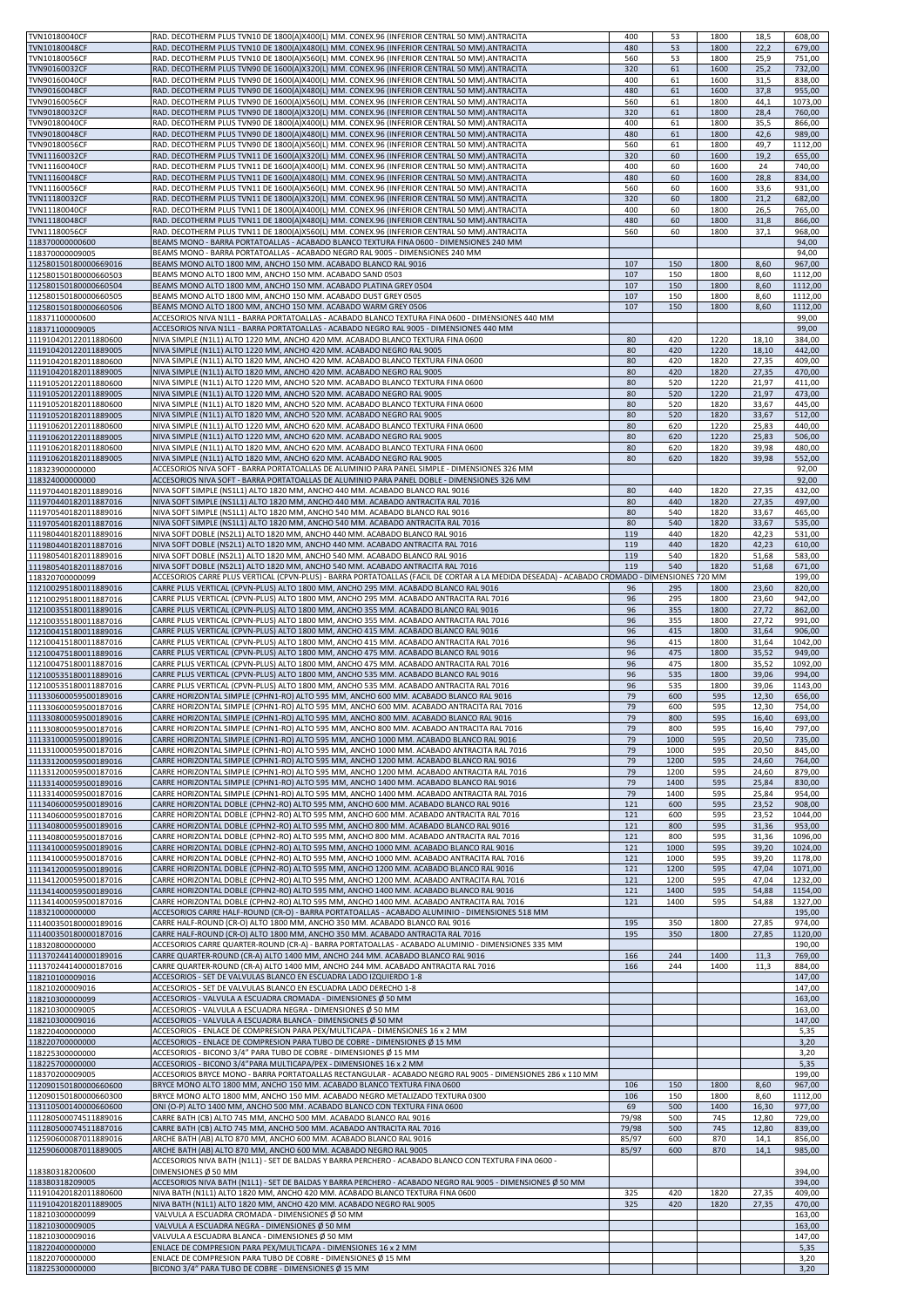| 118225700000000                                | BICONO 3/4"PARA MULTICAPA/PEX - DIMENSIONES 16 x 2 MM                                                                                                                                                                                  |            |              |              |                | 5,35               |
|------------------------------------------------|----------------------------------------------------------------------------------------------------------------------------------------------------------------------------------------------------------------------------------------|------------|--------------|--------------|----------------|--------------------|
| 118370000000600                                | ACCESORIOS BEAMS MONO ELECTRICO DRY - BARRA PORTATOALLAS - ACABADO BLANCO - DIMENSIONES 240 MM                                                                                                                                         |            |              |              |                | 94,00              |
| 118370000009005<br>113490150180000000600       | ACCESORIOS BEAMS MONO ELECTRICO DRY - BARRA PORTATOALLAS - ACABADO NEGRO - DIMENSIONES 240 MM<br>BEAMS MONO ELECTRICO DRY ALTO 1800 MM, ANCHO 150 MM. ACABADO BLANCO TEXTURA FINA 0600                                                 | 107        | 150          | 1800         | 9,70           | 94,00<br>1346,00   |
| 113410400180000009016                          | E-PANEL VERTICAL ELECTRICO DRY ALTO 1800 MM, ANCHO 400 MM. ACABADO BLANCO RAL 9016                                                                                                                                                     | 91         | 400          | 1800         | 35,00          | 976,00             |
| 113410500180000009016                          | E-PANEL VERTICAL ELECTRICO DRY ALTO 1800 MM, ANCHO 500 MM. ACABADO BLANCO RAL 9016                                                                                                                                                     | 91<br>108  | 500          | 1800         | 38,00          | 1000,00            |
| 113390500060000009016<br>113390800060000009016 | E-PANEL HORIZONTAL ELECTRICO DRY ALTO 600 MM, ANCHO 500 MM. ACABADO BLANCO RAL 9016<br>E-PANEL HORIZONTAL ELECTRICO DRY ALTO 600 MM, ANCHO 800 MM. ACABADO BLANCO RAL 9016                                                             | 108        | 500<br>800   | 600<br>600   | 20,00<br>31,00 | 844,00<br>903,00   |
| 113391001060000009016                          | E-PANEL HORIZONTAL ELECTRICO DRY ALTO 600 MM, ANCHO 1001 MM. ACABADO BLANCO RAL 9016                                                                                                                                                   | 108        | 1001         | 600          | 38,10          | 943,00             |
| 113391201060000009016<br>118323900000000       | E-PANEL HORIZONTAL ELECTRICO DRY ALTO 600 MM, ANCHO 1201 MM. ACABADO BLANCO RAL 9016<br>ACCESORIOS NIVA-EL DRY - BARRA PORTATOALLAS PARA PANEL SIMPLE - ACABADO ALUMINIO                                                               | 108        | 1201         | 600          | 46,00          | 953,00<br>92,00    |
| 113610420182000000600                          | NIVA-EL DRY ALTO 1820 MM, ANCHO 420 MM. ACABADO BLANCO TEXTURA FINA 0600                                                                                                                                                               | 84         | 420          | 1820         | 21,40          | 1025,00            |
| 113610420182000009005<br>113610520092000000600 | NIVA-EL DRY ALTO 1820 MM, ANCHO 420 MM. ACABADO NEGRO RAL 9005<br>NIVA-EL DRY ALTO 920 MM, ANCHO 520 MM. ACABADO BLANCO TEXTURA FINA 0600                                                                                              | 84<br>84   | 420<br>520   | 1820<br>920  | 21,40<br>13,80 | 1179,00<br>854,00  |
| 113610520092000009005                          | NIVA-EL DRY ALTO 920 MM, ANCHO 520 MM. ACABADO NEGRO RAL 9005                                                                                                                                                                          | 84         | 520          | 920          | 13,80          | 982,00             |
| 113610520142000000600                          | NIVA-EL DRY ALTO 1420 MM. ANCHO 520 MM. ACABADO BLANCO TEXTURA FINA 0600                                                                                                                                                               | 84         | 520          | 1420         | 20,80          | 910,00             |
| 113610520142000009005<br>113610520182000000600 | NIVA-EL DRY ALTO 1420 MM, ANCHO 520 MM. ACABADO NEGRO RAL 9005<br>NIVA-EL DRY ALTO 1820 MM, ANCHO 520 MM. ACABADO BLANCO TEXTURA FINA 0600                                                                                             | 84<br>84   | 520<br>520   | 1420<br>1820 | 20,80<br>26,40 | 1046,00<br>1070,00 |
| 113610520182000009005                          | NIVA-EL DRY ALTO 1820 MM, ANCHO 520 MM. ACABADO NEGRO RAL 9005                                                                                                                                                                         | 84         | 520          | 1820         | 26,40          | 1231,00            |
| FK0110604W02<br>FK0110605W02                   | KERMI PROFILE-K TIPO 11 - DIMENSIONES 600X400X91 MM - ACABADO BLANCO RAL 9016<br>KERMI PROFILE-K TIPO 11 - DIMENSIONES 600X500X91 MM - ACABADO BLANCO RAL 9016                                                                         | 61<br>61   | 400<br>500   | 600<br>600   | 7,95<br>9,65   | 81,00<br>92,00     |
| FK0110606W02                                   | KERMI PROFILE-K TIPO 11 - DIMENSIONES 600X600X91 MM - ACABADO BLANCO RAL 9016                                                                                                                                                          | 61         | 600          | 600          | 11,30          | 104,00             |
| FK0110607W02                                   | KERMI PROFILE-K TIPO 11 - DIMENSIONES 600X700X91 MM - ACABADO BLANCO RAL 9016                                                                                                                                                          | 61         | 700          | 600          | 12,95          | 115,00             |
| FK0110608W02<br>FK0110609W02                   | KERMI PROFILE-K TIPO 11 - DIMENSIONES 600X800X91 MM - ACABADO BLANCO RAL 9016<br>KERMI PROFILE-K TIPO 11 - DIMENSIONES 600X900X91 MM - ACABADO BLANCO RAL 9016                                                                         | 61<br>61   | 800<br>900   | 600<br>600   | 14,65<br>16,35 | 126,00<br>138,00   |
| FK0110610W02                                   | KERMI PROFILE-K TIPO 11 - DIMENSIONES 600X1000X91 MM - ACABADO BLANCO RAL 9016                                                                                                                                                         | 61         | 1000         | 600          | 18,06          | 149,00             |
| FK0110611W02<br>FK0110612W02                   | KERMI PROFILE-K TIPO 11 - DIMENSIONES 600X1100X91 MM - ACABADO BLANCO RAL 9016<br>KERMI PROFILE-K TIPO 11 - DIMENSIONES 600X1200X91 MM - ACABADO BLANCO RAL 9016                                                                       | 61<br>61   | 1100<br>1200 | 600<br>600   | 19,76<br>21,46 | 161,00<br>172,00   |
| FK0220604W02                                   | KERMI X2 PROFILE-K TIPO 22 - DIMENSIONES 600X400X130 MM - ACABADO BLANCO RAL 9016                                                                                                                                                      | 100        | 400          | 600          | 12,69          | 136,00             |
| FK0220605W02                                   | KERMI X2 PROFILE-K TIPO 22 - DIMENSIONES 600X500X130 MM - ACABADO BLANCO RAL 9016<br>KERMI X2 PROFILE-K TIPO 22 - DIMENSIONES 600X600X130 MM - ACABADO BLANCO RAL 9016                                                                 | 100        | 500          | 600<br>600   | 15,50          | 153,00             |
| FK0220606W02<br>FK0220607W02                   | KERMI X2 PROFILE-K TIPO 22 - DIMENSIONES 600X700X130 MM - ACABADO BLANCO RAL 9016                                                                                                                                                      | 100<br>100 | 600<br>700   | 600          | 18,31<br>21,11 | 170,00<br>187,00   |
| FK0220608W02                                   | KERMI X2 PROFILE-K TIPO 22 - DIMENSIONES 600X800X130 MM - ACABADO BLANCO RAL 9016                                                                                                                                                      | 100        | 800          | 600          | 23,92          | 204,00             |
| FK0220609W02<br>FK0220610W02                   | KERMI X2 PROFILE-K TIPO 22 - DIMENSIONES 600X900X130 MM - ACABADO BLANCO RAL 9016<br>KERMI X2 PROFILE-K TIPO 22 - DIMENSIONES 600X1000X130 MM - ACABADO BLANCO RAL 9016                                                                | 100<br>100 | 900<br>1000  | 600<br>600   | 26,73<br>29,63 | 221,00<br>238,00   |
| FK0220611W02                                   | KERMI X2 PROFILE-K TIPO 22 - DIMENSIONES 600X1100X130 MM - ACABADO BLANCO RAL 9016                                                                                                                                                     | 100        | 1100         | 600          | 32,44          | 255,00             |
| FK0220612W02                                   | KERMI X2 PROFILE-K TIPO 22 - DIMENSIONES 600X1200X130 MM - ACABADO BLANCO RAL 9016                                                                                                                                                     | 100        | 1200         | 600          | 35,25          | 272,00             |
| PK022D504W02<br>PK022D505W02                   | KERMI X2 PLAN-K TIPO 22 - DIMENSIONES 559X405X132 MM - ACABADO BLANCO RAL 9016<br>KERMI X2 PLAN-K TIPO 22 - DIMENSIONES 559X505X132 MM - ACABADO BLANCO RAL 9016                                                                       | 102<br>102 | 405<br>505   | 559<br>559   | 13,33<br>16,29 | 211,00<br>234,00   |
| PK022D506W02                                   | KERMI X2 PLAN-K TIPO 22 - DIMENSIONES 559X605X132 MM - ACABADO BLANCO RAL 9016                                                                                                                                                         | 102        | 605          | 559          | 19,25          | 258,00             |
| PK022D507W02<br>PK022D508W02                   | KERMI X2 PLAN-K TIPO 22 - DIMENSIONES 559X705X132 MM - ACABADO BLANCO RAL 9016<br>KERMI X2 PLAN-K TIPO 22 - DIMENSIONES 559X805X132 MM - ACABADO BLANCO RAL 9016                                                                       | 102<br>102 | 705<br>805   | 559<br>559   | 22,21<br>25,16 | 281,00<br>305,00   |
| PK022D509W02                                   | KERMI X2 PLAN-K TIPO 22 - DIMENSIONES 559X905X132 MM - ACABADO BLANCO RAL 9016                                                                                                                                                         | 102        | 905          | 559          | 28,12          | 329,00             |
| PK022D510W02                                   | KERMI X2 PLAN-K TIPO 22 - DIMENSIONES 559X1005X132 MM - ACABADO BLANCO RAL 9016                                                                                                                                                        | 102        | 1005         | 559          | 31,18          | 352,00             |
| PK022D511W02<br>PK022D512W02                   | KERMI X2 PLAN-K TIPO 22 - DIMENSIONES 559X1105X132 MM - ACABADO BLANCO RAL 9016<br>KERMI X2 PLAN-K TIPO 22 - DIMENSIONES 559X1205X132 MM - ACABADO BLANCO RAL 9016                                                                     | 102<br>102 | 1105<br>1205 | 559<br>559   | 34,14<br>37,10 | 376,00<br>399,00   |
| PK033D504W02                                   | KERMI X2 PLAN-K TIPO 33 - DIMENSIONES 559X405X187 MM - ACABADO BLANCO RAL 9016                                                                                                                                                         | 155        | 405          | 559          | 18,90          | 303,00             |
| PK033D505W02<br>PK033D506W02                   | KERMI X2 PLAN-K TIPO 33 - DIMENSIONES 559X505X187 MM - ACABADO BLANCO RAL 9016<br>KERMI X2 PLAN-K TIPO 33 - DIMENSIONES 559X605X187 MM - ACABADO BLANCO RAL 9016                                                                       | 155<br>155 | 505<br>605   | 559<br>559   | 23,10<br>27,31 | 343,00<br>383,00   |
| PK033D507W02                                   | KERMI X2 PLAN-K TIPO 33 - DIMENSIONES 559X705X187 MM - ACABADO BLANCO RAL 9016                                                                                                                                                         | 155        | 705          | 559          | 31,52          | 424,00             |
| PK033D508W02                                   | KERMI X2 PLAN-K TIPO 33 - DIMENSIONES 559X805X187 MM - ACABADO BLANCO RAL 9016<br>KERMI X2 PLAN-K TIPO 33 - DIMENSIONES 559X905X187 MM - ACABADO BLANCO RAL 9016                                                                       | 155<br>155 | 805<br>905   | 559<br>559   | 35,73<br>39,93 | 464,00<br>504,00   |
| PK033D509W02<br>PK033D510W02                   | KERMI X2 PLAN-K TIPO 33 - DIMENSIONES 559X1005X187 MM - ACABADO BLANCO RAL 9016                                                                                                                                                        | 155        | 1005         | 559          | 44,29          | 544,00             |
| PK033D511W02                                   | KERMI X2 PLAN-K TIPO 33 - DIMENSIONES 559X1105X187 MM - ACABADO BLANCO RAL 9016                                                                                                                                                        | 155        | 1105         | 559          | 48,50          | 584,00             |
| PK033D512W02<br>PLK220550401N2K                | KERMI X2 PLAN-K TIPO 33 - DIMENSIONES 559X1205X187 MM - ACABADO BLANCO RAL 9016<br>KERMI X2 LINE-K TIPO 22 - DIMENSIONES 559X405X132 MM - ACABADO BLANCO RAL 9016                                                                      | 155<br>102 | 1205<br>405  | 559<br>559   | 52,77<br>13,33 | 625,00<br>267,00   |
| PLK220550501N2K                                | KERMI X2 LINE-K TIPO 22 - DIMENSIONES 559X505X132 MM - ACABADO BLANCO RAL 9016                                                                                                                                                         | 102        | 505          | 559          | 16,29          | 293,00             |
| PLK220550601N2K<br>PLK220550701N2K             | KERMI X2 LINE-K TIPO 22 - DIMENSIONES 559X605X132 MM - ACABADO BLANCO RAL 9016<br>KERMI X2 LINE-K TIPO 22 - DIMENSIONES 559X705X132 MM - ACABADO BLANCO RAL 9016                                                                       | 102<br>102 | 605<br>705   | 559<br>559   | 19,25<br>22,21 | 319,00<br>345,00   |
| PLK220550801N2K                                | KERMI X2 LINE-K TIPO 22 - DIMENSIONES 559X805X132 MM - ACABADO BLANCO RAL 9016                                                                                                                                                         | 102        | 805          | 559          | 25,16          | 371,00             |
| PLK220550901N2K                                | KERMI X2 LINE-K TIPO 22 - DIMENSIONES 559X905X132 MM - ACABADO BLANCO RAL 9016                                                                                                                                                         | 102        | 905          | 559          | 28,12          | 397,00             |
| PLK220551001N2K<br>PLK220551101N2K             | KERMI X2 LINE-K TIPO 22 - DIMENSIONES 559X1005X132 MM - ACABADO BLANCO RAL 9016<br>KERMI X2 LINE-K TIPO 22 - DIMENSIONES 559X1105X132 MM - ACABADO BLANCO RAL 9016                                                                     | 102<br>102 | 1005<br>1105 | 559<br>559   | 31,18<br>34,14 | 423,00<br>449,00   |
| PLK220551201N2K                                | KERMI X2 LINE-K TIPO 22 - DIMENSIONES 559X1205X132 MM - ACABADO BLANCO RAL 9016                                                                                                                                                        | 102        | 1205         | 559          | 37.10          | 475.00             |
| PK02L0550601N1K<br>PK02L0550801N1K             | KERMI X2 X-FLAIR PLAN-K TIPO 22 - DIMENSIONES 559X605X102 MM - ACABADO BLANCO RAL 9016<br>KERMI X2 X-FLAIR PLAN-K TIPO 22 - DIMENSIONES 559X805X102 MM - ACABADO BLANCO RAL 9016                                                       | 102<br>102 | 605<br>805   | 559<br>559   | 19,88<br>25,92 | 470,00<br>577,00   |
| PK02L0551001N1K                                | KERMI X2 X-FLAIR PLAN-K TIPO 22 - DIMENSIONES 559X1005X102 MM - ACABADO BLANCO RAL 9016                                                                                                                                                | 102        | 1005         | 559          | 32,07          | 698,00             |
| PK02L0551201N1K                                | KERMI X2 X-FLAIR PLAN-K TIPO 22 - DIMENSIONES 559X1205X102 MM - ACABADO BLANCO RAL 9016<br>KERMI X2 X-FLAIR PLAN-K TIPO 22 - DIMENSIONES 959X405X102 MM - ACABADO BLANCO RAL 9016                                                      | 102<br>102 | 1205<br>405  | 559<br>959   | 38,12<br>23,22 | 805,00<br>422,00   |
| PK02L0950401N1K<br>PK02L0950601N1K             | KERMI X2 X-FLAIR PLAN-K TIPO 22 - DIMENSIONES 959X605X102 MM - ACABADO BLANCO RAL 9016                                                                                                                                                 | 102        | 605          | 959          | 33,79          | 555,00             |
| PK02L0950801N1K                                | KERMI X2 X-FLAIR PLAN-K TIPO 22 - DIMENSIONES 959X805X102 MM - ACABADO BLANCO RAL 9016                                                                                                                                                 | 102        | 805          | 959          | 44,37          | 689,00             |
| PK02L0951001N1K<br>ZT00820001                  | KERMI X2 X-FLAIR PLAN-K TIPO 22 - DIMENSIONES 959X1005X102 MM - ACABADO BLANCO RAL 9016<br>DIAFRAGMA PARA INSTALACIONES MONOTUBO PARA PANELES HORIZONTALES                                                                             | 102        | 1005         | 959          | 55,04          | 837,00<br>6,00     |
| ZC00400001                                     | BARRA PORTATOALLAS PARA PANELES HORIZONTALES 450 MM - ACABADO BLANCO                                                                                                                                                                   |            |              |              |                | 36,00              |
| ZC00400002<br>ZK00160001                       | BARRA PORTATOALLAS PARA PANELES HORIZONTALES 600 MM - ACABADO BLANCO<br>SPRAY DE RETOQUE COLOR BLANCO KERMI - ACABADO BLANCO                                                                                                           |            |              |              |                | 38,00<br>26,00     |
| ZB03920002                                     | KIT FORMADO POR 2 SOPORTES PARA PAREDES PREFABRICADAS CON TACOS Y TORNILLOS                                                                                                                                                            |            |              |              |                | 12,00              |
| 0261-1000N0P                                   | VÁLVULA A ESCUADRA TERMOSTÁTICA. CONEXION RADIADOR 3/8", CONEXION RACORES 24/19. ACABADO NIQUELADO                                                                                                                                     |            |              |              |                | 20,60              |
| 0261-1500N0P0<br>0213-1000N0P0                 | VÁLVULA A ESCUADRA TERMOSTÁTICA. CONEXION RADIADOR 1/2", CONEXION RACORES 24/19. ACABADO NIQUELADO<br>DETENTOR A ESCUADRA. CONEXION RADIADOR 3/8", CONEXION RACORES 24/19. ACABADO NIQUELADO                                           |            |              |              |                | 21,50<br>15,20     |
| 0213-1500N0P0                                  | DETENTOR A ESCUADRA. CONEXION RADIADOR 1/2", CONEXION RACORES 24/19. ACABADO NIQUELADO                                                                                                                                                 |            |              |              |                | 16,65              |
| N095-00000000<br>0281-1900N0C0                 | CABEZA TERMOSTÁTICA CON SENSOR LÍQUIDO. CONEXION M30 x 1,5. ACABADO BLANCO<br>CONEXIÓN PARA TUBO DE COBRE EN LATÓN CON O-RING. CONEXION 12 x 24/19. ACABADO NIQUELADO                                                                  |            |              |              |                | 19,20<br>3,85      |
| 0281-1900N0E0                                  | CONEXIÓN PARA TUBO DE COBRE EN LATÓN CON O-RING. CONEXION 15 x 24/19. ACABADO NIQUELADO                                                                                                                                                |            |              |              |                | 3,75               |
| 0283-1900NHF0<br>0283-1900NFG0                 | CONEXIÓN PARA TUBO MULTICAPA. CONEXION 10,5/11 - 16 x 24/19. ACABADO NIQUELADO<br>CONEXIÓN PARA TUBO MULTICAPA. CONEXION 12,5/13 - 18 x 24/19. ACABADO NIQUELADO                                                                       |            |              |              |                | 4,80<br>5,00       |
| 0009-1500N000                                  | PROLONGADOR TELESCÓPICO 1/2". CONEXION 1/2". ACABADO NIQUELADO                                                                                                                                                                         |            |              |              |                | 12,15              |
| 0027-1900N0P0                                  | PROLONGADOR PARA CONEXIÓN VÁLVULA A TUBO. CONEXION 24/19M x 24/19H. ACABADO NIQUELADO                                                                                                                                                  |            |              |              |                | 15,60              |
| 0261-1000N0P<br>0261-1500N0P0                  | VÁLVULA A ESCUADRA TERMOSTÁTICA. CONEXION RADIADOR 3/8", CONEXION RACORES 24/19. ACABADO NIQUELADO<br>VÁLVULA A ESCUADRA TERMOSTÁTICA. CONEXION RADIADOR 1/2", CONEXION RACORES 24/19. ACABADO NIQUELADO                               |            |              |              |                | 20,60<br>21,50     |
| 0215-1000N0P0                                  | VÁLVULA MANUAL A ESCUADRA SIMPLE REGULACIÓN. CONEXION RADIADOR 3/8", CONEXION RACORES 24/19. ACABADO NIQUELADO                                                                                                                         |            |              |              |                | 16,35              |
| 0215-1500N0P0<br>0213-1000N0P0                 | VÁLVULA MANUAL A ESCUADRA SIMPLE REGULACIÓN. CONEXION RADIADOR 1/2", CONEXION RACORES 24/19. ACABADO NIQUELADO<br>DETENTOR A ESCUADRA. CONEXION RADIADOR 3/8", CONEXION RACORES 24/19. ACABADO NIQUELADO                               |            |              |              |                | 17,65<br>15,20     |
| 0213-1500N0P0                                  | DETENTOR A ESCUADRA. CONEXION RADIADOR 1/2", CONEXION RACORES 24/19. ACABADO NIQUELADO                                                                                                                                                 |            |              |              |                | 16,65              |
| 0246-1500N0P0                                  | VÁLVULA TERMOSTATIZABLE VERTICAL A DERECHA. CONEXION RADIADOR 1/2", CONEXION RACORES 24/19. ACABADO NIQUELADO<br>DETENTOR VERTICAL A IZQUIERDA. CONEXION RADIADOR 1/2", CONEXION RACORES 24/19. ACABADO NIQUELADO                      |            |              |              |                | 31,25<br>23,10     |
| 0263-1500N0P0<br>0249-1500N0P0                 | VÁLVULA TERMOSTATIZABLE VERTICAL A IZQUIERDA. CONEXION RADIADOR 1/2", CONEXION RACORES 24/19. ACABADO NIQUELADO                                                                                                                        |            |              |              |                | 31,25              |
| 0264-1500N0P0                                  | DETENTOR VERTICAL A DERECHA. CONEXION RADIADOR 1/2", CONEXION RACORES 24/19. ACABADO NIQUELADO                                                                                                                                         |            |              |              |                | 23,10              |
| 0706N                                          | VÁLVULA FREESTYLE MONOTUBO/ BITUBO TERMOSTATIZABLE (50 MM A EJES). CONEXION RADIADOR 1/2", CONEXION RACORES 24/19. ACABADO NIQUELADO<br>VÁLVULA MONOTUBO/BITUBO TERMOSTATIZABLE CON DETENTOR INCORPORADO COMPLETA DE SONDA A 450 MM, A |            |              |              |                | 66,50              |
|                                                | ESCUADRA, CONEXIÓN VERTICAL (38 MM ENTRE EJES). CONEXION RADIADOR 1/2", CONEXION RACORES 24/19. ACABADO                                                                                                                                |            |              |              |                |                    |
| 0721-1500N0P0                                  | <b>NIQUELADO</b><br>VÁLVULA MONOTUBO TERMOSTATIZABLE CON DETENTOR INCORPORADO COMPLETA DE SONDA A 450 MM (38 MM ENTRE EJES).                                                                                                           |            |              |              |                | 65,00              |
| 0709-1500N0P0                                  | CONEXION RADIADOR 1/2", CONEXION RACORES 24/19. ACABADO NIQUELADO                                                                                                                                                                      |            |              |              |                | 65,00              |
|                                                | VÁLVULA MONOTUBO MANUAL A 4 VÍAS, SIMPLE REGULACIÓN COMPLETA DE SONDA A 400 MM (38 MM ENTRE EJES). CONEXION                                                                                                                            |            |              |              |                |                    |
| 0700-1500NDP0<br>0713-0000V00A                 | RADIADOR 1/2", CONEXION RACORES 24/19. ACABADO NIQUELADO<br>TAPA EMBELLECEDORA PARA VÁLVULA 0706N. DIMENSIONES 80 X 115 X 46 MM. ACABADO BLANCO                                                                                        |            |              |              |                | 40,00<br>12,00     |
| 0713-0000V00S                                  | TAPA EMBELLECEDORA PARA VÁLVULA 0706N. DIMENSIONES 80 X 115 X 46 MM. ACABADO NEGRO MATE                                                                                                                                                |            |              |              |                | 24,00              |
| 0713-0000C000<br>0713-0000NS00                 | TAPA EMBELLECEDORA PARA VÁLVULA 0706N. DIMENSIONES 80 X 115 X 46 MM. ACABADO CROMO<br>TAPA EMBELLECEDORA PARA VÁLVULA 0706N. DIMENSIONES 80 X 115 X 46 MM. ACABADO INOX SATINADO                                                       |            |              |              |                | 22,00<br>60,00     |
| 0713-0000Z000                                  | TAPA EMBELLECEDORA PARA VÁLVULA 0706N. DIMENSIONES 80 X 115 X 46 MM. ACABADO BRONCE                                                                                                                                                    |            |              |              |                | 65,00              |
| 0713-0000D000<br>N095-00000000                 | TAPA EMBELLECEDORA PARA VÁLVULA 0706N. DIMENSIONES 80 X 115 X 46 MM. ACABADO ORO                                                                                                                                                       |            |              |              |                | 66,00              |
| N093-0000C000                                  | CABEZA TERMOSTÁTICA CON SENSOR LÍQUIDO. CONEXION M30 x 1,5. ACABADO BLANCO<br>CABEZA TERMOSTÁTICA CON SENSOR LÍQUIDO. CONEXION M30 x 1,5. ACABADO CROMO                                                                                |            |              |              |                | 19,20<br>60,00     |
| N093-0000V00S                                  | CABEZA TERMOSTÁTICA CON SENSOR LÍQUIDO. CONEXION M30 x 1,5. ACABADO NEGRO MATE                                                                                                                                                         |            |              |              |                | 60,00              |
| N093-0000NS00                                  | CABEZA TERMOSTÁTICA CON SENSOR LÍQUIDO. CONEXION M30 x 1,5. ACABADO INOX SATINADO                                                                                                                                                      |            |              |              |                | 78,00              |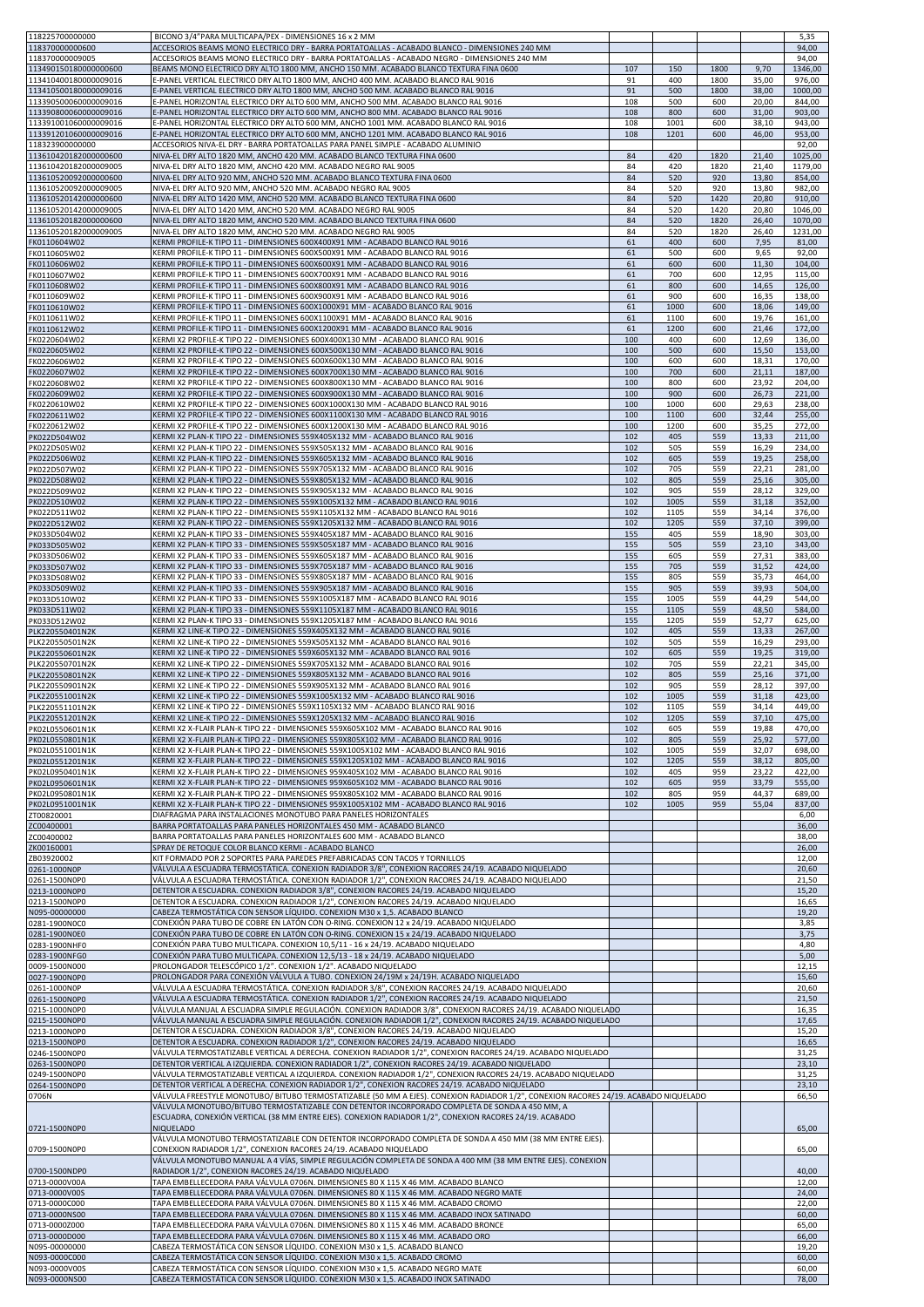| N093-0000Z000<br>N093-0000D000 | CABEZA TERMOSTÁTICA CON SENSOR LÍQUIDO. CONEXION M30 x 1,5. ACABADO BRONCE<br>CABEZA TERMOSTÁTICA CON SENSOR LÍQUIDO. CONEXION M30 x 1,5. ACABADO ORO                                                                                                                                                        |  |  | 75,00<br>88,00   |
|--------------------------------|--------------------------------------------------------------------------------------------------------------------------------------------------------------------------------------------------------------------------------------------------------------------------------------------------------------|--|--|------------------|
| 0281-1900NOC0                  | CONEXIÓN PARA TUBO DE COBRE EN LATÓN CON O-RING. CONEXION 12 x 24/19. ACABADO NIQUELADO                                                                                                                                                                                                                      |  |  | 3,85             |
| 0281-1900N0E0<br>0283-1900NHF0 | CONEXIÓN PARA TUBO DE COBRE EN LATÓN CON O-RING. CONEXION 15 x 24/19. ACABADO NIQUELADO<br>CONEXIÓN PARA TUBO MULTICAPA. CONEXION 10,5/11 - 16 x 24/19. ACABADO NIQUELADO                                                                                                                                    |  |  | 3,75<br>4,80     |
| 0283-1900NFG0                  | CONEXIÓN PARA TUBO MULTICAPA. CONEXION 12,5/13 - 18 x 24/19. ACABADO NIQUELADO                                                                                                                                                                                                                               |  |  | 5,00             |
| 0009-1500N000<br>0028-1500N000 | PROLONGADOR TELESCÓPICO 1/2". ACABADO NIQUELADO<br>PROLONGADOR PARA ALINEAMIENTO RADIADOR 1/2" 60 MM. ACABADO NIQUELADO                                                                                                                                                                                      |  |  | 12,15<br>9,80    |
| 0027-1900N0P0                  | PROLONGADOR PARA CONEXIÓN VÁLVULA A TUBO. CONEXION 24/19M x 24/19H. ACABADO NIQUELADO<br>BLÍSTER VÁLVULA + DETENTOR - INCLUIDOS LOS ADAPTADORES PARA TUBO DE COBRE Ø15 MM Y TUBO MULTICAPA Ø16X2 MM.                                                                                                         |  |  | 15,60            |
| V13060H                        | CONEXION RADIADOR 1/2", CONEXION RACORES 1/2". ACABADO BLANCO                                                                                                                                                                                                                                                |  |  | 44,00            |
| V13060B                        | BLÍSTER VÁLVULA + DETENTOR - INCLUIDOS LOS ADAPTADORES PARA TUBO DE COBRE Ø15 MM Y TUBO MULTICAPA Ø16X2 MM.<br>CONEXION RADIADOR 1/2", CONEXION RACORES 1/2". ACABADO CROMADO                                                                                                                                |  |  | 44,00            |
|                                | BLÍSTER VÁLVULA + DETENTOR - INCLUIDOS LOS ADAPTADORES PARA TUBO DE COBRE Ø15 MM Y TUBO MULTICAPA Ø16X2 MM.                                                                                                                                                                                                  |  |  |                  |
| V1406NE                        | CONEXION RADIADOR 1/2", CONEXION RACORES 1/2". ACABADO NEGRO<br>VÁLVULA VICTORIA - VÁLVULA A ESCUADRA PARA TUBO DE COBRE Y MULTICAPA. ESTE MODELO NO TIENE DETENTOR, PEDIR                                                                                                                                   |  |  | 44,00            |
| V0330B                         | SIEMPRE 2 VÁLVULAS. CONEXION RADIADOR 1/2'', CONEXION RACORES 24/19. ACABADO CROMADO                                                                                                                                                                                                                         |  |  | 72,00            |
| 0603E                          | VÁLVULA ESEDRA - VÁLVULA A ESCUADRA PARA TUBO DE COBRE Y MULTICAPA. ESTE MODELO NO TIENE DETENTOR, PEDIR<br>SIEMPRE 2 VÁLVULAS. CONEXION RADIADOR 1/2 <sup>7</sup> , CONEXION RACORES 24/19. ACABADO BLANCO                                                                                                  |  |  | 72,00            |
| 0603B                          | VÁLVULA ESEDRA - VÁLVULA A ESCUADRA PARA TUBO DE COBRE Y MULTICAPA. ESTE MODELO NO TIENE DETENTOR, PEDIR<br>SIEMPRE 2 VÁLVULAS. CONEXION RADIADOR 1/2", CONEXION RACORES 24/19. ACABADO CROMADO                                                                                                              |  |  | 72,00            |
|                                | VÁLVULA ESEDRA - VÁLVULA A ESCUADRA PARA TUBO DE COBRE Y MULTICAPA. ESTE MODELO NO TIENE DETENTOR, PEDIR                                                                                                                                                                                                     |  |  |                  |
| 0603J                          | SIEMPRE 2 VÁLVULAS. CONEXION RADIADOR 1/2", CONEXION RACORES 24/19. ACABADO SATINADO INOX<br>VÁLVULA TONDERA - VÁLVULA A ESCUADRA PARA TUBO DE COBRE Y MULTICAPA. CONEXION RADIADOR 1/2´´, CONEXION                                                                                                          |  |  | 88,00            |
| V30110E                        | RACORES 24/19. ACABADO BLANCO                                                                                                                                                                                                                                                                                |  |  | 52,00            |
| V30110B                        | VÁLVULA TONDERA - VÁLVULA A ESCUADRA PARA TUBO DE COBRE Y MULTICAPA. CONEXION RADIADOR 1/2´´, CONEXION<br>RACORES 24/19. ACABADO CROMADO                                                                                                                                                                     |  |  | 52,00            |
| 0623NE                         | VÁLVULA TONDERA - VÁLVULA A ESCUADRA PARA TUBO DE COBRE Y MULTICAPA. CONEXION RADIADOR 1/2´´, CONEXION<br>RACORES 24/19. ACABADO NEGRO MATE                                                                                                                                                                  |  |  | 52,00            |
|                                | VÁLVULA TONDERA - VÁLVULA A ESCUADRA PARA TUBO DE COBRE Y MULTICAPA. CONEXION RADIADOR 1/2", CONEXION                                                                                                                                                                                                        |  |  |                  |
| 0623CA                         | RACORES 24/19. ACABADO CAPPUCCINO<br>VÁLVULA TONDERA - VÁLVULA A ESCUADRA PARA TUBO DE COBRE Y MULTICAPA. CONEXION RADIADOR 1/2´´, CONEXION                                                                                                                                                                  |  |  | 52,00            |
| V30110J                        | RACORES 24/19. ACABADO SATINADO INOX                                                                                                                                                                                                                                                                         |  |  | 62,00            |
| 0623BR                         | VÁLVULA TONDERA - VÁLVULA A ESCUADRA PARA TUBO DE COBRE Y MULTICAPA. CONEXION RADIADOR 1/2´´, CONEXION<br>RACORES 24/19. ACABADO BRONCE                                                                                                                                                                      |  |  | 62,00            |
|                                | VÁLVULA TONDERA - VÁLVULA A ESCUADRA PARA TUBO DE COBRE Y MULTICAPA. CONEXION RADIADOR 1/2´´, CONEXION                                                                                                                                                                                                       |  |  |                  |
| 0623GL                         | RACORES 24/19. ACABADO ORO<br>DETENTOR TONDERA - DETENTOR A ESCUADRA PARA TUBO DE COBRE Y MULTICAPA. CONEXION RADIADOR 1/2", CONEXION                                                                                                                                                                        |  |  | 76,00            |
| V30210E                        | RACORES 24/19. ACABADO BLANCO<br>DETENTOR TONDERA - DETENTOR A ESCUADRA PARA TUBO DE COBRE Y MULTICAPA. CONEXION RADIADOR 1/2´´, CONEXION                                                                                                                                                                    |  |  | 50,00            |
| V30210B                        | RACORES 24/19. ACABADO CROMADO                                                                                                                                                                                                                                                                               |  |  | 50,00            |
| 0673NE                         | DETENTOR TONDERA - DETENTOR A ESCUADRA PARA TUBO DE COBRE Y MULTICAPA. CONEXION RADIADOR 1/2", CONEXION<br>RACORES 24/19. ACABADO NEGRO MATE                                                                                                                                                                 |  |  | 50,00            |
|                                | DETENTOR TONDERA - DETENTOR A ESCUADRA PARA TUBO DE COBRE Y MULTICAPA. CONEXION RADIADOR 1/2", CONEXION                                                                                                                                                                                                      |  |  |                  |
| 0673CA                         | RACORES 24/19. ACABADO CAPPUCCINO<br>DETENTOR TONDERA - DETENTOR A ESCUADRA PARA TUBO DE COBRE Y MULTICAPA. CONEXION RADIADOR 1/2", CONEXION                                                                                                                                                                 |  |  | 50,00            |
| V30210J                        | RACORES 24/19. ACABADO SATINADO INOX<br>DETENTOR TONDERA - DETENTOR A ESCUADRA PARA TUBO DE COBRE Y MULTICAPA. CONEXION RADIADOR 1/2", CONEXION                                                                                                                                                              |  |  | 60,00            |
| 0673BR                         | RACORES 24/19. ACABADO BRONCE                                                                                                                                                                                                                                                                                |  |  | 60,00            |
| 0673GL                         | DETENTOR TONDERA - DETENTOR A ESCUADRA PARA TUBO DE COBRE Y MULTICAPA. CONEXION RADIADOR 1/2", CONEXION<br>RACORES 24/19. ACABADO ORO                                                                                                                                                                        |  |  | 74,00            |
| 0628BL                         | VÁLVULA ÁNGULO TONDERA A DERECHA. CONEXION RADIADOR 1/2´´, CONEXION RACORES 24/19. ACABADO BLANCO                                                                                                                                                                                                            |  |  | 60,00            |
| 0628CR<br>0628NE               | VÁLVULA ÁNGULO TONDERA A DERECHA. CONEXION RADIADOR 1/2´´, CONEXION RACORES 24/19. ACABADO CROMADO<br>VÁLVULA ÁNGULO TONDERA A DERECHA. CONEXION RADIADOR 1/2´´, CONEXION RACORES 24/19. ACABADO NEGRO MATE                                                                                                  |  |  | 60,00<br>60,00   |
| 0628CA                         | VÁLVULA ÁNGULO TONDERA A DERECHA. CONEXION RADIADOR 1/2", CONEXION RACORES 24/19. ACABADO CAPPUCCINO                                                                                                                                                                                                         |  |  | 60,00            |
| 0628SI<br>0628BR               | VÁLVULA ÁNGULO TONDERA A DERECHA. CONEXION RADIADOR 1/2´´. CONEXION RACORES 24/19. ACABADO SATINADO INOX<br>VÁLVULA ÁNGULO TONDERA A DERECHA. CONEXION RADIADOR 1/2´´, CONEXION RACORES 24/19. ACABADO BRONCE                                                                                                |  |  | 60,00<br>60,00   |
| 0628GL                         | VÁLVULA ÁNGULO TONDERA A DERECHA. CONEXION RADIADOR 1/2´´, CONEXION RACORES 24/19. ACABADO ORO                                                                                                                                                                                                               |  |  | 84,00            |
| 0678BL<br>0678CR               | DETENTOR ÁNGULO TONDERA A IZQUIERDA. CONEXION RADIADOR 1/2'', CONEXION RACORES 24/19. ACABADO BLANCO<br>DETENTOR ÁNGULO TONDERA A IZQUIERDA. CONEXION RADIADOR 1/2´´, CONEXION RACORES 24/19. ACABADO CROMADO                                                                                                |  |  | 58,00<br>58,00   |
| 0678NE                         | DETENTOR ÁNGULO TONDERA A IZQUIERDA. CONEXION RADIADOR 1/2'', CONEXION RACORES 24/19. ACABADO NEGRO MATE                                                                                                                                                                                                     |  |  | 58,00            |
| 0678CA<br>0678SI               | DETENTOR ÁNGULO TONDERA A IZQUIERDA. CONEXION RADIADOR 1/2´´, CONEXION RACORES 24/19. ACABADO CAPPUCCINO<br>)ETENTOR ÁNGULO TONDERA A IZQUIERDA. CONEXION RADIADOR 1/2'', CONEXION RACORES 24/19. ACABADO SATINADO INOX                                                                                      |  |  | 58,00<br>68,00   |
| 0678BR                         | DETENTOR ÁNGULO TONDERA A IZQUIERDA. CONEXION RADIADOR 1/2'', CONEXION RACORES 24/19. ACABADO BRONCE                                                                                                                                                                                                         |  |  | 68.00            |
| 0678GL<br>0629BL               | DETENTOR ANGULO TONDERA A IZQUIERDA. CONEXION RADIADOR 1/2´´, CONEXION RACORES 24/19. ACABADO ORO<br>VÁLVULA ÁNGULO TONDERA A IZQUIERDA. CONEXION RADIADOR 1/2´´, CONEXION RACORES 24/19. ACABADO BLANCO                                                                                                     |  |  | 82,00<br>60,00   |
| 0629CR                         | VÁLVULA ÁNGULO TONDERA A IZQUIERDA. CONEXION RADIADOR 1/2", CONEXION RACORES 24/19. ACABADO CROMADO                                                                                                                                                                                                          |  |  | 60,00            |
| 0629NE<br>0629CA               | VÁLVULA ÁNGULO TONDERA A IZQUIERDA. CONEXION RADIADOR 1/2´´, CONEXION RACORES 24/19. ACABADO NEGRO MATE<br>VÁLVULA ÁNGULO TONDERA A IZQUIERDA. CONEXION RADIADOR 1/2'', CONEXION RACORES 24/19. ACABADO CAPPUCCINO                                                                                           |  |  | 60,00<br>60,00   |
| 0629SI                         | VÁLVULA ÁNGULO TONDERA A IZQUIERDA. CONEXION RADIADOR 1/2´´, CONEXION RACORES 24/19. ACABADO SATINADO INOX<br>VÁLVULA ÁNGULO TONDERA A IZQUIERDA. CONEXION RADIADOR 1/2", CONEXION RACORES 24/19. ACABADO BRONCE                                                                                             |  |  | 60,00<br>60,00   |
| 0629BR<br>0629GL               | VÁLVULA ÁNGULO TONDERA A IZQUIERDA. CONEXION RADIADOR 1/2", CONEXION RACORES 24/19. ACABADO ORO                                                                                                                                                                                                              |  |  | 84.00            |
| 0679BL<br>0679CR               | DETENTOR ÁNGULO TONDERA A DERECHA. CONEXION RADIADOR 1/2´´, CONEXION RACORES 24/19. ACABADO BLANCO<br>DETENTOR ÁNGULO TONDERA A DERECHA. CONEXION RADIADOR 1/2´´, CONEXION RACORES 24/19. ACABADO CROMADO                                                                                                    |  |  | 58,00<br>58,00   |
| 0679NE                         | DETENTOR ÁNGULO TONDERA A DERECHA. CONEXION RADIADOR 1/2´´, CONEXION RACORES 24/19. ACABADO NEGRO MATE                                                                                                                                                                                                       |  |  | 58.00            |
| 0679CA<br>0679SI               | DETENTOR ÁNGULO TONDERA A DERECHA. CONEXION RADIADOR 1/2´´, CONEXION RACORES 24/19. ACABADO CAPPUCCINO<br>DETENTOR ÁNGULO TONDERA A DERECHA. CONEXION RADIADOR 1/2´´, CONEXION RACORES 24/19. ACABADO SATINADO INOX                                                                                          |  |  | 58,00<br>68,00   |
| 0679BR                         | DETENTOR ÁNGULO TONDERA A DERECHA. CONEXION RADIADOR 1/2'', CONEXION RACORES 24/19. ACABADO BRONCE                                                                                                                                                                                                           |  |  | 68.00            |
| 0679GL<br>0688E                | DETENTOR ÁNGULO TONDERA A DERECHA. CONEXION RADIADOR 1/2", CONEXION RACORES 24/19. ACABADO ORO<br>VÁLVULA MONOTUBO CON CONEXIÓN VERTICAL (38 MM A EJES) A ESCUADRA TERMOSTATIZABLE Y CON DETENTOR INCORPORADO PARA TUBO DE COBRE O MULTICAPA, COMPLET.                                                       |  |  | 82,00<br>124,00  |
| 0688B                          | VÁLVULA MONOTUBO CON CONEXIÓN VERTICAL (38 MM A EJES) A ESCUADRA TERMOSTATIZABLE Y CON DETENTOR INCORPORADO PARA TUBO DE COBRE O MULTICAPA. COMPLET/                                                                                                                                                         |  |  | 124,00           |
| 0688J<br>0688N                 | VÁLVULA MONOTUBO CON CONEXIÓN VERTICAL (38 MM A EJES) A ESCUADRA TERMOSTATIZABLE Y CON DETENTOR INCORPORADO PARA TUBO DE COBRE O MULTICAPA. COMPLETA<br>VÁLVULA MONOTUBO CON CONEXIÓN VERTICAL (38 MM A EJES) A ESCUADRA TERMOSTATIZABLE Y CON DETENTOR INCORPORADO PARA TUBO DE COBRE O MULTICAPA. COMPLETA |  |  | 164,00<br>124,00 |
| 0688BR                         | VÁLVULA MONOTUBO CON CONEXIÓN VERTICAL (38 MM A EJES) A ESCUADRA TERMOSTATIZABLE Y CON DETENTOR INCORPORADO PARA TUBO DE COBRE O MULTICAPA, COMPLETA                                                                                                                                                         |  |  | 164.00           |
| 0688GL<br>0691E                | VÁLVULA MONOTUBO CON CONEXIÓN VERTICAL (38 MM A EJES) A ESCUADRA TERMOSTATIZABLE Y CON DETENTOR INCORPORADO PARA TUBO DE COBRE O MULTICAPA, COMPLETA<br>VÁLVULA MONOTUBO CON CONEXIÓN LATERAL (38 MM A EJES) A ESCUADRA TERMOSTATIZABLE Y CON DETENTOR INCORPORADO PARA TUBO DE COBRE O MULTICAPA, COMPLETA  |  |  | 218,00<br>124,00 |
| 0691B                          | VÁLVULA MONOTUBO CON CONEXIÓN LATERAL (38 MM A EJES) A ESCUADRA TERMOSTATIZABLE Y CON DETENTOR INCORPORADO PARA TUBO DE COBRE O MULTICAPA, COMPLET/                                                                                                                                                          |  |  | 124.00           |
| 0691J<br>0691N                 | VÁLVULA MONOTUBO CON CONEXIÓN LATERAL (38 MM A EJES) A ESCUADRA TERMOSTATIZABLE Y CON DETENTOR INCORPORADO PARA TUBO DE COBRE O MULTICAPA, COMPLETA<br>VÁLVULA MONOTUBO CON CONEXIÓN LATERAL (38 MM A EJES) A ESCUADRA TERMOSTATIZABLE Y CON DETENTOR INCORPORADO PARA TUBO DE COBRE O MULTICAPA, COMPLETA   |  |  | 164,00<br>124.00 |
| 0691BR                         | VÁLVULA MONOTUBO CON CONEXIÓN LATERAL (38 MM A EJES) A ESCUADRA TERMOSTATIZABLE Y CON DETENTOR INCORPORADO PARA TUBO DE COBRE O MULTICAPA, COMPLET/                                                                                                                                                          |  |  | 164.00           |
| 0691GL<br>A33107B              | VÁLVULA MONOTUBO CON CONEXIÓN LATERAL (38 MM A EJES) A ESCUADRA TERMOSTATIZABLE Y CON DETENTOR INCORPORADO PARA TUBO DE COBRE O MULTICAPA, COMPLETA<br>CONEXIONES PARA TUBO DE COBRE. PARA TUBO DE 12 MM, CONEXION RACORES 24/19. ACABADO CROMADO                                                            |  |  | 218,00<br>6,25   |
| A33109B                        | CONEXIONES PARA TUBO DE COBRE. PARA TUBO DE 15 MM, CONEXION RACORES 24/19. ACABADO CROMADO                                                                                                                                                                                                                   |  |  | 6,25             |
| A33110B<br>A33111B             | CONEXIONES PARA TUBO DE COBRE. PARA TUBO DE 16 MM, CONEXION RACORES 24/19. ACABADO CROMADO<br>CONEXIONES PARA TUBO DE COBRE. PARA TUBO DE 18 MM, CONEXION RACORES 24/19. ACABADO CROMADO                                                                                                                     |  |  | 6,25<br>6,25     |
| A33107J                        | CONEXIONES PARA TUBO DE COBRE. PARA TUBO DE 12 MM, CONEXION RACORES 24/19. ACABADO SATINADO INOX                                                                                                                                                                                                             |  |  | 7,80             |
| A33109J<br>A33110J             | CONEXIONES PARA TUBO DE COBRE. PARA TUBO DE 15 MM, CONEXION RACORES 24/19. ACABADO SATINADO INOX<br>CONEXIONES PARA TUBO DE COBRE. PARA TUBO DE 16 MM, CONEXION RACORES 24/19. ACABADO SATINADO INOX                                                                                                         |  |  | 7,80<br>7,80     |
| A33111J                        | CONEXIONES PARA TUBO DE COBRE. PARA TUBO DE 18 MM, CONEXION RACORES 24/19. ACABADO SATINADO INOX                                                                                                                                                                                                             |  |  | 7,80             |
| A33107BR<br>A33109BR           | CONEXIONES PARA TUBO DE COBRE. PARA TUBO DE 12 MM, CONEXION RACORES 24/19. ACABADO BRONCE<br>CONEXIONES PARA TUBO DE COBRE. PARA TUBO DE 15 MM, CONEXION RACORES 24/19. ACABADO BRONCE                                                                                                                       |  |  | 7,80<br>7,80     |
| A33110BR                       | CONEXIONES PARA TUBO DE COBRE. PARA TUBO DE 16 MM, CONEXION RACORES 24/19. ACABADO BRONCE                                                                                                                                                                                                                    |  |  | 7,80             |
| A33111BR<br>A33107GL           | CONEXIONES PARA TUBO DE COBRE. PARA TUBO DE 18 MM, CONEXION RACORES 24/19. ACABADO BRONCE<br>CONEXIONES PARA TUBO DE COBRE. PARA TUBO DE 12 MM, CONEXION RACORES 24/19. ACABADO ORO                                                                                                                          |  |  | 7,80<br>10,90    |
| A33109GL                       | CONEXIONES PARA TUBO DE COBRE. PARA TUBO DE 15 MM, CONEXION RACORES 24/19. ACABADO ORO                                                                                                                                                                                                                       |  |  | 10,90            |
| A33110GL<br>A33111GL           | CONEXIONES PARA TUBO DE COBRE. PARA TUBO DE 16 MM, CONEXION RACORES 24/19. ACABADO ORO<br>CONEXIONES PARA TUBO DE COBRE. PARA TUBO DE 18 MM, CONEXION RACORES 24/19. ACABADO ORO                                                                                                                             |  |  | 10,90<br>10,90   |
| A55502B                        | ADAPTADOR PARA TUBO MULTICAPA. PARA TUBO DE 16 X 2 MM, CONEXION RACORES 24/19. ACABADO CROMADO<br>ADAPTADOR PARA TUBO MULTICAPA. PARA TUBO DE 18 X 2 MM, CONEXION RACORES 24/19. ACABADO CROMADO                                                                                                             |  |  | 7,80<br>7,80     |
| A55506B<br>A55508B             | ADAPTADOR PARA TUBO MULTICAPA. PARA TUBO DE 20 X 2 MM, CONEXION RACORES 24/19. ACABADO CROMADO                                                                                                                                                                                                               |  |  | 7,80             |
| A55502J                        | ADAPTADOR PARA TUBO MULTICAPA. PARA TUBO DE 16 X 2 MM, CONEXION RACORES 24/19. ACABADO SATINADO INOX                                                                                                                                                                                                         |  |  | 9,90             |
| A55506J<br>A55508J             | ADAPTADOR PARA TUBO MULTICAPA. PARA TUBO DE 18 X 2 MM, CONEXION RACORES 24/19. ACABADO SATINADO INOX<br>ADAPTADOR PARA TUBO MULTICAPA. PARA TUBO DE 20 X 2 MM. CONEXION RACORES 24/19. ACABADO SATINADO INOX                                                                                                 |  |  | 9,90<br>9,90     |
| A55502BR                       | ADAPTADOR PARA TUBO MULTICAPA. PARA TUBO DE 16 X 2 MM, CONEXION RACORES 24/19. ACABADO BRONCE                                                                                                                                                                                                                |  |  | 9,60             |
| A55506BR                       | ADAPTADOR PARA TUBO MULTICAPA. PARA TUBO DE 18 X 2 MM, CONEXION RACORES 24/19. ACABADO BRONCE                                                                                                                                                                                                                |  |  | 9,60             |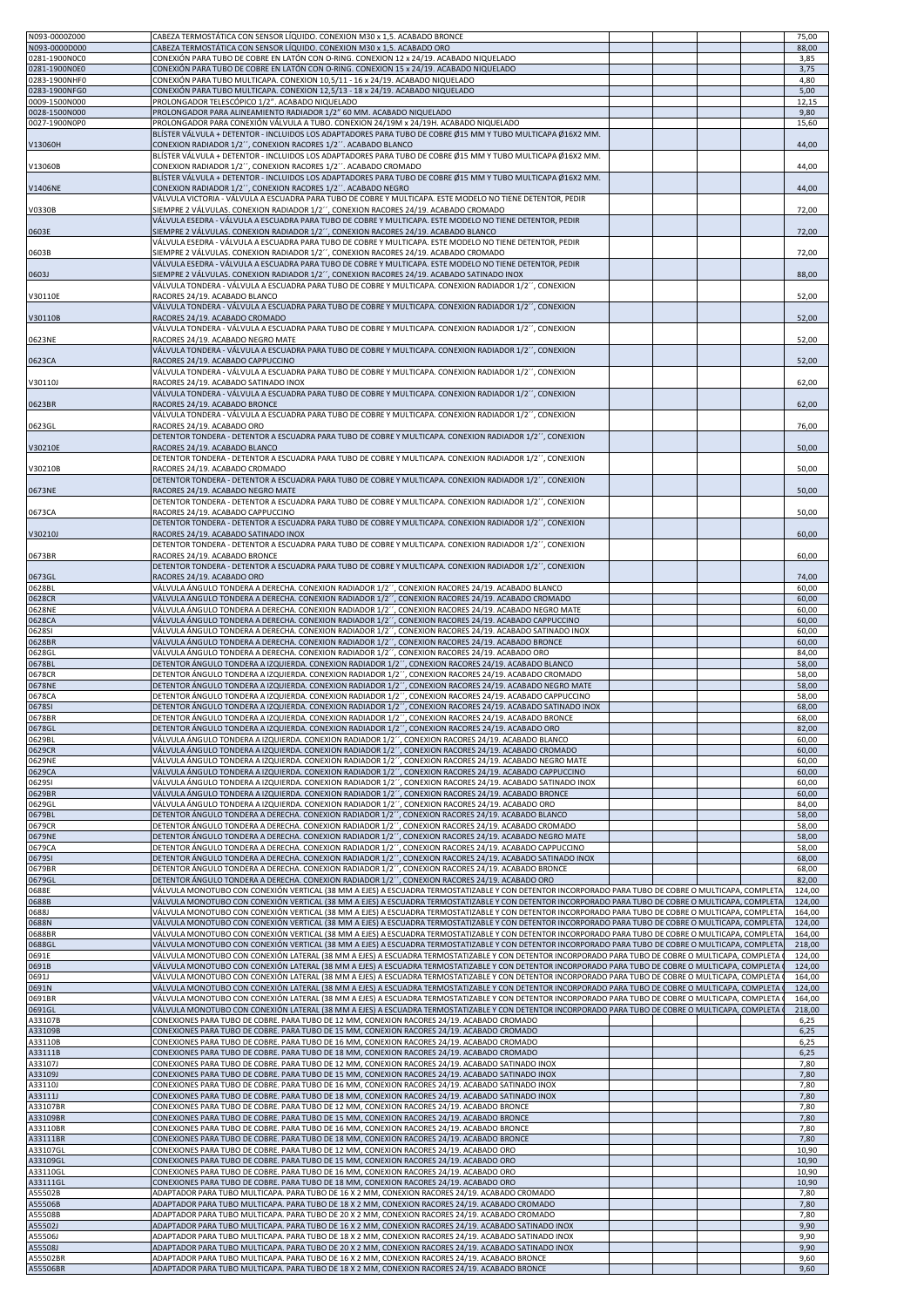| A55508BR<br>A55502GL                                          | ADAPTADOR PARA TUBO MULTICAPA. PARA TUBO DE 20 X 2 MM, CONEXION RACORES 24/19. ACABADO BRONCE<br>ADAPTADOR PARA TUBO MULTICAPA. PARA TUBO DE 16 X 2 MM, CONEXION RACORES 24/19. ACABADO ORO                                                                         |                   |            |            |                        | 9,60<br>12,50              |
|---------------------------------------------------------------|---------------------------------------------------------------------------------------------------------------------------------------------------------------------------------------------------------------------------------------------------------------------|-------------------|------------|------------|------------------------|----------------------------|
| A55506GL                                                      | ADAPTADOR PARA TUBO MULTICAPA. PARA TUBO DE 18 X 2 MM, CONEXION RACORES 24/19. ACABADO ORO                                                                                                                                                                          |                   |            |            |                        | 12,50                      |
| A55508GL<br>A54500E                                           | ADAPTADOR PARA TUBO MULTICAPA. PARA TUBO DE 20 X 2 MM, CONEXION RACORES 24/19. ACABADO ORO<br>KIT CUBRETUBOS REDONDO (2 PIEZAS). DIMENSIONES 70 MM. Ø 16 MM. ACABADO BLANCO                                                                                         |                   |            |            |                        | 12,50<br>38,00             |
| A54500B<br>0491NE                                             | KIT CUBRETUBOS REDONDO (2 PIEZAS). DIMENSIONES 70 MM. Ø 16 MM. ACABADO CROMADO<br>KIT CUBRETUBOS REDONDO (2 PIEZAS). DIMENSIONES 70 MM. Ø 16 MM. ACABADO NEGRO                                                                                                      |                   |            |            |                        | 38,00<br>38,00             |
| 0491CA<br>A54500J                                             | KIT CUBRETUBOS REDONDO (2 PIEZAS). DIMENSIONES 70 MM. Ø 16 MM. ACABADO CAPPUCCINO<br>KIT CUBRETUBOS REDONDO (2 PIEZAS). DIMENSIONES 70 MM. Ø 16 MM. ACABADO SATINADO INOX                                                                                           |                   |            |            |                        | 38,00<br>62,00             |
| 0491BR                                                        | KIT CUBRETUBOS REDONDO (2 PIEZAS). DIMENSIONES 70 MM. Ø 16 MM. ACABADO BRONCE                                                                                                                                                                                       |                   |            |            |                        | 62,00                      |
| 0491GL<br>0493E                                               | KIT CUBRETUBOS REDONDO (2 PIEZAS). DIMENSIONES 70 MM. Ø 16 MM. ACABADO ORO<br>KIT CUBRETUBOS CUADRADO (38 MM A EJES). DIMENSIONES 70 MM. Ø 16 MM. ACABADO BLANCO                                                                                                    |                   |            |            |                        | 112,00<br>66,00            |
| 0493B<br>0493NE                                               | KIT CUBRETUBOS CUADRADO (38 MM A EJES). DIMENSIONES 70 MM. Ø 16 MM. ACABADO CROMADO<br>KIT CUBRETUBOS CUADRADO (38 MM A EJES). DIMENSIONES 70 MM. Ø 16 MM. ACABADO NEGRO                                                                                            |                   |            |            |                        | 66,00<br>66,00             |
| 0493CA<br>0493J                                               | KIT CUBRETUBOS CUADRADO (38 MM A EJES). DIMENSIONES 70 MM, Ø 16 MM, ACABADO CAPPUCCINO<br>KIT CUBRETUBOS CUADRADO (38 MM A EJES). DIMENSIONES 70 MM. Ø 16 MM. ACABADO SATINADO INOX                                                                                 |                   |            |            |                        | 66,00<br>82,00             |
| 0493BR<br>0493GL                                              | KIT CUBRETUBOS CUADRADO (38 MM A EJES). DIMENSIONES 70 MM. Ø 16 MM. ACABADO BRONCE<br>KIT CUBRETUBOS CUADRADO (38 MM A EJES). DIMENSIONES 70 MM. Ø 16 MM. ACABADO ORO                                                                                               |                   |            |            |                        | 82,00<br>124,00            |
| A54703E<br>A54703B                                            | KIT CUBRETUBOS CUADRADO (50 MM A EJES). DIMENSIONES 70 MM. Ø 16 MM. ACABADO BLANCO<br>KIT CUBRETUBOS CUADRADO (50 MM A EJES). DIMENSIONES 70 MM. Ø 16 MM. ACABADO CROMADO                                                                                           |                   |            |            |                        | 66,00<br>66,00             |
| 0494NE<br>0494CA                                              | KIT CUBRETUBOS CUADRADO (50 MM A EJES). DIMENSIONES 70 MM. Ø 16 MM. ACABADO NEGRO                                                                                                                                                                                   |                   |            |            |                        | 66,00                      |
| A54703J                                                       | KIT CUBRETUBOS CUADRADO (50 MM A EJES). DIMENSIONES 70 MM. Ø 16 MM. ACABADO CAPPUCCINO<br>KIT CUBRETUBOS CUADRADO (50 MM A EJES). DIMENSIONES 70 MM. Ø 16 MM. ACABADO SATINADO INOX                                                                                 |                   |            |            |                        | 66,00<br>82,00             |
| 0494BR<br>0494GL                                              | KIT CUBRETUBOS CUADRADO (50 MM A EJES). DIMENSIONES 70 MM. Ø 16 MM. ACABADO BRONCE<br>KIT CUBRETUBOS CUADRADO (50 MM A EJES). DIMENSIONES 70 MM. Ø 16 MM. ACABADO ORO                                                                                               |                   |            |            |                        | 82,00<br>124,00            |
| RRN3030-06                                                    | RAD. TUBULAR ARBONIA 3030/6 ELEM. ALTURA 300 MM. CONEX.BITUBO MULTI 4X1/2". BLANCO                                                                                                                                                                                  | 270               | 105        | 300        | 4,5                    | 114,00                     |
| <b>RRN3030-08</b>                                             | RAD. TUBULAR ARBONIA 3030/8 ELEM. ALTURA 300 MM. CONEX.BITUBO MULTI 4X1/2". BLANCO                                                                                                                                                                                  | 360               | 105        | 300        | 6                      | 152,00                     |
| <b>RRN3030-10</b>                                             | RAD. TUBULAR ARBONIA 3030/10 ELEM. ALTURA 300 MM. CONEX.BITUBO MULTI 4X1/2". BLANCO                                                                                                                                                                                 | 450               | 105        | 300        | 7,5                    | 190,00                     |
| RRN3030-12                                                    | RAD. TUBULAR ARBONIA 3030/12 ELEM. ALTURA 300 MM. CONEX.BITUBO MULTI 4X1/2". BLANCO                                                                                                                                                                                 | 540               | 105        | 300        | 9                      | 228,00                     |
| <b>RRN3030-14</b>                                             | RAD. TUBULAR ARBONIA 3030/14 ELEM. ALTURA 300 MM. CONEX.BITUBO MULTI 4X1/2". BLANCO                                                                                                                                                                                 | 630               | 105        | 300        | 10,5                   | 266,00                     |
| RRN3030-16                                                    | RAD. TUBULAR ARBONIA 3030/16 ELEM. ALTURA 300 MM. CONEX.BITUBO MULTI 4X1/2". BLANCO                                                                                                                                                                                 | 720               | 105        | 300        | 12                     | 304,00                     |
| RRN3030-18                                                    | RAD. TUBULAR ARBONIA 3030/18 ELEM. ALTURA 300 MM. CONEX.BITUBO MULTI 4X1/2". BLANCO                                                                                                                                                                                 | 810               | 105        | 300        | 13,5                   | 342,00                     |
| RRN3030-20                                                    | RAD. TUBULAR ARBONIA 3030/20 ELEM. ALTURA 300 MM. CONEX.BITUBO MULTI 4X1/2". BLANCO                                                                                                                                                                                 | 900               | 105        | 300        | 15                     | 380,00                     |
| RRN3030-22                                                    | RAD. TUBULAR ARBONIA 3030/22 ELEM. ALTURA 300 MM. CONEX.BITUBO MULTI 4X1/2". BLANCO                                                                                                                                                                                 | 990               | 105        | 300        | 16,5                   | 418,00                     |
| RRN3030-24                                                    | RAD. TUBULAR ARBONIA 3030/24 ELEM. ALTURA 300 MM. CONEX.BITUBO MULTI 4X1/2". BLANCO                                                                                                                                                                                 | 1080              | 105        | 300        | 18                     | 456,00                     |
| RRN3030-06-CF                                                 | RAD. TUBULAR ARBONIA 3030/6 ELEM. ALTURA 300 MM. CONEX.BITUBO MULTI 4X1/2". NEGRO ONYX                                                                                                                                                                              | 270               | 105        | 300        | 4,5                    | 142,50                     |
| <b>RRN3030-08-CF</b>                                          | RAD. TUBULAR ARBONIA 3030/8 ELEM. ALTURA 300 MM. CONEX.BITUBO MULTI 4X1/2". NEGRO ONYX                                                                                                                                                                              | 360               | 105        | 300        | 6                      | 190,00                     |
| RRN3030-10-CF                                                 | RAD. TUBULAR ARBONIA 3030/10 ELEM. ALTURA 300 MM. CONEX.BITUBO MULTI 4X1/2". NEGRO ONYX                                                                                                                                                                             | 450               | 105        | 300        | 7,5                    | 237,50                     |
| <b>RRN3030-12-CF</b>                                          | RAD. TUBULAR ARBONIA 3030/12 ELEM. ALTURA 300 MM. CONEX.BITUBO MULTI 4X1/2". NEGRO ONYX                                                                                                                                                                             | 540               | 105        | 300        | 9                      | 285,00                     |
| <b>RRN3030-14-CF</b>                                          | RAD. TUBULAR ARBONIA 3030/14 ELEM. ALTURA 300 MM. CONEX.BITUBO MULTI 4X1/2". NEGRO ONYX                                                                                                                                                                             | 630               | 105        | 300        | 10,5                   | 332,50                     |
| RRN3030-16-CF                                                 | RAD. TUBULAR ARBONIA 3030/16 ELEM. ALTURA 300 MM. CONEX.BITUBO MULTI 4X1/2". NEGRO ONYX                                                                                                                                                                             | 720               | 105        | 300        | 12                     | 380,00                     |
| <b>RRN3030-18-CF</b>                                          | RAD. TUBULAR ARBONIA 3030/18 ELEM. ALTURA 300 MM. CONEX.BITUBO MULTI 4X1/2". NEGRO ONYX                                                                                                                                                                             | 810               | 105        | 300        | 13,5                   | 427,50                     |
| RRN3030-20-CF                                                 | RAD. TUBULAR ARBONIA 3030/20 ELEM. ALTURA 300 MM. CONEX.BITUBO MULTI 4X1/2". NEGRO ONYX                                                                                                                                                                             | 900               | 105        | 300        | 15                     | 475,00                     |
| RRN3030-22-CF                                                 | RAD. TUBULAR ARBONIA 3030/22 ELEM. ALTURA 300 MM. CONEX.BITUBO MULTI 4X1/2". NEGRO ONYX                                                                                                                                                                             | 990               | 105        | 300        | 16,5                   | 522,50                     |
| RRN3030-24-CF                                                 | RAD. TUBULAR ARBONIA 3030/24 ELEM. ALTURA 300 MM. CONEX.BITUBO MULTI 4X1/2". NEGRO ONYX                                                                                                                                                                             | 1080              | 105        | 300        | 18                     | 570,00                     |
| RRN3040-06                                                    | RAD. TUBULAR ARBONIA 3040/6 ELEM. ALTURA 400 MM. CONEX.BITUBO MULTI 4X1/2". BLANCO                                                                                                                                                                                  | 270               | 105        | 400        | 5,82                   | 126,00                     |
| <b>RRN3040-08</b>                                             | RAD. TUBULAR ARBONIA 3040/8 ELEM. ALTURA 400 MM. CONEX.BITUBO MULTI 4X1/2". BLANCO                                                                                                                                                                                  | 360               | 105        | 400        | 7,76                   | 168,00                     |
| RRN3040-10                                                    | RAD. TUBULAR ARBONIA 3040/10 ELEM. ALTURA 400 MM. CONEX.BITUBO MULTI 4X1/2". BLANCO                                                                                                                                                                                 | 450               | 105        | 400        | 9,7                    | 210,00                     |
| RRN3040-12                                                    | RAD. TUBULAR ARBONIA 3040/12 ELEM. ALTURA 400 MM. CONEX.BITUBO MULTI 4X1/2". BLANCO                                                                                                                                                                                 | 540               | 105        | 400        | 11,64                  | 252,00                     |
| RRN3040-14                                                    | RAD. TUBULAR ARBONIA 3040/14 ELEM. ALTURA 400 MM. CONEX.BITUBO MULTI 4X1/2". BLANCO                                                                                                                                                                                 | 630               | 105        | 400        | 13,58                  | 294,00                     |
| RRN3040-16                                                    | RAD. TUBULAR ARBONIA 3040/16 ELEM. ALTURA 400 MM. CONEX.BITUBO MULTI 4X1/2". BLANCO                                                                                                                                                                                 | 720               | 105        | 400        | 15,52                  | 336,00                     |
| RRN3040-18                                                    | RAD. TUBULAR ARBONIA 3040/18 ELEM. ALTURA 400 MM. CONEX.BITUBO MULTI 4X1/2". BLANCO                                                                                                                                                                                 | 810               | 105        | 400        | 17,46                  | 378,00                     |
| <b>RRN3040-20</b>                                             | RAD. TUBULAR ARBONIA 3040/20 ELEM. ALTURA 400 MM. CONEX.BITUBO MULTI 4X1/2". BLANCO                                                                                                                                                                                 | 900               | 105        | 400        | 19,4                   | 420,00                     |
| RRN3040-22                                                    | RAD. TUBULAR ARBONIA 3040/22 ELEM. ALTURA 400 MM. CONEX.BITUBO MULTI 4X1/2". BLANCO                                                                                                                                                                                 | 990               | 105        | 400        | 21,34                  | 462,00                     |
| RRN3040-24                                                    | RAD. TUBULAR ARBONIA 3040/24 ELEM. ALTURA 400 MM. CONEX.BITUBO MULTI 4X1/2". BLANCO                                                                                                                                                                                 | 1080              | 105        | 400        | 23,28                  | 504,00                     |
| RRN3040-06-CF                                                 | RAD. TUBULAR ARBONIA 3040/6 ELEM. ALTURA 400 MM. CONEX.BITUBO MULTI 4X1/2". NEGRO ONYX                                                                                                                                                                              | 270               | 105        | 400        | 5,82                   | 157,50                     |
| RRN3040-08-CF                                                 | RAD. TUBULAR ARBONIA 3040/8 ELEM. ALTURA 400 MM. CONEX.BITUBO MULTI 4X1/2". NEGRO ONYX                                                                                                                                                                              | 360               | 105        | 400        | 7,76                   | 210,00                     |
| <b>RRN3040-10-CF</b>                                          | RAD. TUBULAR ARBONIA 3040/10 ELEM. ALTURA 400 MM. CONEX.BITUBO MULTI 4X1/2". NEGRO ONYX                                                                                                                                                                             | 450               | 105        | 400        | 9,7                    | 262,50                     |
| RRN3040-12-CF                                                 | RAD. TUBULAR ARBONIA 3040/12 ELEM. ALTURA 400 MM. CONEX.BITUBO MULTI 4X1/2". NEGRO ONYX                                                                                                                                                                             | 540               | 105        | 400        | 11,64                  | 315,00                     |
| RRN3040-14-CF                                                 | RAD. TUBULAR ARBONIA 3040/14 ELEM. ALTURA 400 MM. CONEX.BITUBO MULTI 4X1/2". NEGRO ONYX                                                                                                                                                                             | 630               | 105        | 400        | 13,58                  | 367,50                     |
| RRN3040-16-CF                                                 | RAD. TUBULAR ARBONIA 3040/16 ELEM. ALTURA 400 MM. CONEX.BITUBO MULTI 4X1/2". NEGRO ONYX                                                                                                                                                                             | 720               | 105        | 400        | 15,52                  | 420,00                     |
| <b>RRN3040-18-CF</b>                                          | RAD. TUBULAR ARBONIA 3040/18 ELEM. ALTURA 400 MM. CONEX.BITUBO MULTI 4X1/2". NEGRO ONYX                                                                                                                                                                             | 810               | 105        | 400        | 17,46                  | 472,50                     |
| RRN3040-20-CF                                                 | RAD. TUBULAR ARBONIA 3040/20 ELEM. ALTURA 400 MM. CONEX.BITUBO MULTI 4X1/2". NEGRO ONYX                                                                                                                                                                             | 900               | 105        | 400        | 19,4                   | 525,00                     |
| RRN3040-22-CF                                                 | RAD. TUBULAR ARBONIA 3040/22 ELEM. ALTURA 400 MM. CONEX.BITUBO MULTI 4X1/2". NEGRO ONYX                                                                                                                                                                             | 990               | 105        | 400        | 21,34                  | 577,50                     |
| RRN3040-24-CF                                                 | RAD. TUBULAR ARBONIA 3040/24 ELEM. ALTURA 400 MM. CONEX.BITUBO MULTI 4X1/2". NEGRO ONYX                                                                                                                                                                             | 1080              | 105        | 400        | 23,28                  | 630,00                     |
| RRN3045-06                                                    | RAD. TUBULAR ARBONIA 3045/6 ELEM. ALTURA 450 MM. CONEX.BITUBO MULTI 4X1/2". BLANCO                                                                                                                                                                                  | 270               | 105        | 450        | 6,42                   | 132,00                     |
| RRN3045-08                                                    | RAD. TUBULAR ARBONIA 3045/8 ELEM. ALTURA 450 MM. CONEX.BITUBO MULTI 4X1/2". BLANCO                                                                                                                                                                                  | 360               | 105        | 450        | 8,56                   | 176,00                     |
| RRN3045-10                                                    | RAD. TUBULAR ARBONIA 3045/10 ELEM. ALTURA 450 MM. CONEX.BITUBO MULTI 4X1/2". BLANCO                                                                                                                                                                                 | 450               | 105        | 450        | 10,7                   | 220,00                     |
| RRN3045-12                                                    | RAD. TUBULAR ARBONIA 3045/12 ELEM. ALTURA 450 MM. CONEX.BITUBO MULTI 4X1/2". BLANCO                                                                                                                                                                                 | 540               | 105        | 450        | 12,84                  | 264,00                     |
| RRN3045-14                                                    | RAD. TUBULAR ARBONIA 3045/14 ELEM. ALTURA 450 MM. CONEX.BITUBO MULTI 4X1/2". BLANCO                                                                                                                                                                                 | 630               | 105        | 450        | 14,98                  | 308,00                     |
| RRN3045-16                                                    | RAD. TUBULAR ARBONIA 3045/16 ELEM. ALTURA 450 MM. CONEX.BITUBO MULTI 4X1/2". BLANCO                                                                                                                                                                                 | 720               | 105        | 450        | 17,12                  | 352,00                     |
| RRN3045-18                                                    | RAD. TUBULAR ARBONIA 3045/18 ELEM. ALTURA 450 MM. CONEX.BITUBO MULTI 4X1/2". BLANCO                                                                                                                                                                                 | 810               | 105        | 450        | 19,26                  | 396,00                     |
| RRN3045-20                                                    | RAD. TUBULAR ARBONIA 3045/20 ELEM. ALTURA 450 MM. CONEX.BITUBO MULTI 4X1/2". BLANCO                                                                                                                                                                                 | 900               | 105        | 450        | 21,4                   | 440,00                     |
| RRN3045-22                                                    | RAD. TUBULAR ARBONIA 3045/22 ELEM. ALTURA 450 MM. CONEX.BITUBO MULTI 4X1/2". BLANCO                                                                                                                                                                                 | 990               | 105        | 450        | 23,54                  | 484,00                     |
| RRN3045-24                                                    | RAD. TUBULAR ARBONIA 3045/24 ELEM. ALTURA 450 MM. CONEX.BITUBO MULTI 4X1/2". BLANCO                                                                                                                                                                                 | 1080              | 105        | 450        | 25,68                  |                            |
| RRN3045-06-CF<br>RRN3045-08-CF                                | RAD. TUBULAR ARBONIA 3045/6 ELEM. ALTURA 450 MM. CONEX.BITUBO MULTI 4X1/2". NEGRO ONYX<br>RAD. TUBULAR ARBONIA 3045/8 ELEM. ALTURA 450 MM. CONEX.BITUBO MULTI 4X1/2". NEGRO ONYX                                                                                    | 270<br>360        | 105<br>105 | 450<br>450 | 6,42<br>8,56           | 528,00<br>165,00<br>220,00 |
| RRN3045-10-CF                                                 | RAD. TUBULAR ARBONIA 3045/10 ELEM. ALTURA 450 MM. CONEX.BITUBO MULTI 4X1/2". NEGRO ONYX                                                                                                                                                                             | 450               | 105        | 450        | 10,7                   | 275,00                     |
| RRN3045-12-CF                                                 | RAD, TUBULAR ARBONIA 3045/12 ELEM, ALTURA 450 MM, CONEX.BITUBO MULTI 4X1/2", NEGRO ONYX                                                                                                                                                                             | 540               | 105        | 450        | 12,84                  | 330,00                     |
| <b>RRN3045-14-CF</b><br>RRN3045-16-CF                         | RAD. TUBULAR ARBONIA 3045/14 ELEM. ALTURA 450 MM. CONEX.BITUBO MULTI 4X1/2". NEGRO ONYX<br>RAD. TUBULAR ARBONIA 3045/16 ELEM. ALTURA 450 MM. CONEX.BITUBO MULTI 4X1/2". NEGRO ONYX                                                                                  | 630<br>720        | 105        | 450        | 14,98<br>17,12         | 385,00                     |
| <b>RRN3045-18-CF</b><br><b>RRN3045-20-CF</b>                  | RAD. TUBULAR ARBONIA 3045/18 ELEM. ALTURA 450 MM. CONEX.BITUBO MULTI 4X1/2". NEGRO ONYX                                                                                                                                                                             | 810               | 105<br>105 | 450<br>450 | 19,26                  | 440,00<br>495,00           |
| RRN3045-22-CF                                                 | RAD. TUBULAR ARBONIA 3045/20 ELEM. ALTURA 450 MM. CONEX.BITUBO MULTI 4X1/2". NEGRO ONYX                                                                                                                                                                             | 900               | 105        | 450        | 21,4                   | 550,00                     |
| <b>RRN3045-24-CF</b>                                          | RAD. TUBULAR ARBONIA 3045/22 ELEM. ALTURA 450 MM. CONEX.BITUBO MULTI 4X1/2". NEGRO ONYX                                                                                                                                                                             | 990               | 105        | 450        | 23,54                  | 605,00                     |
| RRN3050-06<br><b>RRN3050-08</b>                               | RAD. TUBULAR ARBONIA 3045/24 ELEM. ALTURA 450 MM. CONEX.BITUBO MULTI 4X1/2". NEGRO ONYX<br>RAD. TUBULAR ARBONIA 3050/6 ELEM. ALTURA 500 MM. CONEX.BITUBO MULTI 4X1/2". BLANCO<br>RAD. TUBULAR ARBONIA 3050/8 ELEM. ALTURA 500 MM. CONEX.BITUBO MULTI 4X1/2". BLANCO | 1080<br>270       | 105<br>105 | 450<br>500 | 25,68<br>7,08          | 660,00<br>138,00           |
| RRN3050-10<br>RRN3050-12                                      | RAD. TUBULAR ARBONIA 3050/10 ELEM. ALTURA 500 MM. CONEX.BITUBO MULTI 4X1/2". BLANCO                                                                                                                                                                                 | 360<br>450<br>540 | 105<br>105 | 500<br>500 | 9,44<br>11,8<br>14,16  | 184,00<br>230,00           |
| RRN3050-14<br>RRN3050-16                                      | RAD. TUBULAR ARBONIA 3050/12 ELEM. ALTURA 500 MM. CONEX.BITUBO MULTI 4X1/2". BLANCO<br>RAD. TUBULAR ARBONIA 3050/14 ELEM. ALTURA 500 MM. CONEX.BITUBO MULTI 4X1/2". BLANCO                                                                                          | 630               | 105<br>105 | 500<br>500 | 16,52                  | 276,00<br>322,00           |
| RRN3050-18<br><b>RRN3050-20</b>                               | RAD. TUBULAR ARBONIA 3050/16 ELEM. ALTURA 500 MM. CONEX.BITUBO MULTI 4X1/2". BLANCO<br>RAD. TUBULAR ARBONIA 3050/18 ELEM. ALTURA 500 MM. CONEX.BITUBO MULTI 4X1/2". BLANCO                                                                                          | 720<br>810<br>900 | 105<br>105 | 500<br>500 | 18,88<br>21,24<br>23,6 | 368,00<br>414,00           |
| RRN3050-22                                                    | RAD. TUBULAR ARBONIA 3050/20 ELEM. ALTURA 500 MM. CONEX.BITUBO MULTI 4X1/2". BLANCO                                                                                                                                                                                 | 990               | 105        | 500        | 25,96                  | 460,00                     |
| <b>RRN3050-24</b>                                             | RAD. TUBULAR ARBONIA 3050/22 ELEM. ALTURA 500 MM. CONEX.BITUBO MULTI 4X1/2". BLANCO                                                                                                                                                                                 | 1080              | 105        | 500        |                        | 506,00                     |
| <b>RRN3050-06-CF</b>                                          | RAD. TUBULAR ARBONIA 3050/24 ELEM. ALTURA 500 MM. CONEX.BITUBO MULTI 4X1/2". BLANCO                                                                                                                                                                                 | 270               | 105        | 500        | 28,32                  | 552,00                     |
| RRN3050-08-CF                                                 | RAD. TUBULAR ARBONIA 3050/6 ELEM. ALTURA 500 MM. CONEX.BITUBO MULTI 4X1/2". NEGRO ONYX                                                                                                                                                                              |                   | 105        | 500        | 7,08                   | 172,50                     |
| <b>RRN3050-10-CF</b>                                          | RAD. TUBULAR ARBONIA 3050/8 ELEM. ALTURA 500 MM. CONEX.BITUBO MULTI 4X1/2". NEGRO ONYX                                                                                                                                                                              | 360               | 105        | 500        | 9,44                   | 230,00                     |
|                                                               | RAD. TUBULAR ARBONIA 3050/10 ELEM. ALTURA 500 MM. CONEX.BITUBO MULTI 4X1/2". NEGRO ONYX                                                                                                                                                                             | 450               | 105        | 500        | 11,8                   | 287,50                     |
| <b>RRN3050-12-CF</b>                                          | RAD. TUBULAR ARBONIA 3050/12 ELEM. ALTURA 500 MM. CONEX.BITUBO MULTI 4X1/2". NEGRO ONYX                                                                                                                                                                             | 540               | 105        | 500        | 14,16                  | 345,00                     |
| RRN3050-14-CF                                                 | RAD. TUBULAR ARBONIA 3050/14 ELEM. ALTURA 500 MM. CONEX.BITUBO MULTI 4X1/2". NEGRO ONYX                                                                                                                                                                             | 630               | 105        | 500        | 16,52                  | 402,50                     |
| RRN3050-16-CF                                                 | RAD. TUBULAR ARBONIA 3050/16 ELEM. ALTURA 500 MM. CONEX.BITUBO MULTI 4X1/2". NEGRO ONYX                                                                                                                                                                             | 720               | 105        | 500        | 18,88                  | 460,00                     |
| <b>RRN3050-18-CF</b>                                          | RAD. TUBULAR ARBONIA 3050/18 ELEM. ALTURA 500 MM. CONEX.BITUBO MULTI 4X1/2". NEGRO ONYX                                                                                                                                                                             | 810               | 105        | 500        | 21,24                  | 517,50                     |
| RRN3050-20-CF<br><b>RRN3050-22-CF</b><br><b>RRN3050-24-CF</b> | RAD. TUBULAR ARBONIA 3050/20 ELEM. ALTURA 500 MM. CONEX.BITUBO MULTI 4X1/2". NEGRO ONYX<br>RAD. TUBULAR ARBONIA 3050/22 ELEM. ALTURA 500 MM. CONEX.BITUBO MULTI 4X1/2". NEGRO ONYX                                                                                  | 900<br>990        | 105<br>105 | 500<br>500 | 23,6<br>25,96          | 575,00<br>632,50           |
| RRN3055-06                                                    | RAD. TUBULAR ARBONIA 3050/24 ELEM. ALTURA 500 MM. CONEX.BITUBO MULTI 4X1/2". NEGRO ONYX                                                                                                                                                                             | 1080              | 105        | 500        | 28,32                  | 690,00                     |
|                                                               | RAD. TUBULAR ARBONIA 3050/6 ELEM. ALTURA 550 MM. CONEX.BITUBO MULTI 4X1/2". BLANCO                                                                                                                                                                                  | 270               | 105        | 550        | 7,74                   | 144,00                     |
| <b>RRN3055-08</b>                                             | RAD. TUBULAR ARBONIA 3050/8 ELEM. ALTURA 550 MM. CONEX.BITUBO MULTI 4X1/2". BLANCO                                                                                                                                                                                  | 360               | 105        | 550        | 10,32                  | 192,00                     |
| RRN3055-10                                                    | RAD. TUBULAR ARBONIA 3050/10 ELEM. ALTURA 550 MM. CONEX.BITUBO MULTI 4X1/2". BLANCO                                                                                                                                                                                 | 450               | 105        | 550        | 12,9                   | 240,00                     |
| RRN3055-12                                                    | RAD. TUBULAR ARBONIA 3050/12 ELEM. ALTURA 550 MM. CONEX.BITUBO MULTI 4X1/2". BLANCO                                                                                                                                                                                 | 540               | 105        | 550        | 15,48                  | 288,00                     |
| RRN3055-14                                                    | RAD. TUBULAR ARBONIA 3050/14 ELEM. ALTURA 550 MM. CONEX.BITUBO MULTI 4X1/2". BLANCO                                                                                                                                                                                 | 630               | 105        | 550        | 18,06                  | 336,00                     |
| RRN3055-16                                                    | RAD. TUBULAR ARBONIA 3050/16 ELEM. ALTURA 550 MM. CONEX.BITUBO MULTI 4X1/2". BLANCO                                                                                                                                                                                 | 720               | 105        | 550        | 20,64                  | 384,00                     |
| RRN3055-18                                                    | RAD. TUBULAR ARBONIA 3050/18 ELEM. ALTURA 550 MM. CONEX.BITUBO MULTI 4X1/2". BLANCO                                                                                                                                                                                 | 810               | 105        | 550        | 23,22                  | 432,00                     |
| RRN3055-20                                                    | RAD. TUBULAR ARBONIA 3050/20 ELEM. ALTURA 550 MM. CONEX.BITUBO MULTI 4X1/2". BLANCO                                                                                                                                                                                 | 900               | 105        | 550        | 25,8                   | 480,00                     |
| RRN3055-22                                                    | RAD. TUBULAR ARBONIA 3050/22 ELEM. ALTURA 550 MM. CONEX.BITUBO MULTI 4X1/2". BLANCO                                                                                                                                                                                 | 990               | 105        | 550        | 28,38                  | 528,00                     |
| RRN3055-24                                                    | RAD. TUBULAR ARBONIA 3050/24 ELEM. ALTURA 550 MM. CONEX.BITUBO MULTI 4X1/2". BLANCO                                                                                                                                                                                 | 1080              | 105        | 550        | 30,96                  | 576,00                     |
| RRN3055-06-CF                                                 | RAD. TUBULAR ARBONIA 3050/6 ELEM. ALTURA 550 MM. CONEX.BITUBO MULTI 4X1/2". NEGRO ONYX                                                                                                                                                                              | 270               | 105        | 550        | 7,74                   | 180,00                     |
| RRN3055-08-CF                                                 | RAD. TUBULAR ARBONIA 3050/8 ELEM. ALTURA 550 MM. CONEX.BITUBO MULTI 4X1/2". NEGRO ONYX                                                                                                                                                                              | 360               | 105        | 550        | 10,32                  | 240,00                     |
| <b>RRN3055-10-CF</b>                                          | RAD. TUBULAR ARBONIA 3050/10 ELEM. ALTURA 550 MM. CONEX.BITUBO MULTI 4X1/2". NEGRO ONYX                                                                                                                                                                             | 450               | 105        | 550        | 12,9                   | 300,00                     |
| RRN3055-12-CF                                                 | RAD. TUBULAR ARBONIA 3050/12 ELEM. ALTURA 550 MM. CONEX.BITUBO MULTI 4X1/2". NEGRO ONYX                                                                                                                                                                             | 540               | 105        | 550        | 15,48                  | 360,00                     |
| <b>RRN3055-14-CF</b>                                          | RAD. TUBULAR ARBONIA 3050/14 ELEM. ALTURA 550 MM. CONEX.BITUBO MULTI 4X1/2". NEGRO ONYX                                                                                                                                                                             | 630               | 105        | 550        | 18,06                  | 420,00                     |
| RRN3055-16-CF                                                 | RAD. TUBULAR ARBONIA 3050/16 ELEM. ALTURA 550 MM. CONEX.BITUBO MULTI 4X1/2". NEGRO ONYX                                                                                                                                                                             | 720               | 105        | 550        | 20,64                  | 480,00                     |
| RRN3055-18-CF                                                 | RAD. TUBULAR ARBONIA 3050/18 ELEM. ALTURA 550 MM. CONEX.BITUBO MULTI 4X1/2". NEGRO ONYX                                                                                                                                                                             | 810               | 105        | 550        | 23,22                  | 540,00                     |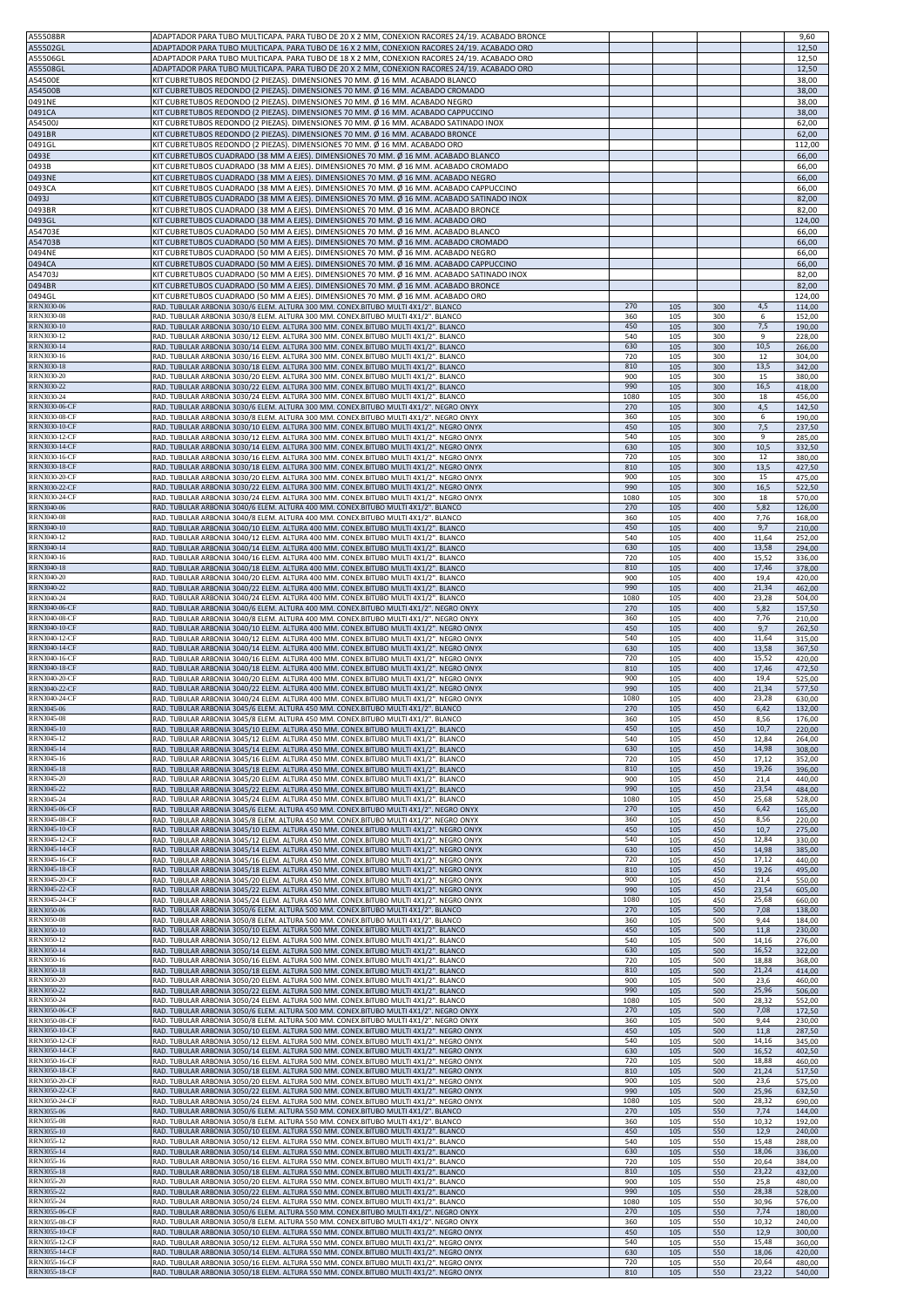| RRN3055-20-CF<br>RRN3055-22-CF               | RAD. TUBULAR ARBONIA 3050/20 ELEM. ALTURA 550 MM. CONEX.BITUBO MULTI 4X1/2". NEGRO ONYX<br>RAD. TUBULAR ARBONIA 3050/22 ELEM. ALTURA 550 MM. CONEX.BITUBO MULTI 4X1/2". NEGRO ONYX          | 900<br>990  | 105<br>105 | 550<br>550   | 25,8<br>28,38  | 600,00<br>660,00   |
|----------------------------------------------|---------------------------------------------------------------------------------------------------------------------------------------------------------------------------------------------|-------------|------------|--------------|----------------|--------------------|
| RRN3055-24-CF                                | RAD. TUBULAR ARBONIA 3050/24 ELEM. ALTURA 550 MM. CONEX.BITUBO MULTI 4X1/2". NEGRO ONYX                                                                                                     | 1080        | 105        | 550          | 30,96          | 720,00             |
| <b>RRN3060-06</b>                            | RAD. TUBULAR ARBONIA 3060/6 ELEM. ALTURA 600 MM. CONEX.BITUBO MULTI 4X1/2". BLANCO                                                                                                          | 270         | 105        | 600          | 7,74           | 150,00             |
| <b>RRN3060-08</b><br>RRN3060-10              | RAD. TUBULAR ARBONIA 3060/8 ELEM. ALTURA 600 MM. CONEX.BITUBO MULTI 4X1/2". BLANCO<br>RAD. TUBULAR ARBONIA 3060/10 ELEM. ALTURA 600 MM. CONEX.BITUBO MULTI 4X1/2". BLANCO                   | 360<br>450  | 105<br>105 | 600<br>600   | 10,32<br>12,9  | 200,00<br>250,00   |
| RRN3060-12                                   | RAD. TUBULAR ARBONIA 3060/12 ELEM. ALTURA 600 MM. CONEX.BITUBO MULTI 4X1/2". BLANCO                                                                                                         | 540         | 105        | 600          | 15,48          | 300,00             |
| RRN3060-14                                   | RAD. TUBULAR ARBONIA 3060/14 ELEM. ALTURA 600 MM. CONEX.BITUBO MULTI 4X1/2". BLANCO                                                                                                         | 630         | 105        | 600          | 18,06          | 350,00             |
| RRN3060-16<br><b>RRN3060-18</b>              | RAD. TUBULAR ARBONIA 3060/16 ELEM. ALTURA 600 MM. CONEX.BITUBO MULTI 4X1/2". BLANCO<br>RAD. TUBULAR ARBONIA 3060/18 ELEM. ALTURA 600 MM. CONEX.BITUBO MULTI 4X1/2". BLANCO                  | 720<br>810  | 105<br>105 | 600<br>600   | 20,64<br>23,22 | 400,00<br>450,00   |
| RRN3060-20                                   | RAD. TUBULAR ARBONIA 3060/20 ELEM. ALTURA 600 MM. CONEX.BITUBO MULTI 4X1/2". BLANCO                                                                                                         | 900         | 105        | 600          | 25,8           | 500,00             |
| RRN3060-22                                   | RAD. TUBULAR ARBONIA 3060/22 ELEM. ALTURA 600 MM. CONEX.BITUBO MULTI 4X1/2". BLANCO                                                                                                         | 990         | 105        | 600          | 28,38          | 550,00             |
| RRN3060-24<br>RRN3060-06-CF                  | RAD. TUBULAR ARBONIA 3060/24 ELEM. ALTURA 600 MM. CONEX.BITUBO MULTI 4X1/2". BLANCO                                                                                                         | 1080<br>270 | 105        | 600          | 30,96          | 600,00             |
| RRN3060-08-CF                                | RAD. TUBULAR ARBONIA 3060/6 ELEM. ALTURA 600 MM. CONEX.BITUBO MULTI 4X1/2". NEGRO ONYX<br>RAD. TUBULAR ARBONIA 3060/8 ELEM. ALTURA 600 MM. CONEX.BITUBO MULTI 4X1/2". NEGRO ONYX            | 360         | 105<br>105 | 600<br>600   | 7,74<br>10,32  | 187,50<br>250,00   |
| RRN3060-10-CF                                | RAD, TUBULAR ARBONIA 3060/10 ELEM, ALTURA 600 MM, CONEX.BITUBO MULTI 4X1/2", NEGRO ONYX                                                                                                     | 450         | 105        | 600          | 12,9           | 312,50             |
| RRN3060-12-CF                                | RAD. TUBULAR ARBONIA 3060/12 ELEM. ALTURA 600 MM. CONEX.BITUBO MULTI 4X1/2". NEGRO ONYX                                                                                                     | 540         | 105        | 600          | 15,48          | 375,00             |
| <b>RRN3060-14-CF</b><br>RRN3060-16-CF        | RAD. TUBULAR ARBONIA 3060/14 ELEM. ALTURA 600 MM. CONEX.BITUBO MULTI 4X1/2". NEGRO ONYX<br>RAD, TUBULAR ARBONIA 3060/16 ELEM, ALTURA 600 MM, CONEX.BITUBO MULTI 4X1/2", NEGRO ONYX          | 630<br>720  | 105<br>105 | 600<br>600   | 18,06<br>20,64 | 437,50<br>500,00   |
| <b>RRN3060-18-CF</b>                         | RAD. TUBULAR ARBONIA 3060/18 ELEM. ALTURA 600 MM. CONEX.BITUBO MULTI 4X1/2". NEGRO ONYX                                                                                                     | 810         | 105        | 600          | 23,22          | 562,50             |
| RRN3060-20-CF                                | RAD. TUBULAR ARBONIA 3060/20 ELEM. ALTURA 600 MM. CONEX.BITUBO MULTI 4X1/2". NEGRO ONYX                                                                                                     | 900         | 105        | 600          | 25,8           | 625,00             |
| RRN3060-22-CF<br>RRN3060-24-CF               | RAD. TUBULAR ARBONIA 3060/22 ELEM. ALTURA 600 MM. CONEX.BITUBO MULTI 4X1/2". NEGRO ONYX<br>RAD. TUBULAR ARBONIA 3060/24 ELEM. ALTURA 600 MM. CONEX.BITUBO MULTI 4X1/2". NEGRO ONYX          | 990<br>1080 | 105<br>105 | 600<br>600   | 28,38<br>30,96 | 687,50<br>750,00   |
| RRN3075-06                                   | RAD. TUBULAR ARBONIA 3075/6 ELEM. ALTURA 750 MM. CONEX.BITUBO MULTI 4X1/2". BLANCO                                                                                                          | 270         | 105        | 750          | 10,26          | 162,00             |
| RRN3075-08                                   | RAD. TUBULAR ARBONIA 3075/8 ELEM. ALTURA 750 MM. CONEX.BITUBO MULTI 4X1/2". BLANCO                                                                                                          | 360         | 105        | 750          | 13,68          | 216,00             |
| RRN3075-10<br>RRN3075-12                     | RAD. TUBULAR ARBONIA 3075/10 ELEM. ALTURA 750 MM. CONEX.BITUBO MULTI 4X1/2". BLANCO<br>RAD. TUBULAR ARBONIA 3075/12 ELEM. ALTURA 750 MM. CONEX.BITUBO MULTI 4X1/2". BLANCO                  | 450<br>540  | 105<br>105 | 750<br>750   | 17,1<br>20,52  | 270,00<br>324,00   |
| RRN3075-14                                   | RAD. TUBULAR ARBONIA 3075/14 ELEM. ALTURA 750 MM. CONEX.BITUBO MULTI 4X1/2". BLANCO                                                                                                         | 630         | 105        | 750          | 23,94          | 378,00             |
| <b>RRN3075-16</b>                            | RAD. TUBULAR ARBONIA 3075/16 ELEM. ALTURA 750 MM. CONEX.BITUBO MULTI 4X1/2". BLANCO                                                                                                         | 720         | 105        | 750          | 27,36          | 432,00             |
| <b>RRN3075-18</b><br>RRN3075-20              | RAD. TUBULAR ARBONIA 3075/18 ELEM. ALTURA 750 MM. CONEX.BITUBO MULTI 4X1/2". BLANCO<br>RAD. TUBULAR ARBONIA 3075/20 ELEM. ALTURA 750 MM. CONEX.BITUBO MULTI 4X1/2". BLANCO                  | 810<br>900  | 105<br>105 | 750<br>750   | 30,78<br>34,2  | 486,00<br>540,00   |
| RRN3075-22                                   | RAD. TUBULAR ARBONIA 3075/22 ELEM. ALTURA 750 MM. CONEX.BITUBO MULTI 4X1/2". BLANCO                                                                                                         | 990         | 105        | 750          | 37,62          | 594,00             |
| RRN3075-24                                   | RAD. TUBULAR ARBONIA 3075/24 ELEM. ALTURA 750 MM. CONEX.BITUBO MULTI 4X1/2". BLANCO                                                                                                         | 1080        | 105        | 750          | 41,04          | 648,00             |
| <b>RRN3075-06-CF</b><br><b>RRN3075-08-CF</b> | RAD. TUBULAR ARBONIA 3075/6 ELEM. ALTURA 750 MM. CONEX.BITUBO MULTI 4X1/2". NEGRO ONYX<br>RAD. TUBULAR ARBONIA 3075/8 ELEM. ALTURA 750 MM. CONEX.BITUBO MULTI 4X1/2". NEGRO ONYX            | 270<br>360  | 105<br>105 | 750<br>750   | 10,26<br>13,68 | 202,50<br>270,00   |
| RRN3075-10-CF                                | RAD. TUBULAR ARBONIA 3075/10 ELEM. ALTURA 750 MM. CONEX.BITUBO MULTI 4X1/2". NEGRO ONYX                                                                                                     | 450         | 105        | 750          | 17,1           | 337,50             |
| RRN3075-12-CF                                | RAD. TUBULAR ARBONIA 3075/12 ELEM. ALTURA 750 MM. CONEX.BITUBO MULTI 4X1/2". NEGRO ONYX                                                                                                     | 540         | 105        | 750          | 20,52          | 405,00             |
| <b>RRN3075-14-CF</b><br>RRN3075-16-CF        | RAD. TUBULAR ARBONIA 3075/14 ELEM. ALTURA 750 MM. CONEX.BITUBO MULTI 4X1/2". NEGRO ONYX<br>RAD. TUBULAR ARBONIA 3075/16 ELEM. ALTURA 750 MM. CONEX.BITUBO MULTI 4X1/2". NEGRO ONYX          | 630         | 105        | 750          | 23,94          | 472,50             |
| RRN3075-18-CF                                | RAD. TUBULAR ARBONIA 3075/18 ELEM. ALTURA 750 MM. CONEX.BITUBO MULTI 4X1/2". NEGRO ONYX                                                                                                     | 720<br>810  | 105<br>105 | 750<br>750   | 27,36<br>30,78 | 540,00<br>607,50   |
| RRN3075-20-CF                                | RAD. TUBULAR ARBONIA 3075/20 ELEM. ALTURA 750 MM. CONEX.BITUBO MULTI 4X1/2". NEGRO ONYX                                                                                                     | 900         | 105        | 750          | 34,2           | 675,00             |
| RRN3075-22-CF<br>RRN3075-24-CF               | RAD. TUBULAR ARBONIA 3075/22 ELEM. ALTURA 750 MM. CONEX.BITUBO MULTI 4X1/2". NEGRO ONYX                                                                                                     | 990         | 105        | 750          | 37,62          | 742,50             |
| <b>RRN3057-06-CF</b>                         | RAD. TUBULAR ARBONIA 3075/24 ELEM. ALTURA 750 MM. CONEX.BITUBO MULTI 4X1/2". NEGRO ONYX<br>RAD. TUBULAR ARBONIA 3057/6 ELEM. ALTURA 570 MM. CONEX.BITUBO MULTI 4X1/2". NEGRO ONYX           | 1080<br>270 | 105<br>105 | 750<br>570   | 41,04<br>7,68  | 810,00<br>183,78   |
| RRN3057-08-CF                                | RAD. TUBULAR ARBONIA 3057/8 ELEM. ALTURA 570 MM. CONEX.BITUBO MULTI 4X1/2". NEGRO ONYX                                                                                                      | 360         | 105        | 571          | 10,24          | 245,04             |
| RRN3057-10-CF                                | RAD. TUBULAR ARBONIA 3057/10 ELEM. ALTURA 570 MM. CONEX.BITUBO MULTI 4X1/2". NEGRO ONYX                                                                                                     | 450         | 105        | 572          | 12,8           | 306,30             |
| RRN3057-12-CF<br><b>RRN3057-14-CF</b>        | RAD. TUBULAR ARBONIA 3057/12 ELEM. ALTURA 570 MM. CONEX.BITUBO MULTI 4X1/2". NEGRO ONYX<br>RAD. TUBULAR ARBONIA 3057/14 ELEM. ALTURA 570 MM. CONEX.BITUBO MULTI 4X1/2". NEGRO ONYX          | 540<br>630  | 105<br>105 | 573<br>574   | 15,36<br>17,92 | 367,56<br>428,82   |
| RRN3057-16-CF                                | RAD. TUBULAR ARBONIA 3057/16 ELEM. ALTURA 570 MM. CONEX.BITUBO MULTI 4X1/2". NEGRO ONYX                                                                                                     | 720         | 105        | 575          | 20,48          | 490,08             |
| RRN3057-18-CF                                | RAD. TUBULAR ARBONIA 3057/18 ELEM. ALTURA 570 MM. CONEX.BITUBO MULTI 4X1/2". NEGRO ONYX                                                                                                     | 810         | 105        | 576          | 23,04          | 551,34             |
| RRN3057-20-CF<br>RRN3057-22-CF               | RAD. TUBULAR ARBONIA 3057/20 ELEM. ALTURA 570 MM. CONEX.BITUBO MULTI 4X1/2". NEGRO ONYX                                                                                                     | 900<br>990  | 105        | 577<br>578   | 25,6<br>28,16  | 612,60             |
| RRN3057-24-CF                                | RAD. TUBULAR ARBONIA 3057/22 ELEM. ALTURA 570 MM. CONEX.BITUBO MULTI 4X1/2". NEGRO ONYX<br>RAD. TUBULAR ARBONIA 3057/24 ELEM. ALTURA 570 MM. CONEX.BITUBO MULTI 4X1/2". NEGRO ONYX          | 1080        | 105<br>105 | 579          | 30,72          | 673,86<br>735,12   |
| RRN3067-06-CF                                | RAD. TUBULAR ARBONIA 3067/6 ELEM. ALTURA 670 MM. CONEX.BITUBO MULTI 4X1/2". NEGRO ONYX                                                                                                      | 270         | 105        | 670          | 9,06           | 195,00             |
| RRN3067-08-CF                                | RAD. TUBULAR ARBONIA 3067/8 ELEM. ALTURA 670 MM. CONEX.BITUBO MULTI 4X1/2". NEGRO ONYX                                                                                                      | 360         | 105        | 670          | 12,08          | 260,00             |
| RRN3067-10-CF<br>RRN3067-12-CF               | RAD. TUBULAR ARBONIA 3067/10 ELEM. ALTURA 670 MM. CONEX.BITUBO MULTI 4X1/2". NEGRO ONYX<br>RAD. TUBULAR ARBONIA 3067/12 ELEM. ALTURA 670 MM. CONEX.BITUBO MULTI 4X1/2". NEGRO ONYX          | 450<br>540  | 105<br>105 | 670<br>670   | 15,1<br>18,12  | 325,00<br>390,00   |
| RRN3067-14-CF                                | RAD. TUBULAR ARBONIA 3067/14 ELEM. ALTURA 670 MM. CONEX.BITUBO MULTI 4X1/2". NEGRO ONYX                                                                                                     | 630         | 105        | 670          | 21,14          | 455,00             |
| RRN3067-16-CF                                | RAD. TUBULAR ARBONIA 3067/16 ELEM. ALTURA 670 MM. CONEX.BITUBO MULTI 4X1/2". NEGRO ONYX                                                                                                     | 720         | 105        | 670          | 24,16          | 520,00             |
| <b>RRN3067-18-CF</b><br><b>RRN3067-20-CF</b> | RAD. TUBULAR ARBONIA 3067/18 ELEM. ALTURA 670 MM. CONEX.BITUBO MULTI 4X1/2". NEGRO ONYX<br>RAD. TUBULAR ARBONIA 3067/20 ELEM. ALTURA 670 MM. CONEX.BITUBO MULTI 4X1/2". NEGRO ONYX          | 810<br>900  | 105<br>105 | 670<br>670   | 27,18<br>30,2  | 585,00<br>650,00   |
| RRN3067-22-CF                                | RAD. TUBULAR ARBONIA 3067/22 ELEM. ALTURA 670 MM. CONEX.BITUBO MULTI 4X1/2". NEGRO ONYX                                                                                                     | 990         | 105        | 670          | 33,22          | 715,00             |
| <b>RRN3067-24-CF</b>                         | RAD. TUBULAR ARBONIA 3067/24 ELEM. ALTURA 670 MM. CONEX.BITUBO MULTI 4X1/2". NEGRO ONYX                                                                                                     | 1080        | 105        | 670          | 36,24          | 780,00             |
| RRN3087-06-CF<br>RRN3087-08-CF               | RAD. TUBULAR ARBONIA 3087/6 ELEM. ALTURA 870 MM. CONEX.BITUBO MULTI 4X1/2". NEGRO ONYX<br>RAD. TUBULAR ARBONIA 3087/8 ELEM. ALTURA 870 MM. CONEX.BITUBO MULTI 4X1/2". NEGRO ONYX            | 270<br>360  | 105<br>105 | 870<br>870   | 10,26<br>13,68 | 217,50<br>290,00   |
| RRN3087-10-CF                                | RAD. TUBULAR ARBONIA 3087/10 ELEM. ALTURA 870 MM. CONEX.BITUBO MULTI 4X1/2". NEGRO ONYX                                                                                                     | 450         | 105        | 870          | 17,1           | 362,50             |
| RRN3087-12-CF                                | RAD. TUBULAR ARBONIA 3087/12 ELEM. ALTURA 870 MM. CONEX.BITUBO MULTI 4X1/2". NEGRO ONYX                                                                                                     | 540         | 105        | 870          | 20,52          | 435,00             |
| <b>RRN3087-14-CF</b><br><b>RRN3087-16-CF</b> | RAD. TUBULAR ARBONIA 3087/14 ELEM. ALTURA 870 MM. CONEX.BITUBO MULTI 4X1/2". NEGRO ONYX<br>RAD TURULAR ARRONIA 3087/16 FLEM ALTURA 870 MM CONEX RITURO MULTI 4X1/2" NEGRO ONYX              | 630<br>720  | 105<br>105 | 870<br>870   | 23,94<br>27,36 | 507,50<br>580.00   |
| <b>RRN3087-18-CF</b>                         | RAD. TUBULAR ARBONIA 3087/18 ELEM. ALTURA 870 MM. CONEX.BITUBO MULTI 4X1/2". NEGRO ONYX                                                                                                     | 810         | 105        | 870          | 30,78          | 652,50             |
| <b>RRN3087-20-CF</b>                         | RAD. TUBULAR ARBONIA 3087/20 ELEM. ALTURA 870 MM. CONEX.BITUBO MULTI 4X1/2". NEGRO ONYX                                                                                                     | 900         | 105        | 870          | 34,2           | 725,00             |
| <b>RRN3087-22-CF</b><br><b>RRN3087-24-CF</b> | RAD. TUBULAR ARBONIA 3087/22 ELEM. ALTURA 870 MM. CONEX.BITUBO MULTI 4X1/2". NEGRO ONYX<br>RAD. TUBULAR ARBONIA 3087/24 ELEM. ALTURA 870 MM. CONEX.BITUBO MULTI 4X1/2". NEGRO ONYX          | 990<br>1080 | 105<br>105 | 870<br>870   | 37,62<br>41,04 | 797,50<br>870,00   |
| RRN3100-06-224                               | RAD. TUBULAR ARBONIA 3100/6 ELEM. ALTURA 1000 MM. CONEX. BITUBO INF.24/42. BLANCO                                                                                                           | 270         | 105        | 1000         | 13,5           | 186,00             |
| RRN3100-08-224                               | RAD. TUBULAR ARBONIA 3100/8 ELEM. ALTURA 1000 MM. CONEX. BITUBO INF.24/42. BLANCO                                                                                                           | 360         | 105        | 1000         | 18             | 248,00             |
| RRN3100-10-224<br>RRN3100-12-224             | RAD. TUBULAR ARBONIA 3100/10 ELEM. ALTURA 1000 MM. CONEX. BITUBO INF.24/42. BLANCO<br>RAD. TUBULAR ARBONIA 3100/12 ELEM. ALTURA 1000 MM. CONEX. BITUBO INF.24/42. BLANCO                    | 450<br>540  | 105<br>105 | 1000<br>1000 | 22,5<br>27     | 310,00<br>372,00   |
| RRN3100-14-224                               | RAD. TUBULAR ARBONIA 3100/14 ELEM. ALTURA 1000 MM. CONEX. BITUBO INF.24/42. BLANCO                                                                                                          | 630         | 105        | 1000         | 31,5           | 434,00             |
| RRN3100-16-224                               | RAD. TUBULAR ARBONIA 3100/16 ELEM. ALTURA 1000 MM. CONEX. BITUBO INF.24/42. BLANCO                                                                                                          | 720         | 105        | 1000         | 36             | 496,00             |
| RRN3100-06-224CF                             | RAD. TUBULAR ARBONIA 3100/6 ELEM. ALTURA 1000 MM. CONEX. BITUBO INF.24/42. NEGRO ONYX TEXT.                                                                                                 | 270         | 105        | 1000         | 13,5           | 232,50             |
| RRN3100-08-224CF<br>RRN3100-10-224CF         | RAD, TUBULAR ARBONIA 3100/8 ELEM, ALTURA 1000 MM, CONEX, BITUBO INF.24/42, NEGRO ONYX TEXT<br>RAD. TUBULAR ARBONIA 3100/10 ELEM. ALTURA 1000 MM. CONEX. BITUBO INF.24/42. NEGRO ONYX TEXT   | 360<br>450  | 105<br>105 | 1000<br>1000 | 18<br>22,5     | 310,00<br>387,50   |
| RRN3100-12-224CF                             | RAD. TUBULAR ARBONIA 3100/12 ELEM. ALTURA 1000 MM. CONEX. BITUBO INF.24/42. NEGRO ONYX TEXT                                                                                                 | 540         | 105        | 1000         | 27             | 465,00             |
| RRN3100-14-224CF<br>RRN3100-16-224CF         | RAD. TUBULAR ARBONIA 3100/14 ELEM. ALTURA 1000 MM. CONEX. BITUBO INF.24/42. NEGRO ONYX TEXT<br>RAD. TUBULAR ARBONIA 3100/16 ELEM. ALTURA 1000 MM. CONEX. BITUBO INF.24/42. NEGRO ONYX TEXT. | 630<br>720  | 105<br>105 | 1000<br>1000 | 31,5<br>36     | 542,50<br>620,00   |
| RRN3200-06-224                               | RAD. TUBULAR ARBONIA 3200/6 ELEM. ALTURA 2000 MM. CONEX. BITUBO INF.24/42. BLANCO                                                                                                           | 270         | 105        | 2000         | 26,28          | 360,00             |
| RRN3200-08-224                               | RAD. TUBULAR ARBONIA 3200/8 ELEM. ALTURA 2000 MM. CONEX. BITUBO INF.24/42. BLANCO                                                                                                           | 360         | 105        | 2000         | 35,04          | 480,00             |
| RRN3200-10-224<br>RRN3200-12-224             | RAD. TUBULAR ARBONIA 3200/10 ELEM. ALTURA 2000 MM. CONEX. BITUBO INF.24/42. BLANCO<br>RAD. TUBULAR ARBONIA 3200/12 ELEM. ALTURA 2000 MM. CONEX. BITUBO INF.24/42. BLANCO                    | 450<br>540  | 105<br>105 | 2000<br>2000 | 43,8<br>52,56  | 600,00<br>720,00   |
| RRN3200-14-224                               | RAD. TUBULAR ARBONIA 3200/14 ELEM. ALTURA 2000 MM. CONEX. BITUBO INF.24/42. BLANCO                                                                                                          | 630         | 105        | 2000         | 61,32          | 840,00             |
| RRN3200-16-224                               | RAD. TUBULAR ARBONIA 3200/16 ELEM. ALTURA 2000 MM. CONEX. BITUBO INF.24/42. BLANCO                                                                                                          | 720         | 105        | 2000         | 70,08          | 960,00             |
| RRN3200-06-224CF<br>RRN3200-08-224CF         | RAD. TUBULAR ARBONIA 3200/6 ELEM. ALTURA 2000 MM. CONEX. BITUBO INF.24/42. NEGRO ONYX TEXT.<br>RAD. TUBULAR ARBONIA 3200/8 ELEM. ALTURA 2000 MM. CONEX. BITUBO INF.24/42. NEGRO ONYX TEXT.  | 270<br>360  | 105<br>105 | 2000<br>2000 | 26,28<br>35,04 | 450,00<br>600,00   |
| RRN3200-10-224CF                             | RAD. TUBULAR ARBONIA 3200/10 ELEM. ALTURA 2000 MM. CONEX. BITUBO INF.24/42. NEGRO ONYX TEXT                                                                                                 | 450         | 105        | 2000         | 43,8           | 750,00             |
| RRN3200-12-224CF                             | RAD. TUBULAR ARBONIA 3200/12 ELEM. ALTURA 2000 MM. CONEX. BITUBO INF.24/42. NEGRO ONYX TEXT                                                                                                 | 540         | 105        | 2000         | 52,56          | 900,00             |
| RRN3200-14-224CF<br>RRN3200-16-224CF         | RAD. TUBULAR ARBONIA 3200/14 ELEM. ALTURA 2000 MM. CONEX. BITUBO INF.24/42. NEGRO ONYX TEXT<br>RAD. TUBULAR ARBONIA 3200/16 ELEM. ALTURA 2000 MM. CONEX. BITUBO INF.24/42. NEGRO ONYX TEXT  | 630<br>720  | 105<br>105 | 2000<br>2000 | 61,32<br>70,08 | 1050,00<br>1200,00 |
| RRN3120-06-224CF                             | RAD. TUBULAR ARBONIA 3120/6 ELEM. ALTURA 1200 MM. CONEX. BITUBO INF.24/42. NEGRO ONYX TEXT.                                                                                                 | 270         | 105        | 1200         | 16,02          | 300,00             |
| RRN3120-08-224CF                             | RAD. TUBULAR ARBONIA 3120/8 ELEM. ALTURA 1200 MM. CONEX. BITUBO INF.24/42. NEGRO ONYX TEXT.                                                                                                 | 360         | 105        | 1200         | 21,36          | 400,00             |
| RRN3120-10-224CF<br>RRN3120-12-224CF         | RAD. TUBULAR ARBONIA 3120/10 ELEM. ALTURA 1200 MM. CONEX. BITUBO INF.24/42. NEGRO ONYX TEXT<br>RAD. TUBULAR ARBONIA 3120/12 ELEM. ALTURA 1200 MM. CONEX. BITUBO INF.24/42. NEGRO ONYX TEXT  | 450<br>540  | 105<br>105 | 1200<br>1200 | 26,7<br>32,04  | 500,00<br>600,00   |
| RRN3120-14-224CF                             | RAD. TUBULAR ARBONIA 3120/14 ELEM. ALTURA 1200 MM. CONEX. BITUBO INF.24/42. NEGRO ONYX TEXT                                                                                                 | 630         | 105        | 1200         | 37,38          | 700,00             |
| RRN3120-16-224CF                             | RAD. TUBULAR ARBONIA 3120/16 ELEM. ALTURA 1200 MM. CONEX. BITUBO INF.24/42. NEGRO ONYX TEXT                                                                                                 | 720         | 105        | 1200         | 42,72          | 800,00             |
| RRN3150-06-224CF<br>RRN3150-08-224CF         | RAD. TUBULAR ARBONIA 3150/6 ELEM. ALTURA 1500 MM. CONEX. BITUBO INF.24/42. NEGRO ONYX TEXT.<br>RAD. TUBULAR ARBONIA 3150/8 ELEM. ALTURA 1500 MM. CONEX. BITUBO INF.24/42. NEGRO ONYX TEXT.  | 270<br>360  | 105<br>105 | 1500<br>1500 | 19,86<br>26,48 | 337,50<br>450,00   |
| RRN3150-10-224CF                             | RAD. TUBULAR ARBONIA 3150/10 ELEM. ALTURA 1500 MM. CONEX. BITUBO INF.24/42. NEGRO ONYX TEXT                                                                                                 | 450         | 105        | 1500         | 33,1           | 562,50             |
| RRN3150-12-224CF                             | RAD. TUBULAR ARBONIA 3150/12 ELEM. ALTURA 1500 MM. CONEX. BITUBO INF.24/42. NEGRO ONYX TEXT                                                                                                 | 540         | 105        | 1500         | 39,72          | 675,00             |
| RRN3150-14-224CF<br>RRN3150-16-224CF         | RAD. TUBULAR ARBONIA 3150/14 ELEM. ALTURA 1500 MM. CONEX. BITUBO INF.24/42. NEGRO ONYX TEXT<br>RAD. TUBULAR ARBONIA 3150/16 ELEM. ALTURA 1500 MM. CONEX. BITUBO INF.24/42. NEGRO ONYX TEXT  | 630<br>720  | 105<br>105 | 1500<br>1500 | 46,34<br>52,96 | 787,50<br>900,00   |
| RRN2120-06-224                               | RAD. TUBULAR ARBONIA 2120/6 ELEM. ALTURA 1200 MM. CONEX. BITUBO INF.24/42. BLANCO                                                                                                           | 270         | 65         | 1200         | 7,92           | 192,00             |
| RRN2120-08-224                               | RAD. TUBULAR ARBONIA 2120/8 ELEM. ALTURA 1200 MM. CONEX. BITUBO INF.24/42. BLANCO                                                                                                           | 360         | 65         | 1200         | 10,56          | 256,00             |
| RRN2120-10-224<br>RRN2120-12-224             | RAD. TUBULAR ARBONIA 2120/10 ELEM. ALTURA 1200 MM. CONEX. BITUBO INF.24/42. BLANCO<br>RAD. TUBULAR ARBONIA 2120/12 ELEM. ALTURA 1200 MM. CONEX. BITUBO INF.24/42. BLANCO                    | 450<br>540  | 65<br>65   | 1200<br>1200 | 13,2<br>15,84  | 320,00<br>384,00   |
| RRN2120-14-224                               | RAD. TUBULAR ARBONIA 2120/14 ELEM. ALTURA 1200 MM. CONEX. BITUBO INF.24/42. BLANCO                                                                                                          | 630         | 65         | 1200         | 18,48          | 448,00             |
| RRN2120-16-224                               | RAD. TUBULAR ARBONIA 2120/16 ELEM. ALTURA 1200 MM. CONEX. BITUBO INF.24/42. BLANCO                                                                                                          | 720         | 65         | 1200         | 21,12          | 512,00             |
| RRN2120-06-224CF<br>RRN2120-08-224CF         | RAD. TUBULAR ARBONIA 2120/6 ELEM. ALTURA 1200 MM. CONEX. BITUBO INF.24/42. NEGRO ONYX TEXT.<br>RAD. TUBULAR ARBONIA 2120/8 ELEM. ALTURA 1200 MM. CONEX. BITUBO INF.24/42. NEGRO ONYX TEXT.  | 270<br>360  | 65<br>65   | 1200<br>1200 | 7,92<br>10,56  | 240,00<br>320,00   |
| RRN2120-10-224CF                             | RAD. TUBULAR ARBONIA 2120/10 ELEM. ALTURA 1200 MM. CONEX. BITUBO INF.24/42. NEGRO ONYX TEXT                                                                                                 | 450         | 65         | 1200         | 13,2           | 400,00             |
| RRN2120-12-224CF                             | RAD. TUBULAR ARBONIA 2120/12 ELEM. ALTURA 1200 MM. CONEX. BITUBO INF.24/42. NEGRO ONYX TEXT                                                                                                 | 540         | 65         | 1200         | 15,84          | 480,00             |
| RRN2120-14-224CF<br>RRN2120-16-224CF         | RAD. TUBULAR ARBONIA 2120/14 ELEM. ALTURA 1200 MM. CONEX. BITUBO INF.24/42. NEGRO ONYX TEXT<br>RAD. TUBULAR ARBONIA 2120/16 ELEM. ALTURA 1200 MM. CONEX. BITUBO INF.24/42. NEGRO ONYX TEXT. | 630<br>720  | 65<br>65   | 1200<br>1200 | 18,48<br>21,12 | 560,00<br>640,00   |
| RRN2150-06-224                               | RAD. TUBULAR ARBONIA 2150/6 ELEM. ALTURA 1500 MM. CONEX. BITUBO INF.24/42. BLANCO                                                                                                           | 270         | 65         | 1500         | 26,28          | 204,00             |
| RRN2150-08-224                               | RAD. TUBULAR ARBONIA 2150/8 ELEM. ALTURA 1500 MM. CONEX. BITUBO INF.24/42. BLANCO                                                                                                           | 360         | 65         | 1500         | 35,04          | 272,00             |
| RRN2150-10-224                               | RAD. TUBULAR ARBONIA 2150/10 ELEM. ALTURA 1500 MM. CONEX. BITUBO INF.24/42. BLANCO                                                                                                          | 450         | 65         | 1500         | 43,8           | 340,00             |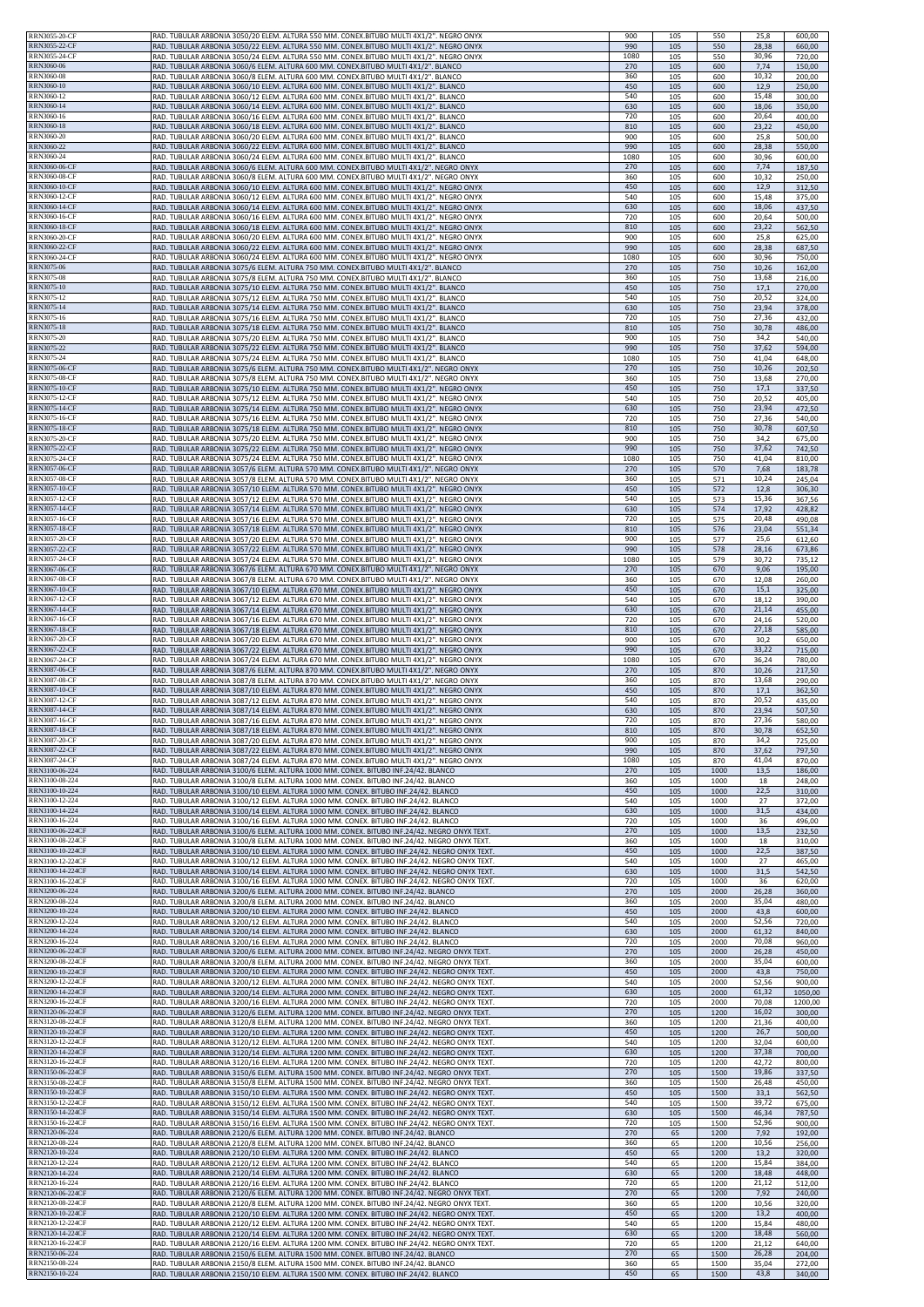| RRN2150-12-224                        | RAD. TUBULAR ARBONIA 2150/12 ELEM. ALTURA 1500 MM. CONEX. BITUBO INF.24/42. BLANCO                                                                                                 | 540         | 65         | 1500         | 52,56          | 408,00           |
|---------------------------------------|------------------------------------------------------------------------------------------------------------------------------------------------------------------------------------|-------------|------------|--------------|----------------|------------------|
| RRN2150-14-224                        | RAD. TUBULAR ARBONIA 2150/14 ELEM. ALTURA 1500 MM. CONEX. BITUBO INF.24/42. BLANCO                                                                                                 | 630         | 65         | 1500         | 61,32          | 476,00           |
| RRN2150-16-224                        | RAD. TUBULAR ARBONIA 2150/16 ELEM. ALTURA 1500 MM. CONEX. BITUBO INF.24/42. BLANCO                                                                                                 | 720         | 65         | 1500         | 70,08          | 544,00           |
| RRN2150-06-224CF                      | RAD. TUBULAR ARBONIA 2150/6 ELEM. ALTURA 1500 MM. CONEX. BITUBO INF.24/42. NEGRO ONYX TEXT.                                                                                        | 270         | 65         | 1500         | 26,28          | 255,00           |
| RRN2150-08-224CF                      | RAD. TUBULAR ARBONIA 2150/8 ELEM. ALTURA 1500 MM. CONEX. BITUBO INF.24/42. NEGRO ONYX TEXT.                                                                                        | 360         | 65         | 1500         | 35,04          | 340,00           |
| RRN2150-10-224CF                      | RAD. TUBULAR ARBONIA 2150/10 ELEM. ALTURA 1500 MM. CONEX. BITUBO INF.24/42. NEGRO ONYX TEXT                                                                                        | 450         | 65         | 1500         | 43,8           | 425,00           |
| RRN2150-12-224CF                      | RAD. TUBULAR ARBONIA 2150/12 ELEM. ALTURA 1500 MM. CONEX. BITUBO INF.24/42. NEGRO ONYX TEXT                                                                                        | 540         | 65         | 1500         | 52,56          | 510,00           |
| RRN2150-14-224CF                      | RAD. TUBULAR ARBONIA 2150/14 ELEM. ALTURA 1500 MM. CONEX. BITUBO INF.24/42. NEGRO ONYX TEXT.                                                                                       | 630         | 65         | 1500         | 61,32          | 595,00           |
| RRN2150-16-224CF                      | RAD. TUBULAR ARBONIA 2150/16 ELEM. ALTURA 1500 MM. CONEX. BITUBO INF.24/42. NEGRO ONYX TEXT.                                                                                       | 720         | 65         | 1500         | 70,08          | 680,00           |
| RRN2200-06-224                        | RAD. TUBULAR ARBONIA 2200/6 ELEM. ALTURA 2000 MM. CONEX. BITUBO INF.24/42. BLANCO                                                                                                  | 270         | 65         | 2000         | 8,04           | 270,00           |
| RRN2200-08-224                        | RAD. TUBULAR ARBONIA 2200/8 ELEM. ALTURA 2000 MM. CONEX. BITUBO INF.24/42. BLANCO                                                                                                  | 360         | 65         | 2000         | 10,72          | 360,00           |
| RRN2200-10-224                        | RAD. TUBULAR ARBONIA 2200/10 ELEM. ALTURA 2000 MM. CONEX. BITUBO INF.24/42. BLANCO                                                                                                 | 450         | 65         | 2000         | 13,4           | 450,00           |
| RRN2200-12-224                        | RAD. TUBULAR ARBONIA 2200/12 ELEM. ALTURA 2000 MM. CONEX. BITUBO INF.24/42. BLANCO                                                                                                 | 540         | 65         | 2000         | 16,08          | 540,00           |
| RRN2200-14-224                        | RAD. TUBULAR ARBONIA 2200/14 ELEM. ALTURA 2000 MM. CONEX. BITUBO INF.24/42. BLANCO                                                                                                 | 630         | 65         | 2000         | 18,76          | 630,00           |
| RRN2200-16-224                        | RAD. TUBULAR ARBONIA 2200/16 ELEM. ALTURA 2000 MM. CONEX. BITUBO INF.24/42. BLANCO                                                                                                 | 720         | 65         | 2000         | 21,44          | 720,00           |
| RRN2200-06-224CF                      | RAD. TUBULAR ARBONIA 2200/6 ELEM. ALTURA 2000 MM. CONEX. BITUBO INF.24/42. NEGRO ONYX TEXT.                                                                                        | 270         | 65         | 2000         | 8,04           | 337,50           |
| RRN2200-08-224CF                      | RAD. TUBULAR ARBONIA 2200/8 ELEM. ALTURA 2000 MM. CONEX. BITUBO INF.24/42. NEGRO ONYX TEXT.                                                                                        | 360         | 65         | 2000         | 10,72          | 450,00           |
| RRN2200-10-224CF                      | RAD. TUBULAR ARBONIA 2200/10 ELEM. ALTURA 2000 MM. CONEX. BITUBO INF.24/42. NEGRO ONYX TEXT                                                                                        | 450         | 65         | 2000         | 13,4           | 562,50           |
| RRN2200-12-224CF                      | RAD. TUBULAR ARBONIA 2200/12 ELEM. ALTURA 2000 MM. CONEX. BITUBO INF.24/42. NEGRO ONYX TEXT                                                                                        | 540         | 65         | 2000         | 16,08          | 675,00           |
| RRN2200-14-224CF                      | RAD. TUBULAR ARBONIA 2200/14 ELEM. ALTURA 2000 MM. CONEX. BITUBO INF.24/42. NEGRO ONYX TEXT.                                                                                       | 630         | 65         | 2000         | 18,76          | 787,50           |
| RRN2200-16-224CF                      | RAD. TUBULAR ARBONIA 2200/16 ELEM. ALTURA 2000 MM. CONEX. BITUBO INF.24/42. NEGRO ONYX TEXT.                                                                                       | 720         | 65         | 2000         | 21,44          | 900,00           |
| RRN4180-06-224CF                      | RAD. TUBULAR ARBONIA 4180/6 ELEM. ALTURA 1800 MM. CONEX. BITUBO INF.24/42. NEGRO ONYX TEXT.                                                                                        | 270         | 145        | 1800         | 31,8           | 450,00           |
| RRN4180-08-224CF                      | RAD. TUBULAR ARBONIA 4180/8 ELEM. ALTURA 1800 MM. CONEX. BITUBO INF.24/42. NEGRO ONYX TEXT.                                                                                        | 360         | 145        | 1800         | 42,4           | 600,00           |
| RRN4180-10-224CF                      | RAD. TUBULAR ARBONIA 4180/10 ELEM. ALTURA 1800 MM. CONEX. BITUBO INF.24/42. NEGRO ONYX TEXT                                                                                        | 450         | 145        | 1800         | 53             | 750,00           |
| RRN4180-12-224CF                      | RAD. TUBULAR ARBONIA 4180/12 ELEM. ALTURA 1800 MM. CONEX. BITUBO INF.24/42. NEGRO ONYX TEXT                                                                                        | 540         | 145        | 1800         | 63,6           | 900,00           |
| RRN4180-14-224CF                      | RAD. TUBULAR ARBONIA 4180/14 ELEM. ALTURA 1800 MM. CONEX. BITUBO INF.24/42. NEGRO ONYX TEXT                                                                                        | 630         | 145        | 1800         | 74,2           | 1050,00          |
| RRN4180-16-224CF                      | RAD. TUBULAR ARBONIA 4180/16 ELEM. ALTURA 1800 MM. CONEX. BITUBO INF.24/42. NEGRO ONYX TEXT.                                                                                       | 720         | 145        | 1800         | 84,8           | 1200,00          |
| RRN4120-06-224                        | RAD. TUBULAR ARBONIA 4120/6 ELEM. ALTURA 1200 MM. CONEX. BITUBO INF.24/42. BLANCO                                                                                                  | 270         | 145        | 1200         | 19,8           |                  |
| RRN4120-08-224                        | RAD. TUBULAR ARBONIA 4120/8 ELEM. ALTURA 1200 MM. CONEX. BITUBO INF.24/42. BLANCO                                                                                                  | 360         | 145        | 1200         | 26,4           | 300,00<br>400,00 |
| RRN4120-10-224                        | RAD. TUBULAR ARBONIA 4120/10 ELEM. ALTURA 1200 MM. CONEX. BITUBO INF.24/42. BLANCO                                                                                                 | 450         | 145        | 1200         | 33             | 500,00           |
| RRN4120-12-224                        | RAD. TUBULAR ARBONIA 4120/12 ELEM. ALTURA 1200 MM. CONEX. BITUBO INF.24/42. BLANCO                                                                                                 | 540         | 145        | 1200         | 39,6           | 600,00           |
| RRN4120-14-224                        | RAD. TUBULAR ARBONIA 4120/14 ELEM. ALTURA 1200 MM. CONEX. BITUBO INF.24/42. BLANCO                                                                                                 | 630         | 145        | 1200         | 46,2           | 700,00           |
| RRN4120-16-224                        | RAD. TUBULAR ARBONIA 4120/16 ELEM. ALTURA 1200 MM. CONEX. BITUBO INF.24/42. BLANCO                                                                                                 | 720         | 145        | 1200         | 52,8           | 800,00           |
| RRN4120-06-224CF                      | RAD. TUBULAR ARBONIA 4120/6 ELEM. ALTURA 1200 MM. CONEX. BITUBO INF.24/42. NEGRO ONYX TEXT.                                                                                        | 270         | 145        | 1200         | 19,8           | 375,00           |
| RRN4120-08-224CF                      | RAD. TUBULAR ARBONIA 4120/8 ELEM. ALTURA 1200 MM. CONEX. BITUBO INF.24/42. NEGRO ONYX TEXT.                                                                                        | 360         | 145        | 1200         | 26,4           | 500,00           |
| RRN4120-10-224CF                      | RAD. TUBULAR ARBONIA 4120/10 ELEM. ALTURA 1200 MM. CONEX. BITUBO INF.24/42. NEGRO ONYX TEXT                                                                                        | 450         | 145        | 1200         | 33             | 625,00           |
| RRN4120-12-224CF                      | RAD. TUBULAR ARBONIA 4120/12 ELEM. ALTURA 1200 MM. CONEX. BITUBO INF.24/42. NEGRO ONYX TEXT                                                                                        | 540         | 145        | 1200         | 39,6           | 750,00           |
| RRN4120-14-224CF                      | RAD. TUBULAR ARBONIA 4120/14 ELEM. ALTURA 1200 MM. CONEX. BITUBO INF.24/42. NEGRO ONYX TEXT                                                                                        | 630         | 145        | 1200         | 46,2           | 875,00           |
| RRN4120-16-224CF                      | RAD. TUBULAR ARBONIA 4120/16 ELEM. ALTURA 1200 MM. CONEX. BITUBO INF.24/42. NEGRO ONYX TEXT.                                                                                       | 720         | 145        | 1200         | 52,8           | 1000,00          |
| RRN4150-06-224<br>RRN4150-08-224      | RAD. TUBULAR ARBONIA 4150/6 ELEM. ALTURA 1500 MM. CONEX. BITUBO INF.24/42. BLANCO                                                                                                  | 270<br>360  | 145        | 1500         | 26,64          | 330,00           |
| RRN4150-10-224                        | RAD. TUBULAR ARBONIA 4150/8 ELEM. ALTURA 1500 MM. CONEX. BITUBO INF.24/42. BLANCO<br>RAD. TUBULAR ARBONIA 4150/10 ELEM. ALTURA 1500 MM. CONEX. BITUBO INF.24/42. BLANCO            | 450         | 145<br>145 | 1500<br>1500 | 35,52<br>44,4  | 440,00<br>550,00 |
| RRN4150-12-224                        | RAD. TUBULAR ARBONIA 4150/12 ELEM. ALTURA 1500 MM. CONEX. BITUBO INF.24/42. BLANCO                                                                                                 | 540         | 145        | 1500         | 53,28          | 660,00           |
| RRN4150-14-224                        | RAD. TUBULAR ARBONIA 4150/14 ELEM. ALTURA 1500 MM. CONEX. BITUBO INF.24/42. BLANCO                                                                                                 | 630         | 145        | 1500         | 62,16          | 770,00           |
| RRN4150-16-224                        | RAD. TUBULAR ARBONIA 4150/16 ELEM. ALTURA 1500 MM. CONEX. BITUBO INF.24/42. BLANCO                                                                                                 | 720         | 145        | 1500         | 71,04          | 880,00           |
| RRN4150-06-224CF                      | RAD. TUBULAR ARBONIA 4150/6 ELEM. ALTURA 1500 MM. CONEX. BITUBO INF.24/42. NEGRO ONYX TEXT.                                                                                        | 270         | 145        | 1500         | 26,64          | 412,50           |
| RRN4150-08-224CF                      | RAD. TUBULAR ARBONIA 4150/8 ELEM. ALTURA 1500 MM. CONEX. BITUBO INF.24/42. NEGRO ONYX TEXT.                                                                                        | 360         | 145        | 1500         | 35,52          | 550,00           |
| RRN4150-10-224CF                      | RAD. TUBULAR ARBONIA 4150/10 ELEM. ALTURA 1500 MM. CONEX. BITUBO INF.24/42. NEGRO ONYX TEXT                                                                                        | 450         | 145        | 1500         | 44,4           | 687,50           |
| RRN4150-12-224CF                      | RAD. TUBULAR ARBONIA 4150/12 ELEM. ALTURA 1500 MM. CONEX. BITUBO INF.24/42. NEGRO ONYX TEXT                                                                                        | 540         | 145        | 1500         | 53,28          | 825,00           |
| RRN4150-14-224CF                      | RAD. TUBULAR ARBONIA 4150/14 ELEM. ALTURA 1500 MM. CONEX. BITUBO INF.24/42. NEGRO ONYX TEXT                                                                                        | 630         | 145        | 1500         | 62,16          | 962,50           |
| RRN4150-16-224CF                      | RAD. TUBULAR ARBONIA 4150/16 ELEM. ALTURA 1500 MM. CONEX. BITUBO INF.24/42. NEGRO ONYX TEXT.                                                                                       | 720         | 145        | 1500         | 71,04          | 1100,00          |
| RRN4030-06                            | RAD. TUBULAR ARBONIA 4030/6 ELEM. ALTURA 300 MM. CONEX.BITUBO MULTI 4X1/2". BLANCO                                                                                                 | 270         | 145        | 300          | 6,18           | 144,00           |
| RRN4030-08                            | RAD. TUBULAR ARBONIA 4030/8 ELEM. ALTURA 300 MM. CONEX.BITUBO MULTI 4X1/2". BLANCO                                                                                                 | 360         | 145        | 300          | 8,24           | 192,00           |
| RRN4030-10                            | RAD. TUBULAR ARBONIA 4030/10 ELEM. ALTURA 300 MM. CONEX.BITUBO MULTI 4X1/2". BLANCO                                                                                                | 450         | 145        | 300          | 10,3           | 240,00           |
| RRN4030-12                            | RAD. TUBULAR ARBONIA 4030/12 ELEM. ALTURA 300 MM. CONEX.BITUBO MULTI 4X1/2". BLANCO                                                                                                | 540         | 145        | 300          | 12,36          | 288,00           |
| RRN4030-14                            | RAD. TUBULAR ARBONIA 4030/14 ELEM. ALTURA 300 MM. CONEX.BITUBO MULTI 4X1/2". BLANCO                                                                                                | 630         | 145        | 300          | 14,42          | 336,00           |
| RRN4030-16                            | RAD. TUBULAR ARBONIA 4030/16 ELEM. ALTURA 300 MM. CONEX.BITUBO MULTI 4X1/2". BLANCO                                                                                                | 720         | 145        | 300          | 16,48          | 384,00           |
| RRN4030-18                            | RAD. TUBULAR ARBONIA 4030/18 ELEM. ALTURA 300 MM. CONEX.BITUBO MULTI 4X1/2". BLANCO                                                                                                | 810         | 145        | 300          | 18,54          | 432,00           |
| RRN4030-20                            | RAD. TUBULAR ARBONIA 4030/20 ELEM. ALTURA 300 MM. CONEX.BITUBO MULTI 4X1/2". BLANCO                                                                                                | 900         | 145        | 300          | 20,6           | 480,00           |
| RRN4030-22                            | RAD. TUBULAR ARBONIA 4030/22 ELEM. ALTURA 300 MM. CONEX.BITUBO MULTI 4X1/2". BLANCO                                                                                                | 990         | 145        | 300          | 22,66          | 528,00           |
| RRN4030-24                            | RAD. TUBULAR ARBONIA 4030/24 ELEM. ALTURA 300 MM. CONEX.BITUBO MULTI 4X1/2". BLANCO                                                                                                | 1080        | 145        | 300          | 24,72          | 576,00           |
| RRN4030-06-CF                         | RAD. TUBULAR ARBONIA 4030/6 ELEM. ALTURA 300 MM. CONEX.BITUBO MULTI 4X1/2". NEGRO ONYX                                                                                             | 270         | 145        | 300          | 6,18           | 180,00           |
| RRN4030-08-CF                         | RAD. TUBULAR ARBONIA 4030/8 ELEM. ALTURA 300 MM. CONEX.BITUBO MULTI 4X1/2". NEGRO ONYX                                                                                             | 360         | 145        | 300          | 8,24           | 240,00           |
| <b>RRN4030-10-CF</b>                  | RAD. TUBULAR ARBONIA 4030/10 ELEM. ALTURA 300 MM. CONEX.BITUBO MULTI 4X1/2". NEGRO ONYX                                                                                            | 450         | 145        | 300          | 10,3           | 300,00           |
| <b>RRN4030-12-CF</b>                  | RAD. TUBULAR ARBONIA 4030/12 ELEM. ALTURA 300 MM. CONEX.BITUBO MULTI 4X1/2". NEGRO ONYX                                                                                            | 540         | 145        | 300          | 12,36          | 360,00           |
| RRN4030-14-CF                         | RAD. TUBULAR ARBONIA 4030/14 ELEM. ALTURA 300 MM. CONEX.BITUBO MULTI 4X1/2". NEGRO ONYX                                                                                            | 630         | 145        | 300          | 14,42          | 420,00           |
| RRN4030-16-CF                         | RAD. TUBULAR ARBONIA 4030/16 ELEM. ALTURA 300 MM. CONEX.BITUBO MULTI 4X1/2". NEGRO ONYX                                                                                            | 720         | 145        | 300          | 16,48          | 480,00           |
| <b>RRN4030-18-CF</b>                  | RAD. TUBULAR ARBONIA 4030/18 ELEM. ALTURA 300 MM. CONEX.BITUBO MULTI 4X1/2". NEGRO ONYX                                                                                            | 810         | 145        | 300          | 18,54          | 540,00           |
| RRN4030-20-Cl                         | RAD. TUBULAR ARBONIA 4030/20 ELEM. ALTURA 300 MM. CONEX.BITUBO MULTI 4X1/2". NEGRO ONYX                                                                                            | YUU         | 145        | 300          | 20,6           | 600.00           |
| RRN4030-22-CF                         | RAD. TUBULAR ARBONIA 4030/22 ELEM. ALTURA 300 MM. CONEX.BITUBO MULTI 4X1/2". NEGRO ONYX                                                                                            | 990         | 145        | 300          | 22,66          | 660,00           |
| <b>RRN4030-24-CF</b>                  | RAD. TUBULAR ARBONIA 4030/24 ELEM. ALTURA 300 MM. CONEX.BITUBO MULTI 4X1/2". NEGRO ONYX                                                                                            | 1080        | 145        | 300          | 24,72          | 720,00           |
| RRN4035-06                            | RAD. TUBULAR ARBONIA 4035/6 ELEM. ALTURA 350 MM. CONEX.BITUBO MULTI 4X1/2". BLANCO                                                                                                 | 270         | 145        | 350          | 7,02           | 150,00           |
| RRN4035-08                            | RAD. TUBULAR ARBONIA 4035/8 ELEM. ALTURA 350 MM. CONEX.BITUBO MULTI 4X1/2". BLANCO                                                                                                 | 360         | 145        | 350          | 9,36           | 200,00           |
| RRN4035-10                            | RAD. TUBULAR ARBONIA 4035/10 ELEM. ALTURA 350 MM. CONEX.BITUBO MULTI 4X1/2". BLANCO                                                                                                | 450         | 145        | 350          | 11,7           | 250,00           |
| RRN4035-12                            | RAD. TUBULAR ARBONIA 4035/12 ELEM. ALTURA 350 MM. CONEX.BITUBO MULTI 4X1/2". BLANCO                                                                                                | 540         | 145        | 350          | 14,04          | 300,00           |
| RRN4035-14                            | RAD. TUBULAR ARBONIA 4035/14 ELEM. ALTURA 350 MM. CONEX.BITUBO MULTI 4X1/2". BLANCO                                                                                                | 630         | 145        | 350          | 16,38          | 350,00           |
| RRN4035-16                            | RAD. TUBULAR ARBONIA 4035/16 ELEM. ALTURA 350 MM. CONEX.BITUBO MULTI 4X1/2". BLANCO                                                                                                | 720         | 145        | 350          | 18,72          | 400,00           |
| RRN4035-18                            | RAD. TUBULAR ARBONIA 4035/18 ELEM. ALTURA 350 MM. CONEX.BITUBO MULTI 4X1/2". BLANCO                                                                                                | 810         | 145        | 350          | 21,06          | 450,00           |
| RRN4035-20                            | RAD. TUBULAR ARBONIA 4035/20 ELEM. ALTURA 350 MM. CONEX.BITUBO MULTI 4X1/2". BLANCO                                                                                                | 900         | 145        | 350          | 23,4           | 500,00           |
| RRN4035-22                            | RAD. TUBULAR ARBONIA 4035/22 ELEM. ALTURA 350 MM. CONEX.BITUBO MULTI 4X1/2". BLANCO                                                                                                | 990         | 145        | 350          | 25,74          | 550,00           |
| RRN4035-24                            | RAD. TUBULAR ARBONIA 4035/24 ELEM. ALTURA 350 MM. CONEX.BITUBO MULTI 4X1/2". BLANCO                                                                                                | 1080        | 145        | 350          | 28,08          | 600,00           |
| RRN4035-06-CF                         | RAD. TUBULAR ARBONIA 4035/6 ELEM. ALTURA 350 MM. CONEX.BITUBO MULTI 4X1/2". NEGRO ONYX                                                                                             | 270         | 145        | 350          | 7,02           | 187,50           |
| RRN4035-08-CF                         | RAD. TUBULAR ARBONIA 4035/8 ELEM. ALTURA 350 MM. CONEX.BITUBO MULTI 4X1/2". NEGRO ONYX                                                                                             | 360         | 145        | 350          | 9,36           | 250,00           |
| RRN4035-10-CF                         | RAD. TUBULAR ARBONIA 4035/10 ELEM. ALTURA 350 MM. CONEX.BITUBO MULTI 4X1/2". NEGRO ONYX                                                                                            | 450         | 145        | 350          | 11,7           | 312,50           |
| RRN4035-12-CF                         | RAD. TUBULAR ARBONIA 4035/12 ELEM. ALTURA 350 MM. CONEX.BITUBO MULTI 4X1/2". NEGRO ONYX                                                                                            | 540         | 145        | 350          | 14,04          | 375,00           |
| <b>RRN4035-14-CF</b>                  | RAD. TUBULAR ARBONIA 4035/14 ELEM. ALTURA 350 MM. CONEX.BITUBO MULTI 4X1/2". NEGRO ONYX                                                                                            | 630         | 145        | 350          | 16,38          |                  |
| RRN4035-16-CF                         | RAD. TUBULAR ARBONIA 4035/16 ELEM. ALTURA 350 MM. CONEX.BITUBO MULTI 4X1/2". NEGRO ONYX                                                                                            | 720         | 145        | 350          | 18,72          | 437,50<br>500,00 |
| RRN4035-18-CF                         | RAD. TUBULAR ARBONIA 4035/18 ELEM. ALTURA 350 MM. CONEX.BITUBO MULTI 4X1/2". NEGRO ONYX                                                                                            | 810         | 145        | 350          | 21,06          | 562,50           |
| RRN4035-20-CF                         | RAD. TUBULAR ARBONIA 4035/20 ELEM. ALTURA 350 MM. CONEX.BITUBO MULTI 4X1/2". NEGRO ONYX                                                                                            | 900         | 145        | 350          | 23,4           | 625,00           |
| RRN4035-22-CF<br>RRN4035-24-CF        | RAD. TUBULAR ARBONIA 4035/22 ELEM. ALTURA 350 MM. CONEX.BITUBO MULTI 4X1/2". NEGRO ONYX                                                                                            | 990<br>1080 | 145        | 350          | 25,74<br>28,08 | 687,50           |
| RRN4057-06                            | RAD. TUBULAR ARBONIA 4035/24 ELEM. ALTURA 350 MM. CONEX.BITUBO MULTI 4X1/2". NEGRO ONYX<br>RAD. TUBULAR ARBONIA 4057/6 ELEM. ALTURA 570 MM. CONEX.BITUBO MULTI 4X1/2". BLANCO      | 270         | 145<br>145 | 350<br>570   | 10,32          | 750,00<br>180,00 |
| RRN4057-08                            | RAD. TUBULAR ARBONIA 4057/8 ELEM. ALTURA 570 MM. CONEX.BITUBO MULTI 4X1/2". BLANCO                                                                                                 | 360         | 145        | 570          | 13,76          | 240,00           |
| RRN4057-10                            | RAD. TUBULAR ARBONIA 4057/10 ELEM. ALTURA 570 MM. CONEX.BITUBO MULTI 4X1/2". BLANCO                                                                                                | 450         | 145        | 570          | 17,2           | 300,00           |
| <b>RRN4057-12</b>                     | RAD. TUBULAR ARBONIA 4057/12 ELEM. ALTURA 570 MM. CONEX.BITUBO MULTI 4X1/2". BLANCO                                                                                                | 540         | 145        | 570          | 20,64          | 360,00           |
| RRN4057-14                            | RAD. TUBULAR ARBONIA 4057/14 ELEM. ALTURA 570 MM. CONEX.BITUBO MULTI 4X1/2". BLANCO                                                                                                | 630         | 145        | 570          | 24,08          | 420,00           |
| RRN4057-16                            | RAD. TUBULAR ARBONIA 4057/16 ELEM. ALTURA 570 MM. CONEX.BITUBO MULTI 4X1/2". BLANCO                                                                                                | 720         | 145        | 570          | 27,52          | 480,00           |
| RRN4057-18                            | RAD. TUBULAR ARBONIA 4057/18 ELEM. ALTURA 570 MM. CONEX.BITUBO MULTI 4X1/2". BLANCO                                                                                                | 810         | 145        | 570          | 30,96          | 540,00           |
| RRN4057-20                            | RAD. TUBULAR ARBONIA 4057/20 ELEM. ALTURA 570 MM. CONEX.BITUBO MULTI 4X1/2". BLANCO                                                                                                | 900         | 145        | 570          | 34,4           | 600,00           |
| RRN4057-22                            | RAD. TUBULAR ARBONIA 4057/22 ELEM. ALTURA 570 MM. CONEX.BITUBO MULTI 4X1/2". BLANCO                                                                                                | 990         | 145        | 570          | 37,84          | 660,00           |
| RRN4057-24                            | RAD. TUBULAR ARBONIA 4057/24 ELEM. ALTURA 570 MM. CONEX.BITUBO MULTI 4X1/2". BLANCO                                                                                                | 1080        | 145        | 570          | 41,28          | 720,00           |
| RRN4057-06-CF                         | RAD. TUBULAR ARBONIA 4057/6 ELEM. ALTURA 570 MM. CONEX.BITUBO MULTI 4X1/2". NEGRO ONYX                                                                                             | 270         | 145        | 570          | 10,32          | 225,00           |
| RRN4057-08-CF                         | RAD. TUBULAR ARBONIA 4057/8 ELEM. ALTURA 570 MM. CONEX.BITUBO MULTI 4X1/2". NEGRO ONYX                                                                                             | 360         | 145        | 570          | 13,76          | 300,00           |
| RRN4057-10-CF                         | RAD. TUBULAR ARBONIA 4057/10 ELEM. ALTURA 570 MM. CONEX.BITUBO MULTI 4X1/2". NEGRO ONYX                                                                                            | 450         | 145        | 570          | 17,2           | 375,00           |
| RRN4057-12-CF                         | RAD. TUBULAR ARBONIA 4057/12 ELEM. ALTURA 570 MM. CONEX.BITUBO MULTI 4X1/2". NEGRO ONYX                                                                                            | 540         | 145        | 570          | 20,64          | 450,00           |
| RRN4057-14-CF                         | RAD. TUBULAR ARBONIA 4057/14 ELEM. ALTURA 570 MM. CONEX.BITUBO MULTI 4X1/2". NEGRO ONYX                                                                                            | 630         | 145        | 570          | 24,08          | 525,00           |
| RRN4057-16-CF                         | RAD. TUBULAR ARBONIA 4057/16 ELEM. ALTURA 570 MM. CONEX.BITUBO MULTI 4X1/2". NEGRO ONYX                                                                                            | 720         | 145        | 570          | 27,52          | 600,00           |
| <b>RRN4057-18-CF</b><br>RRN4057-20-CF | RAD. TUBULAR ARBONIA 4057/18 ELEM. ALTURA 570 MM. CONEX.BITUBO MULTI 4X1/2". NEGRO ONYX                                                                                            | 810<br>900  | 145        | 570<br>570   | 30,96<br>34,4  | 675,00           |
| RRN4057-22-CF                         | RAD. TUBULAR ARBONIA 4057/20 ELEM. ALTURA 570 MM. CONEX.BITUBO MULTI 4X1/2". NEGRO ONYX<br>RAD. TUBULAR ARBONIA 4057/22 ELEM. ALTURA 570 MM. CONEX.BITUBO MULTI 4X1/2". NEGRO ONYX | 990         | 145<br>145 | 570          | 37,84          | 750,00<br>825,00 |
| <b>RRN4057-24-CF</b>                  | RAD. TUBULAR ARBONIA 4057/24 ELEM. ALTURA 570 MM. CONEX.BITUBO MULTI 4X1/2". NEGRO ONYX                                                                                            | 1080        | 145        | 570          | 41,28          | 900,00           |
| RRN4060-06                            | RAD. TUBULAR ARBONIA 4060/6 ELEM. ALTURA 600 MM. CONEX.BITUBO MULTI 4X1/2". BLANCO                                                                                                 | 270         | 145        | 600          | 11,28          | 186,00           |
| RRN4060-08<br>RRN4060-10              | RAD. TUBULAR ARBONIA 4060/8 ELEM. ALTURA 600 MM. CONEX.BITUBO MULTI 4X1/2". BLANCO                                                                                                 | 360<br>450  | 145        | 600          | 15,04          | 248,00           |
| RRN4060-12                            | RAD. TUBULAR ARBONIA 4060/10 ELEM. ALTURA 600 MM. CONEX.BITUBO MULTI 4X1/2". BLANCO<br>RAD. TUBULAR ARBONIA 4060/12 ELEM. ALTURA 600 MM. CONEX.BITUBO MULTI 4X1/2". BLANCO         | 540         | 145<br>145 | 600<br>600   | 18,8<br>22,56  | 310,00<br>372,00 |
| RRN4060-14                            | RAD. TUBULAR ARBONIA 4060/14 ELEM. ALTURA 600 MM. CONEX.BITUBO MULTI 4X1/2". BLANCO                                                                                                | 630         | 145        | 600          | 26,32          | 434,00           |
| RRN4060-16                            | RAD. TUBULAR ARBONIA 4060/16 ELEM. ALTURA 600 MM. CONEX.BITUBO MULTI 4X1/2". BLANCO                                                                                                | 720         | 145        | 600          | 30,08          | 496,00           |
| RRN4060-18                            | RAD. TUBULAR ARBONIA 4060/18 ELEM. ALTURA 600 MM. CONEX.BITUBO MULTI 4X1/2". BLANCO                                                                                                | 810         | 145        | 600          | 33,84          | 558,00           |
| RRN4060-20                            | RAD. TUBULAR ARBONIA 4060/20 ELEM. ALTURA 600 MM. CONEX.BITUBO MULTI 4X1/2". BLANCO                                                                                                | 900         | 145        | 600          | 37,6           | 620,00           |
| RRN4060-22                            | RAD. TUBULAR ARBONIA 4060/22 ELEM. ALTURA 600 MM. CONEX.BITUBO MULTI 4X1/2". BLANCO                                                                                                | 990         | 145        | 600          | 41,36          | 682,00           |
| <b>RRN4060-24</b>                     | RAD. TUBULAR ARBONIA 4060/24 ELEM. ALTURA 600 MM. CONEX.BITUBO MULTI 4X1/2". BLANCO                                                                                                | 1080        | 145        | 600          | 45,12          | 744,00           |
| RRN4060-06-CF                         | RAD. TUBULAR ARBONIA 4060/6 ELEM. ALTURA 600 MM. CONEX.BITUBO MULTI 4X1/2". NEGRO ONYX                                                                                             | 270         | 145        | 600          | 11,28          | 232,50           |
| RRN4060-08-CF                         | RAD. TUBULAR ARBONIA 4060/8 ELEM. ALTURA 600 MM. CONEX.BITUBO MULTI 4X1/2". NEGRO ONYX                                                                                             | 360         | 145        | 600          | 15,04          | 310,00           |